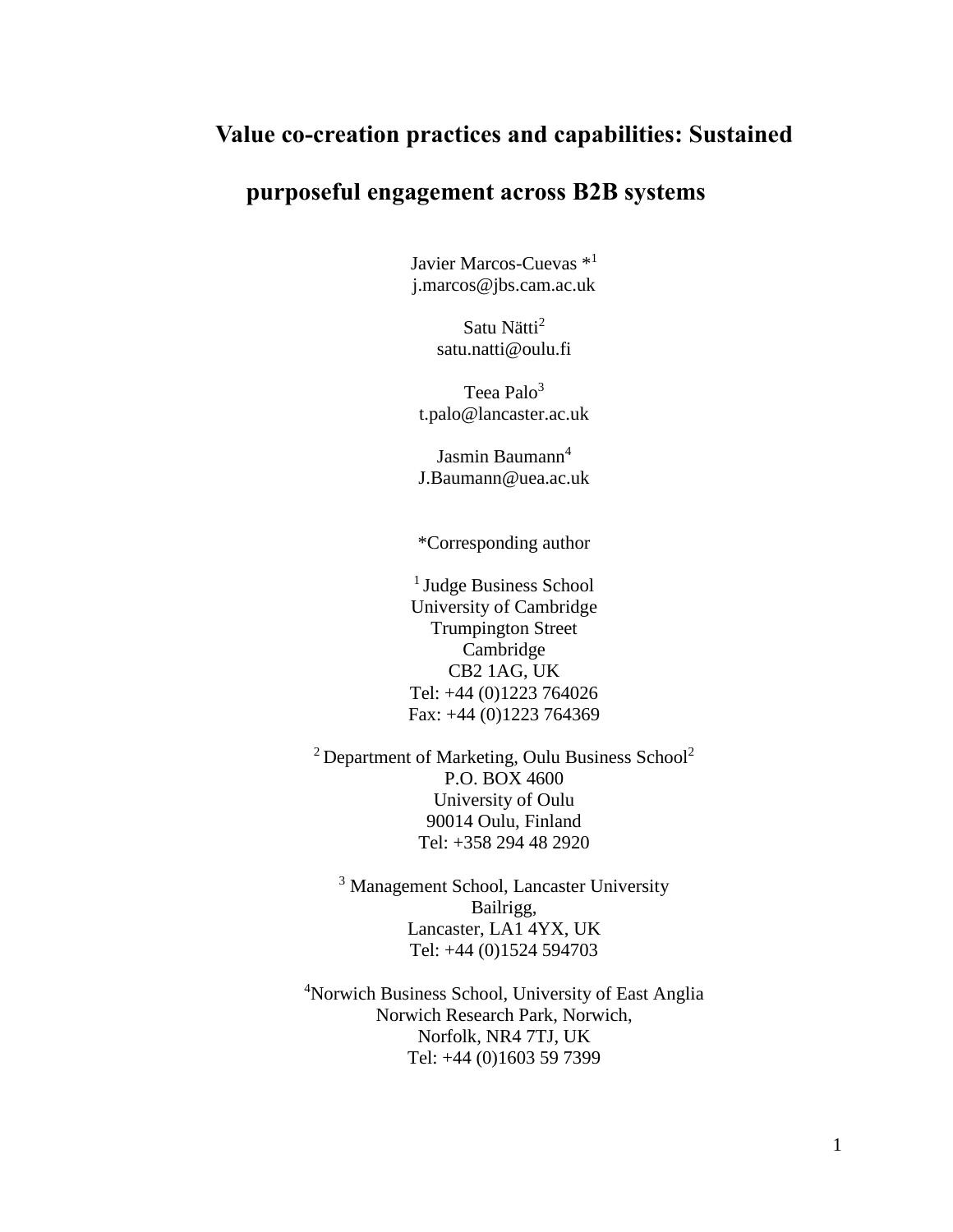**Javier Marcos-Cuevas** is Senior Faculty in Management Practice and the Director of Custom Programmes, Executive Education at Cambridge Judge Business School. His research interests focus on value co-creation, sales and key account management, addressing issues of personal and team performance and sales organizations' effectiveness. He also has interests in organizational knowledge and learning and management education. He has published in Industrial Marketing Management, Management Learning, Journal of Marketing Education and has co-authored two books, *From Selling to Co-creating* (BIS Publishers, 2014) and *Sales Management: Strategy, Processes and Practices* (Palgrave, 2016).

**Satu Nätti** is a Senior Research Fellow at the Oulu Business School (Finland). Her main research interests relate to professional services, key account management, customer-related knowledge, innovation net management and branding in small and medium-sized companies. She has published, in such journals as Journal of Business and Industrial Marketing, Journal of Service Management, Journal of Services Marketing and Service Industries Journal.

**Teea Palo** is a Lecturer at Lancaster Management School. (UK). Her main research interests include business models, market and network dynamics, and key account management. She has published in Industrial Marketing Management, Journal of Business & Industrial Marketing, and Service Industries Journal.

**Jasmin Baumann** is a Lecturer at Norwich Business School, University of East Anglia. Her research interests focus on buyer-seller interaction and the co-creation of value in professional service sectors, relationship marketing, as well as personal selling and sales management. She has published in the Journal of Marketing Management and Journal of Marketing Theory and Practice amongst others.

NOTE:

The authors are grateful to Régis Lemmens for his help and assistance in the empirical

work of the paper.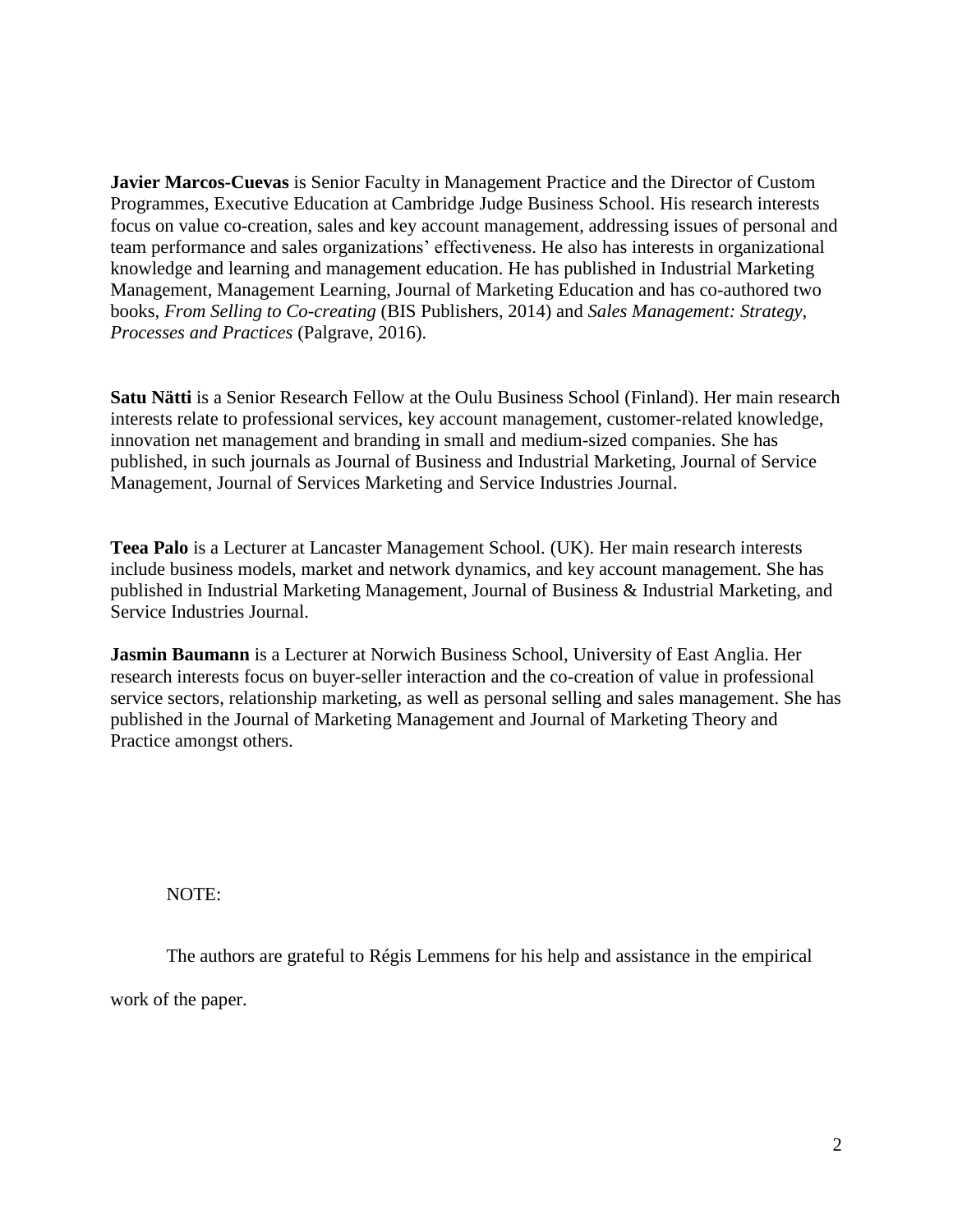### **Abstract**

The paradigm of value co-creation in business markets is now well established in the marketing literature. However, the practices and capabilities for collaborative value co-creation are less understood, particularly in increasingly boundaries-less interorganizational, network and ecosystem relationships. This paper describes sets of practices that organizations in business markets adopt to co-create value. We provide a theoretically-grounded, empirically-informed classification of value co-creating practices, identifying the underlying capabilities needed to realize value in B2B systems. We adopt a case study approach utilizing various methods of data collection to explore co-creation practices from four organizations. The analysis reveals that 'sustained purposeful engagement' underpins the organizations' ability to co-create and capture value. Implications for organizations willing to develop co-creation capabilities and practices are discussed.

**Keywords:** Value co-creation, organizational practices, organizational capabilities, coproduction, B2B networks

### **Research highlights**

This paper presents a number of key highlights for research and practice including:

- The identification of 'sustained purposeful engagement' as an overarching mechanism connecting capabilities and practices for value co-creation.
- A theoretically-informed and empirically-grounded framework of value cocreating practices and underlying capabilities.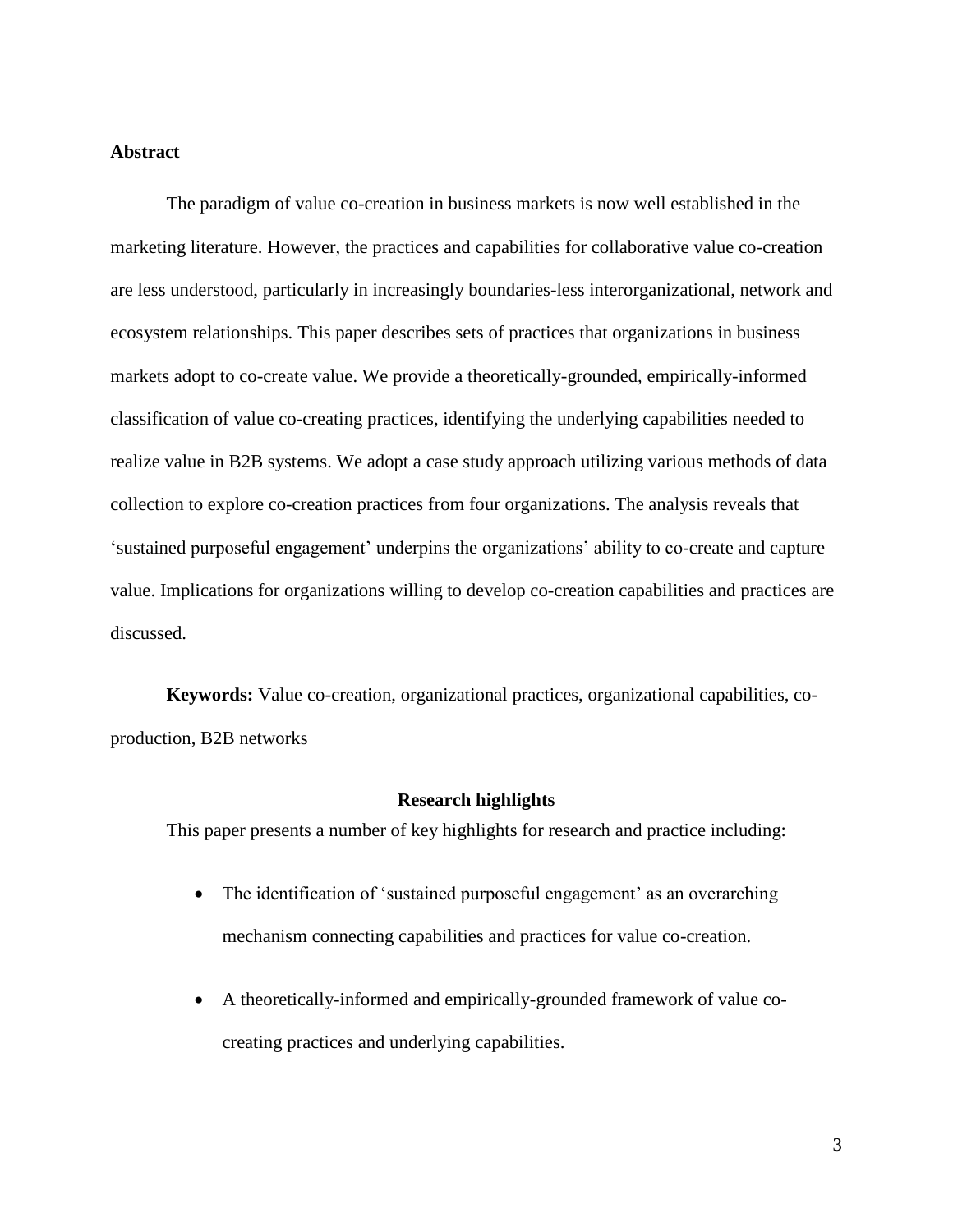- A classification of co-creative practices distinguishing amongst linking, materializing and institutionalizing practices.
- A detailed description of the set of strategic organizational capabilities that underpin the realization of co-creative practices.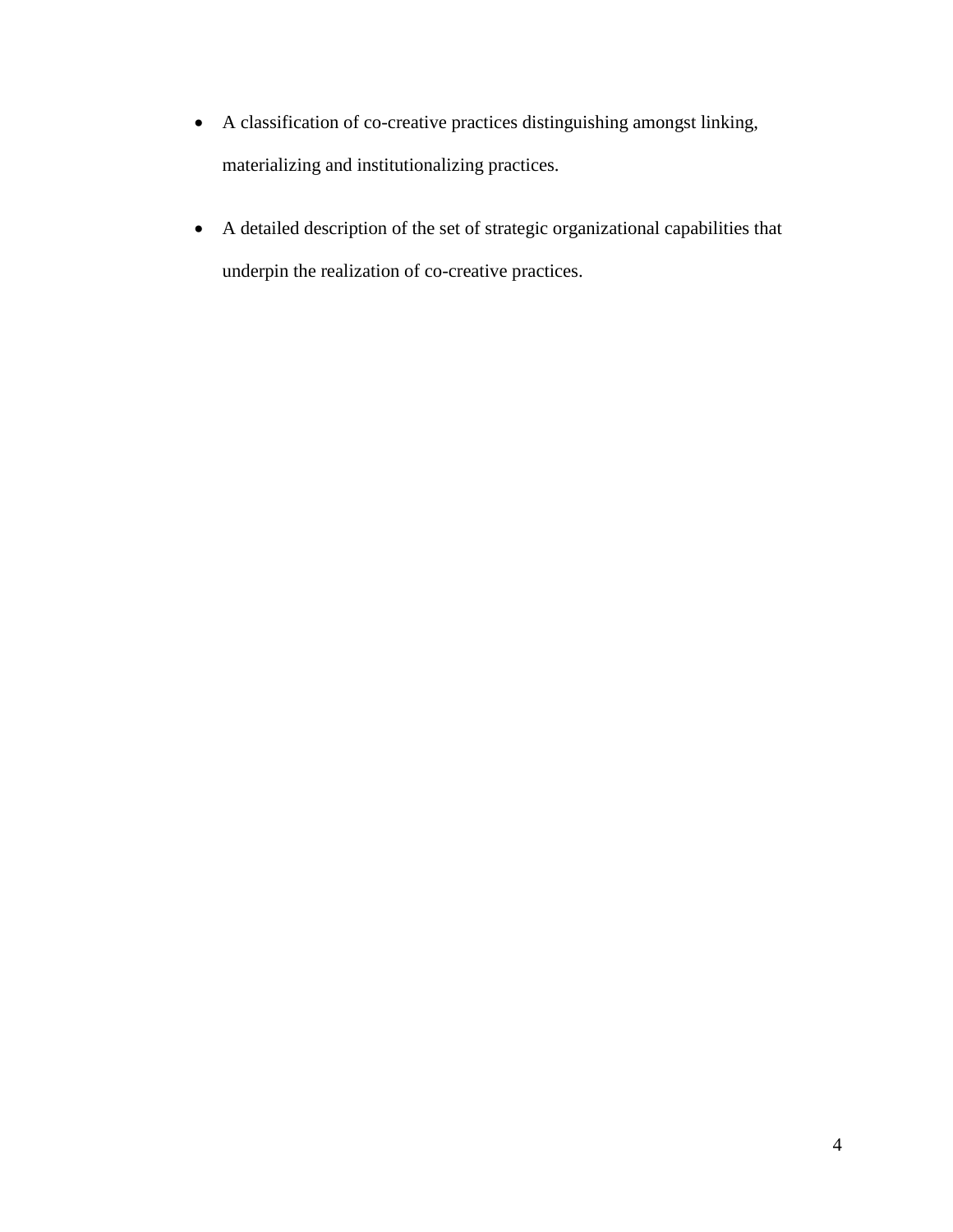### **1. Introduction**

In marketing theory development and in practice, value co-creation has become a key approach to facilitate achieving positive customer experience and long lasting relationships (Ballantyne & Varey, 2006; Frow & Payne, 2007; Payne & Frow, 2005; Prahalad & Ramaswamy, 2004). Within business markets, companies across industries have begun to stress the importance of involving customers in understanding their needs better and the development and production of offerings to create superior value. Yet, many organizations engaged in B2B marketing often find it difficult to truly understand what customer value means, not to mention value co-creation (Payne et al., 2008). Indeed, value co-creation remains a rather abstract concept without much empirical development and a limited body of work illustrating its implementation in practice.

Conceptually, value co-creation potential is about understanding the "processes, resources and practices which customers use to manage their activities" (Payne et al., 2008, p. 85). Achieving value co-creation requires finding a "structural fit" between the customer activities and those of the seller (Heinonen et al., 2010, p. 533). Value creation has a collaborative and interactional nature and value is no longer solely about value-in-exchange embedded in firm offerings, but also value-in-use (Ballantyne & Varey, 2006; Grönroos, 2006; Macdonald, Wilson, Martinez, & Tossi, 2011). Thus, value is co-created in interaction between customers, sellers and other actors in complex B2B systems. Specifically, customers interact with the seller to access the resources needed for their own value creation process, with the final value realization happening in the customer organization, thereby also giving rise to the notion of 'customerdominant logic' (Grönroos & Ravald, 2011; Heinonen et al., 2010; Payne et al., 2008).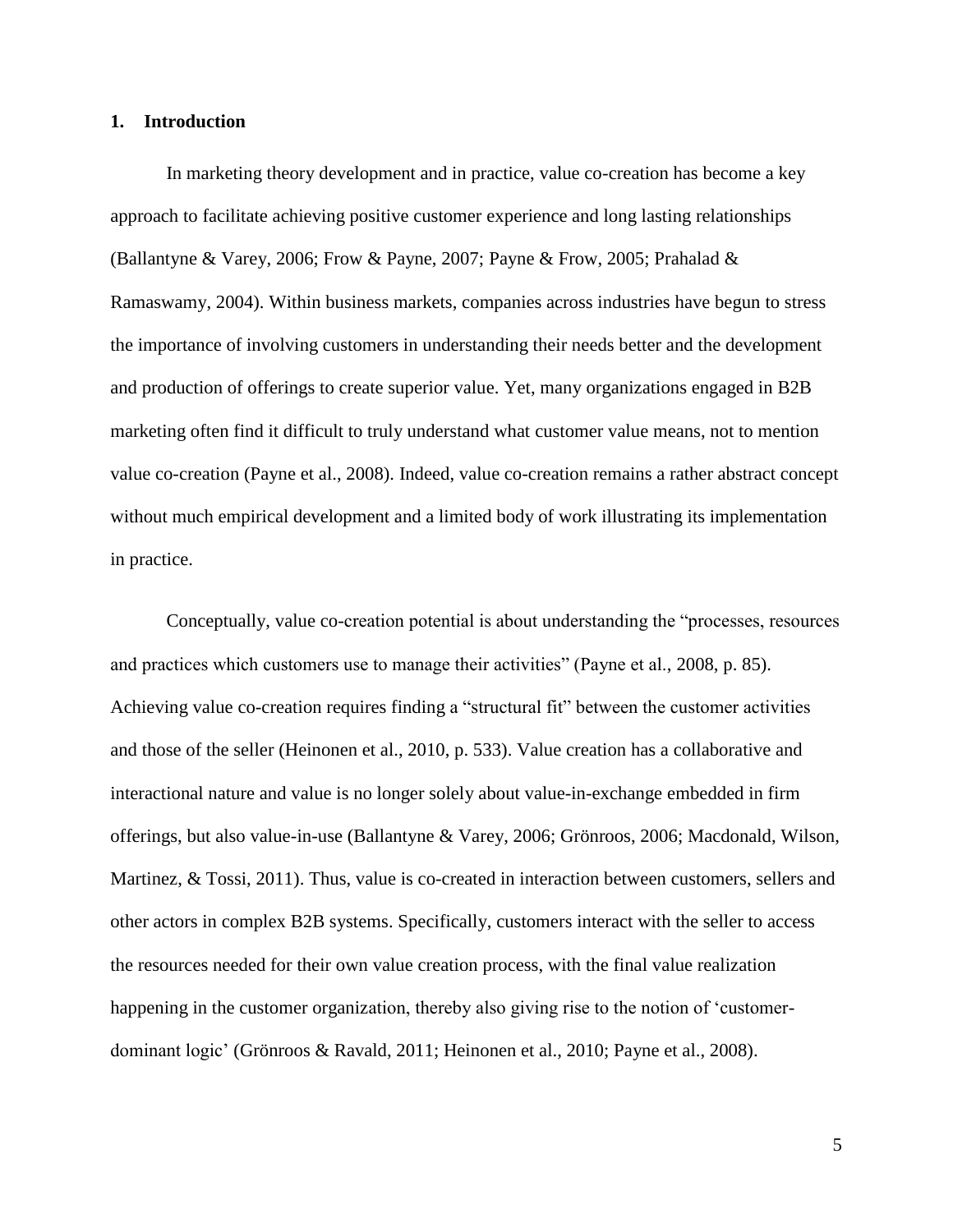Together with the on-going conceptual development of co-creation, more empirical examples are needed (Grönroos, 2006), particularly in contexts of boundary-less interorganizational relationships and complex offerings. To concretize value co-creation, we suggest it is important to look at practices that actors perform together by integrating their resources to create value (Russo-Spena & Mele, 2012), and the capabilities enabling these practices to emerge (Karpen et al., 2011). To this end, the aims of the paper are to make co-creative practices and capabilities less abstract and more tangible, thereby providing guidelines that facilitate the realization of value co-creation in B2B systems, and to stimulate further scholarly work in value co-creation implementation. In this paper we tackle two research questions: *1) What are the practices and capabilities that organizations in business markets employ to co-create value?* and *2) how are these practices and capabilities used by organizations in interaction with each other?*

As a result, firstly, we provide a theoretically-grounded, empirically-informed framework of co-creation practices and identify the underpinning capabilities that enable their realization. Secondly, we structure the conceptualization of co-creative practices in three categories - linking, materializing and institutionalizing - to provide coherence to practices such as co-ideation, codesign and co-launching. This framework brings these practices together with the strategic organizational capabilities necessary to achieve them, and thus highlights how practices and capabilities are inextricably linked. Thirdly, we present illustrations of value co-creation practices from four case studies that may help other B2B organizations to enhance their own ability to realize value co-creation in their respective contexts.

We contribute to the value co-creation literature (e.g. Ballantyne & Varey, 2006; Frow & Payne, 2007; Vargo et al., 2008; Vargo & Lusch, 2008) by refining value co-creation practices and their implementation. In so doing, we employ an organizational capabilities approach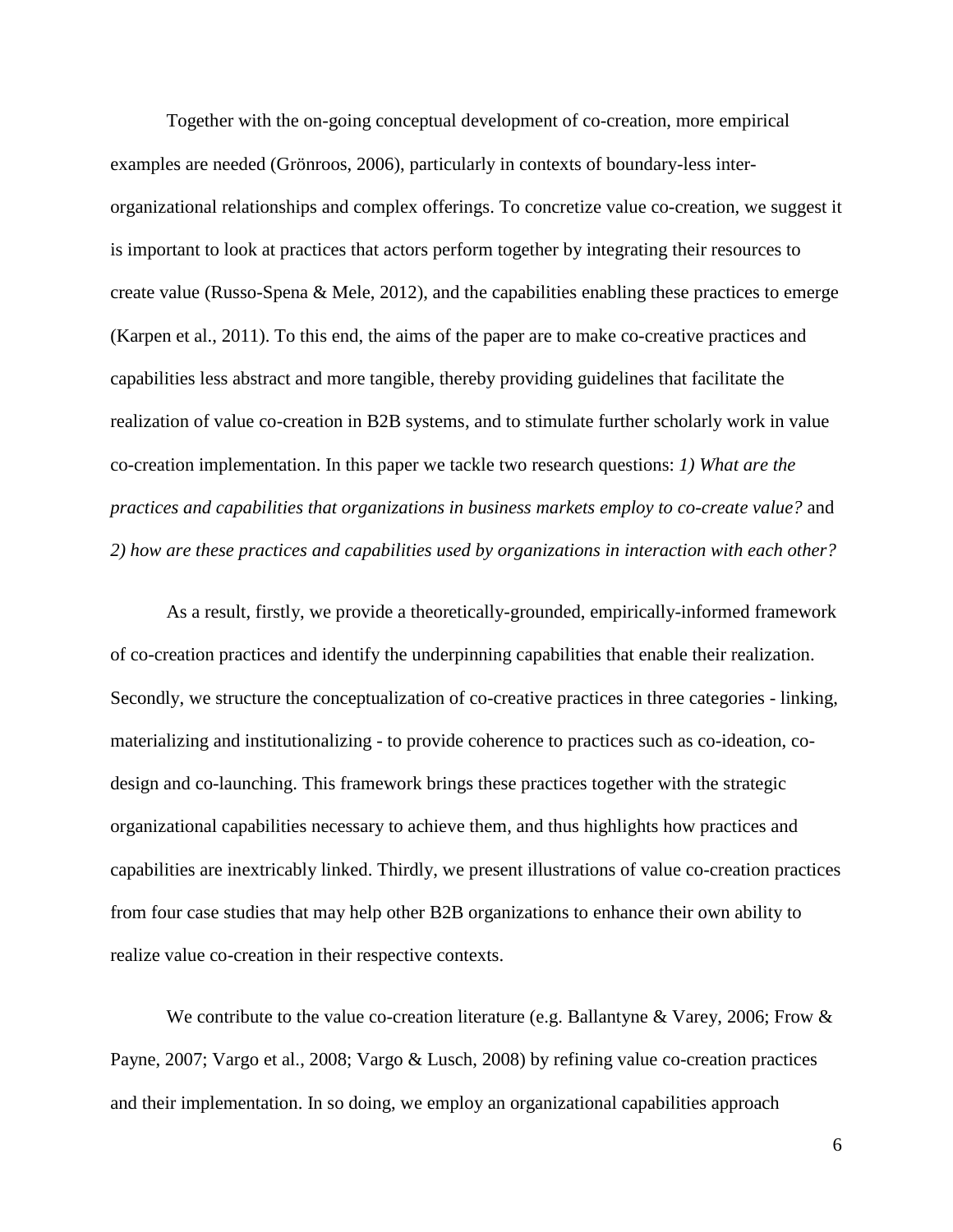(interaction capabilities) to understand integrative mechanisms underpinning the realization of such practices. Thereby, we respond to the call by Vargo et al. (2008) to shed light on the processes involved in the implementation of value-co-creation. We introduce and elaborate the concept of *sustained purposeful engagement* as the critical mechanism to develop co-creation capabilities. In line with Grönroos and Helle (2012), who argue that business engagements are founded on a calculation of the benefits that can mutually be created, we claim that co-creation practices and capabilities are reinforced by a widely shared end goal in mind (i.e. purpose) and continued involvement in broadening the scope and nature of collaborative efforts (i.e. engagement) to create value in a joint sphere where the actors involved operate over time (i.e. sustained).

In the following sections, we present in more detail our conceptualization of value cocreation. Subsequently, we analyze four cases to produce an empirically-informed typology of co-creative practices and capabilities prior to discussing our research and presenting the conclusions and implications for practice of this study.

#### **2. Value co-creation**

Value co-creation is an overarching construct that captures the evolution of organizational entities towards the development of a higher relational orientation and deeper interaction with their customers (Ballantyne & Varey, 2006). The shift in the locus of value creation from simple exchange ('goods-dominant logic') to use and context of usage means that value cannot be circumscribed to the consumption of units of output anymore, but seen as a process of interacting in ways to produce a holistic experience (Payne et al., 2008; Vargo et al., 2008). Value-in-use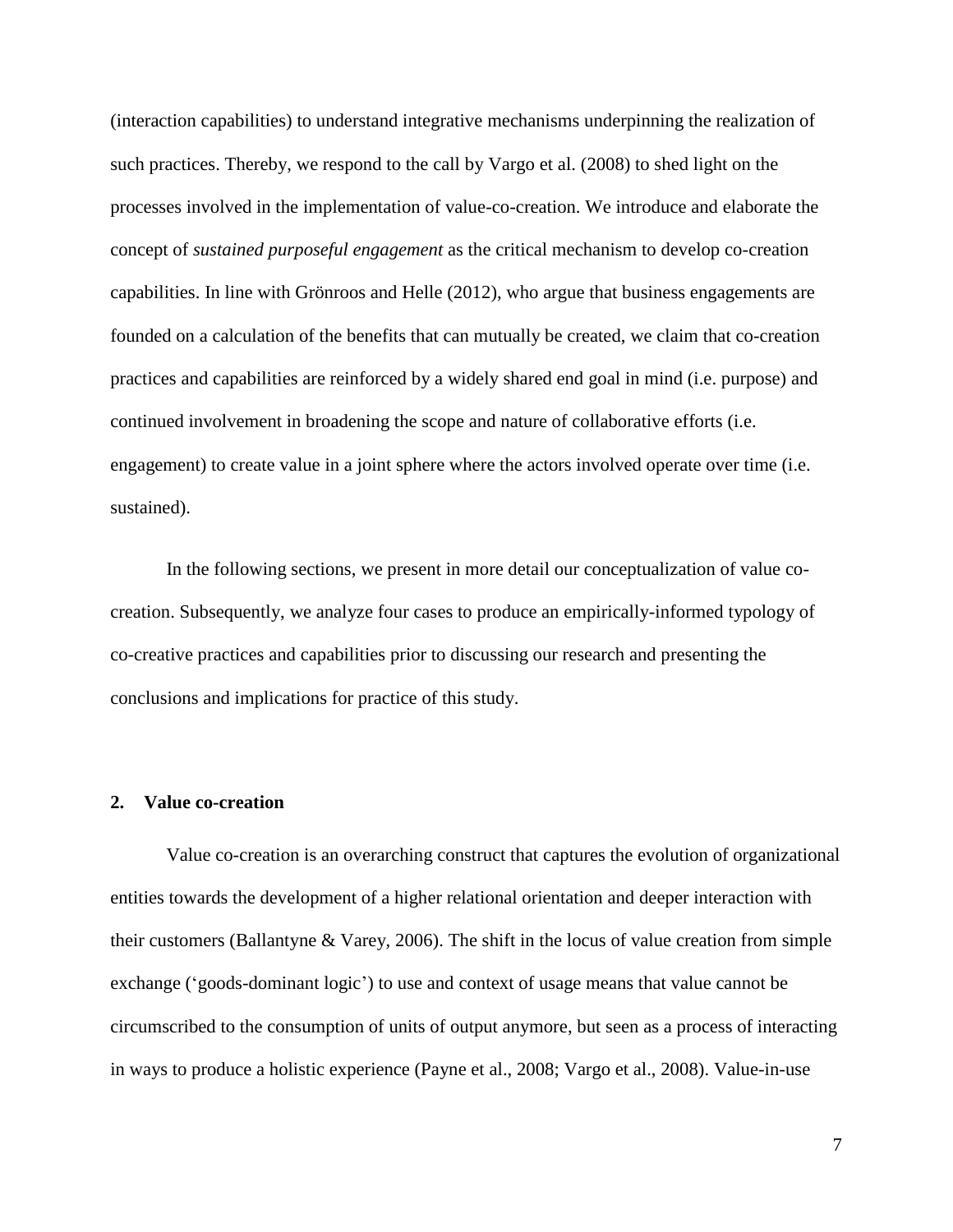may be created prior, during and after the purchase (Heinonen et al., 2010). Hence, "value resides not in the object of consumption, but in the experience of consumption" (Frow & Payne, 2007, p. 91). Helkkula et al. (2012, p. 59) conceptualize "value in the experience" as individual service customers' lived experiences of value that extend beyond the current context of service use to also include past and future experiences and service customers' "broader life contexts" (see also Heinonen et al., 2010)*.* Drawing on service-dominant logic, value co-creation hence extends beyond the present interaction between a producer and a customer, and includes also past and future experiences and expectations. Service providers therefore need to understand the customers' continuously emerging experience beyond individual interaction episodes, as well as their activities with other actors to facilitate value co-creation (Heinonen et al., 2010).

In service-dominant logic, the roles of producers and consumers shift, given that value is co-created in the interfaces amongst actors that connect and integrate their resources (Vargo et al., 2008). According to Grönroos (2008), customers create value for themselves when using the resources offered by a firm, whereas firms can develop opportunities to co-create value with customers by creating possibilities for interaction during the use of goods and services. Hence, value creation can occur within at least three spheres: the provider, the customer, and the joint sphere created in their interaction (see Figure 1). In addition to the customer being an independent value creator (Grönroos & Voima, 2013; Heinonen et al., 2010), value is co-created in the joint sphere by empowering the customer to integrate and use other actors' resources into their own processes. Often wider networks of B2B actors can also be involved in the process, e.g. by 'mediating' value creation (Nätti et al., 2014). This way, the boundaries of the joint sphere are expanded, enabling a broader interaction platform and engendering new value co-creation opportunities.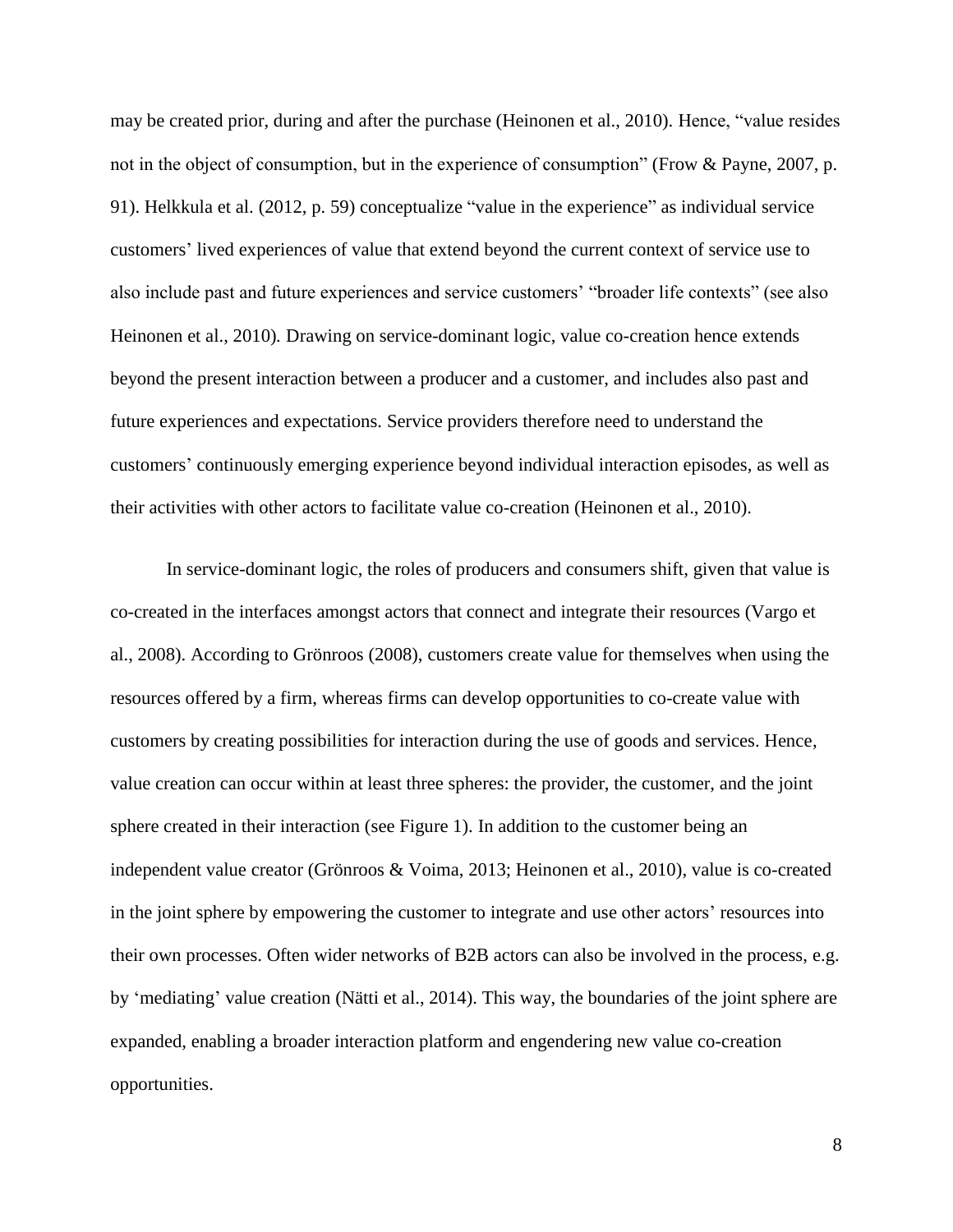Finally, service-dominant logic emphasizes the distinction between value co-creation and co-production; the former being a more encompassing and higher-order concept capturing different types of resource-integrating practices among multiple network actors (Vargo & Lusch, 2008), i.e. using the supplier's and other actors' resources in the customer's processes without necessarily involving the supplier directly. Co-production, in turn, has been defined as customers' "participation in the development of the core offering itself" (Lusch & Vargo, 2006, p. 284). However, to understand ways in which suppliers can manage and perform value cocreation practices, we focus on practices performed in interaction with customers and with other actors across the B2B system to concretize value co-creation (instead of practices beyond the direct interaction). Hence, value co-creation includes also the co-production of the offering.

#### **3. Value co-creation practices and capabilities**

In this paper, we understand a practice as a "a routinized type of behavior" consisting of bodily and mental activities, things and their use, understanding and knowledge (Reckwitz, 2002, p. 249). Schatzki (2006) considers organizations as bundles of practices and material arrangements involving not only actions but material objects as well. In fact, practices involve an integration of materials, meanings, and forms of competence, and are made by their active reproduction (Shove & Pantzar, 2005). Hence, *practices* can be claimed to be *routinized ways of doing* performed by actors, underpinned by specific *capabilities*. These provide stability and continuity to the organization (Cohen & Bacdayan, 1994; Cohen, 2007).

In this study, we see capabilities as embedded, sustained and habitual patterns that become the foundation for competitive advantage. Capability is generally defined as a set of "skills and resources which enable the company to achieve superior performance" (Harmsen &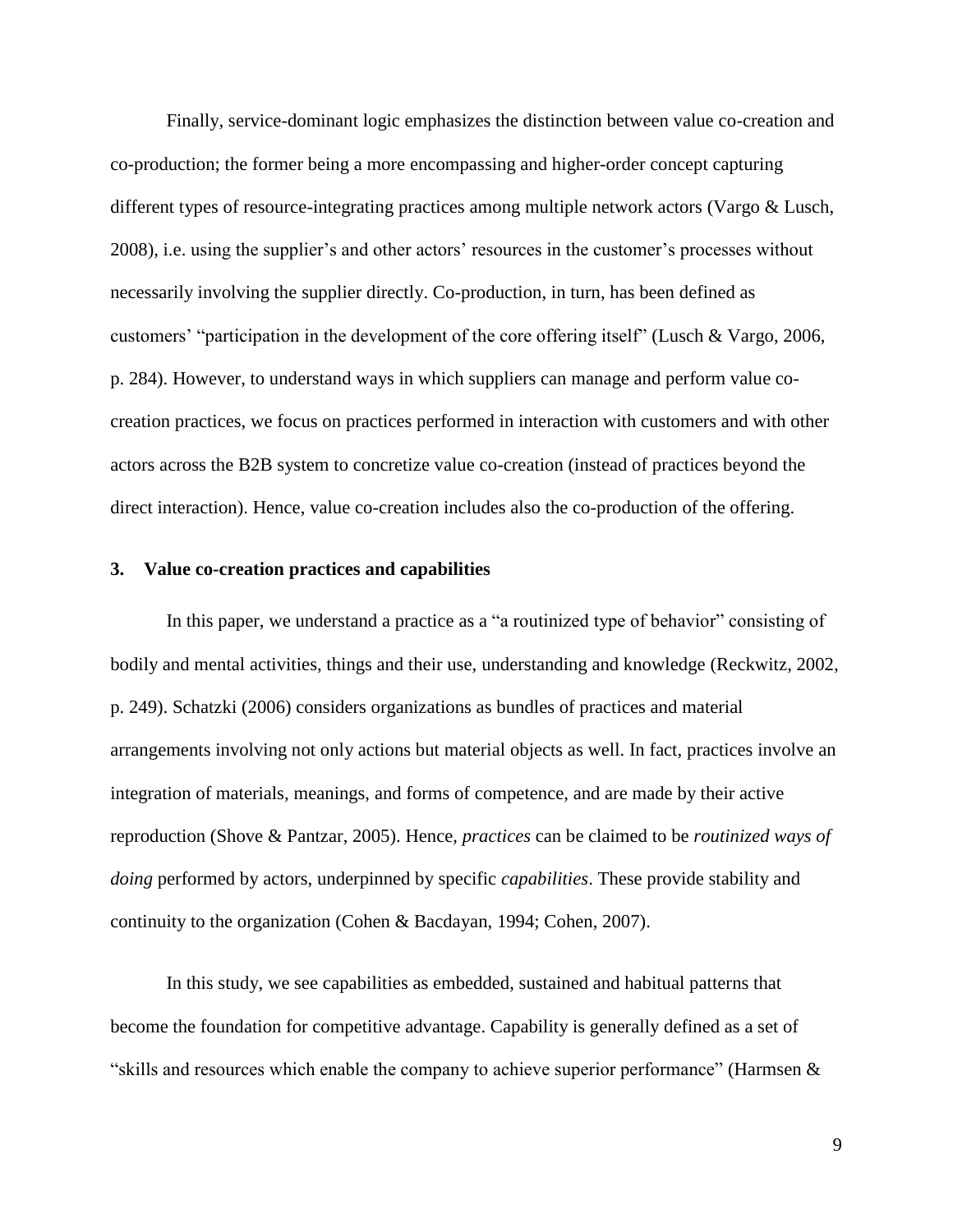Jensen, 2004, p. 535) in a way that is almost impossible for competitors to mimic (Barney, 1991; Prahalad & Hamel, 1990). Because of its dynamic nature, it enables matching the resources of the organization and its network of actors to the changing needs in the environment (Teece et al., 1997, p. 515).

Practices are interconnected, and through a process of translation, the effects produced in one practice are resources for others (Nicolini, 2009). We characterize capabilities as the integrative mechanisms that provide the coherence and integration of practices so they result in co-creation. In this sense, capabilities allow the 'whole' (value co-creation) to emerge, becoming more than the addition of the 'parts' (practices). In other words, capabilities provide the background for the assembly and integration of firm-specific assets into clusters, allowing the realization of value co-creation. Karpen et al. (2011) conceptualize six strategic 'interaction capabilities' that enable an organization to co-create value by facilitating the reciprocal integration of resources: (1) individuated interaction capability refers to the identification of a customer's expressed and latent needs, processes and value sought (Terho et al., 2012), and (2) relational interaction capability to the cultivation of social and emotional ties between the parties and empathic interaction with the customer (Wieseke et al., 2012). Further, organizations have to ensure that fair and non-opportunistic processes, as well as trust, are established between the actors to be able to engage in joint value realization, which refers to (3) ethical interaction capability. The seller can enable customers to influence the nature and content of these processes by ensuring they take place in the joint sphere of the two parties, thus translating the customer's voice back into the organization, which is termed (4) empowered interaction capability (see also Grönroos, 2008). To engender the optimal value, sellers should also contribute to the customer's own knowledge expansion, competence building and learning necessary for resource integration,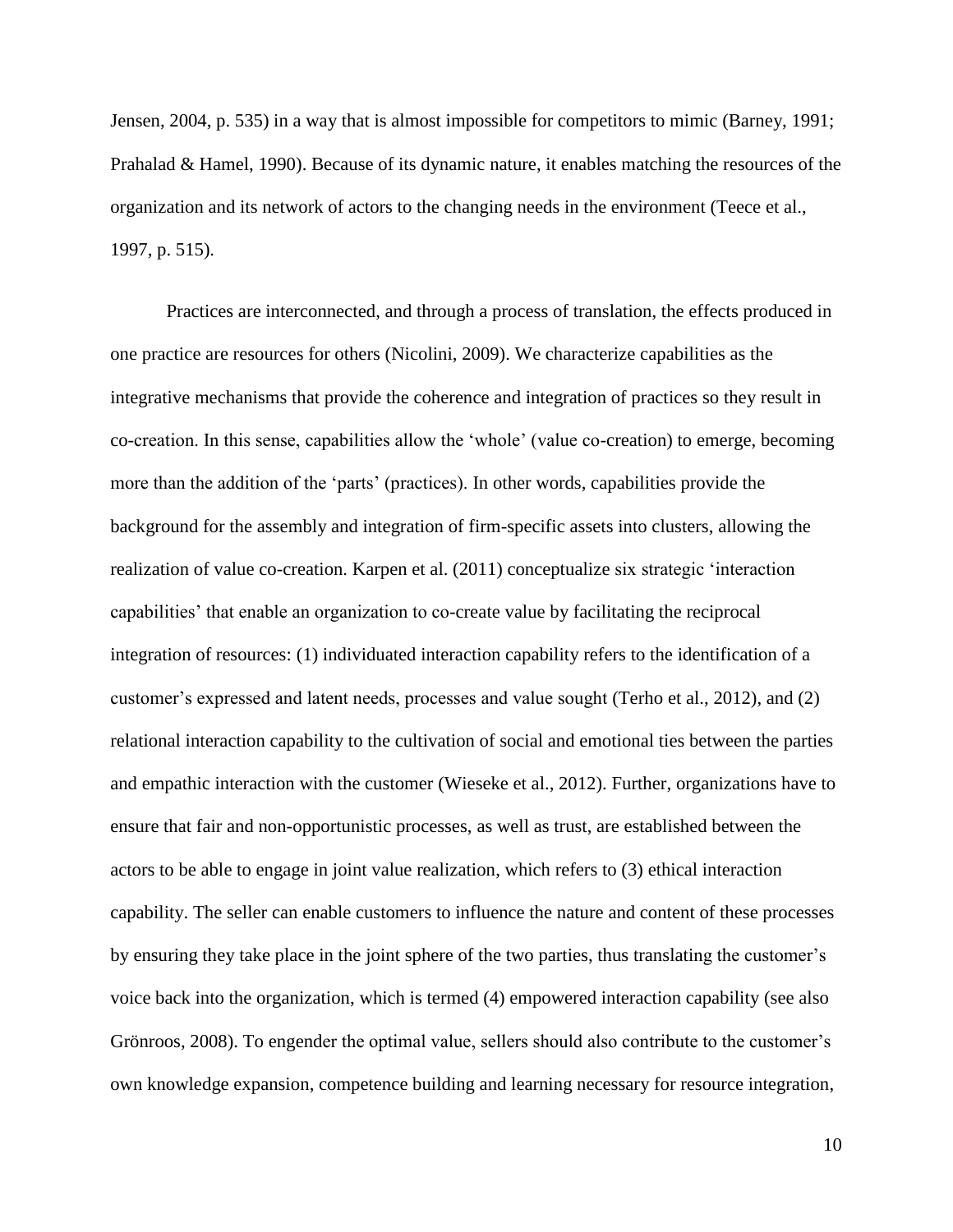referring to (5) developmental interaction capability. Finally, they need to have (6) concerted interaction capability, meaning the ability to co-ordinate and involve the customer in valuecreating activities that take place across departments and the wider network of actors (Karpen et al., 2011). However, although these capabilities are seen to enable organizations to achieve a service-dominant orientation and jointly realize value with their customers, it is unclear how they relate to the various co-creation practices identified in previous literature (Russo-Spena & Mele, 2012), suggesting more empirical work on the role of these organizational capabilities is needed.

In the literature, a number of value co-creation practices are identified. For example, the provision of complex offerings in advanced technologies such as aerospace and professional services like management consultancy require elements of 'co-diagnosis': Actors collect and organize information for collaborative use (McColl-Kennedy et al., 2012) in order to 'codiagnose' their needs to facilitate offer development and, if necessary, its re-design (Aarikka-Stenroos & Jaakkola, 2012; Grönroos, 2011; Sampson & Spring, 2012). Organizational innovation processes are driven by co-creation practices like co-ideation, co-valuation, co-design, co-testing, and co-launching (Russo-Spena & Mele, 2012). These practices can be seen as intertwined stages during which actors co-create value. In addition, a customer's role in quality assurance relates naturally to value co-creation practices in B2B markets, i.e. to evaluate the emergence and outcomes of an offering (Sampson & Spring, 2012). In the event of unexpected results, both customer and seller can be involved in service recovery resulting in positive consequences for the development of the relationship, including diminishing risk perception for future cooperation and clearer roles followed by better value co-creation potential (Dong et al., 2008; Meuter et al., 2005; Prahalad & Ramaswamy, 2004). Finally, institutional logics such as regulative, normative and cognitive rules emerge and shape value co-creation among actors in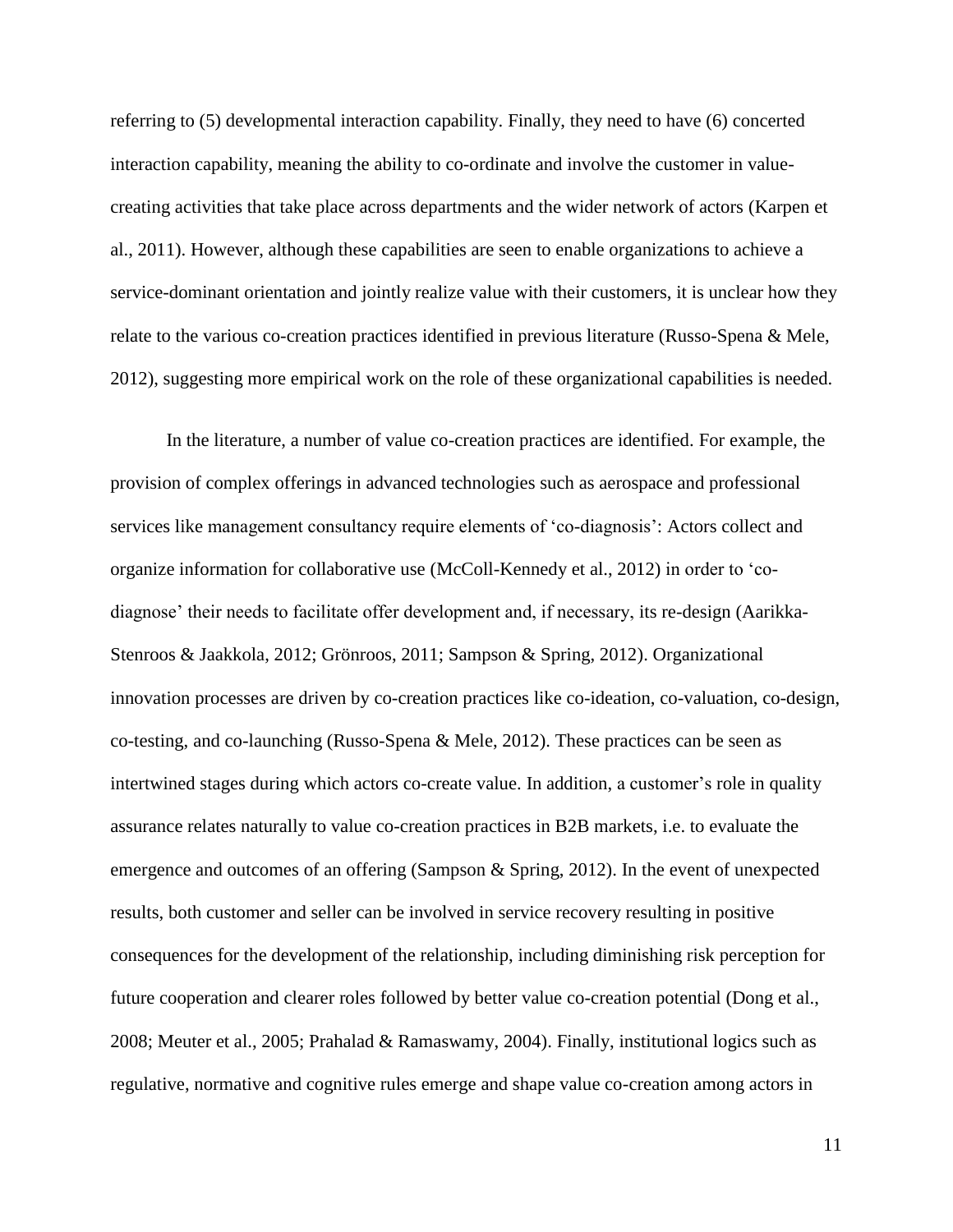service systems (Edvardsson et al., 2014b), referring to the co-development of such institutions and the coordination of value co-creation practices.

Whilst a number of different practices and capabilities have been identified in previous literature, they remain fairly abstract and sometimes vague in their definition. Close analysis also reveals that some capabilities and practices overlap – for example, the practices of co-ideation and co-design suggested by Russo-Spena and Mele (2012) arguably share certain similarities with the developmental interaction capability of Karpen et al. (2011), as the joint elaboration of solution ideas and designs will most likely contribute to the customer's knowledge expansion and competence building. Such overlap arguably limits the practical value of the different theoretical conceptualizations that have been developed in recent years, as it renders their implementation by businesses in practice nearly impossible. The lack of clear-cut definitions, as well as missing indications in terms of effective practical employment, make it difficult for organizations seeking to realize co-creative practices. Earlier studies on the topic are more focused on narrowly chosen perspectives of value co-creation and have described the concept on a very abstract level rather than highlighting current organizational practices and specific actions to explain how value cocreation is achieved. To address this gap, we employ the strategic interaction capabilities conceptualized by Karpen et al. (2011) and integrate them into our framework to develop a typology of value co-creation practices. For that purpose, we group different types of practices into linking, materializing and institutionalizing.

When analyzing value co-creation research, three overarching dimensions appear to be salient. Firstly, some of the practices relate to facilitating connections and mobilizing networks (see e.g. Ballantyne & Varey, 2006), which we label *linking*. Such practices ideally take place on a continuous basis, and include sharing and circulating knowledge and ideas not only about the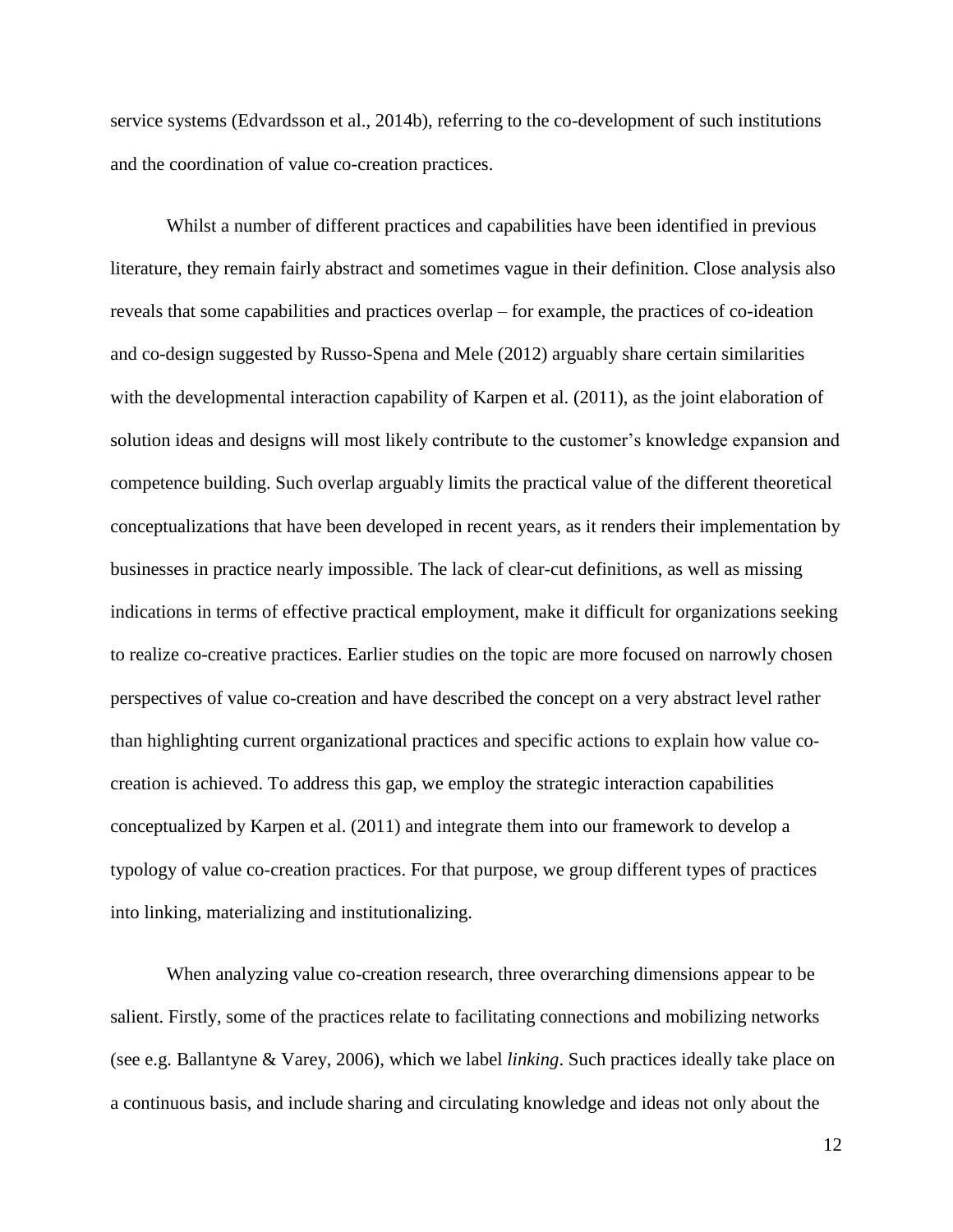offering, but also about the relationship, markets, and resources. Secondly, the literature describes in detail operational practices tightly related to the emergence of co-created offerings (e.g. Russo-Spena & Mele, 2012) that we refer to as *materializing.* These practices include the creation of material objects and artifacts that demonstrate and realize elements of the co-created value offering. Thirdly, *institutionalizing* practices are embedded across the linking and materializing practices by continuous coordination, i.e. the design of institutions and structures to capture and retain the value created (Edvardsson et al., 2014b). The categories presented in Table 1 are not suggested to happen in a linear order, but may take place simultaneously (such as linking and materializing) and continuously (such as institutionalizing). We see coordination practices as intertwined with those classified in the linking and materializing sets.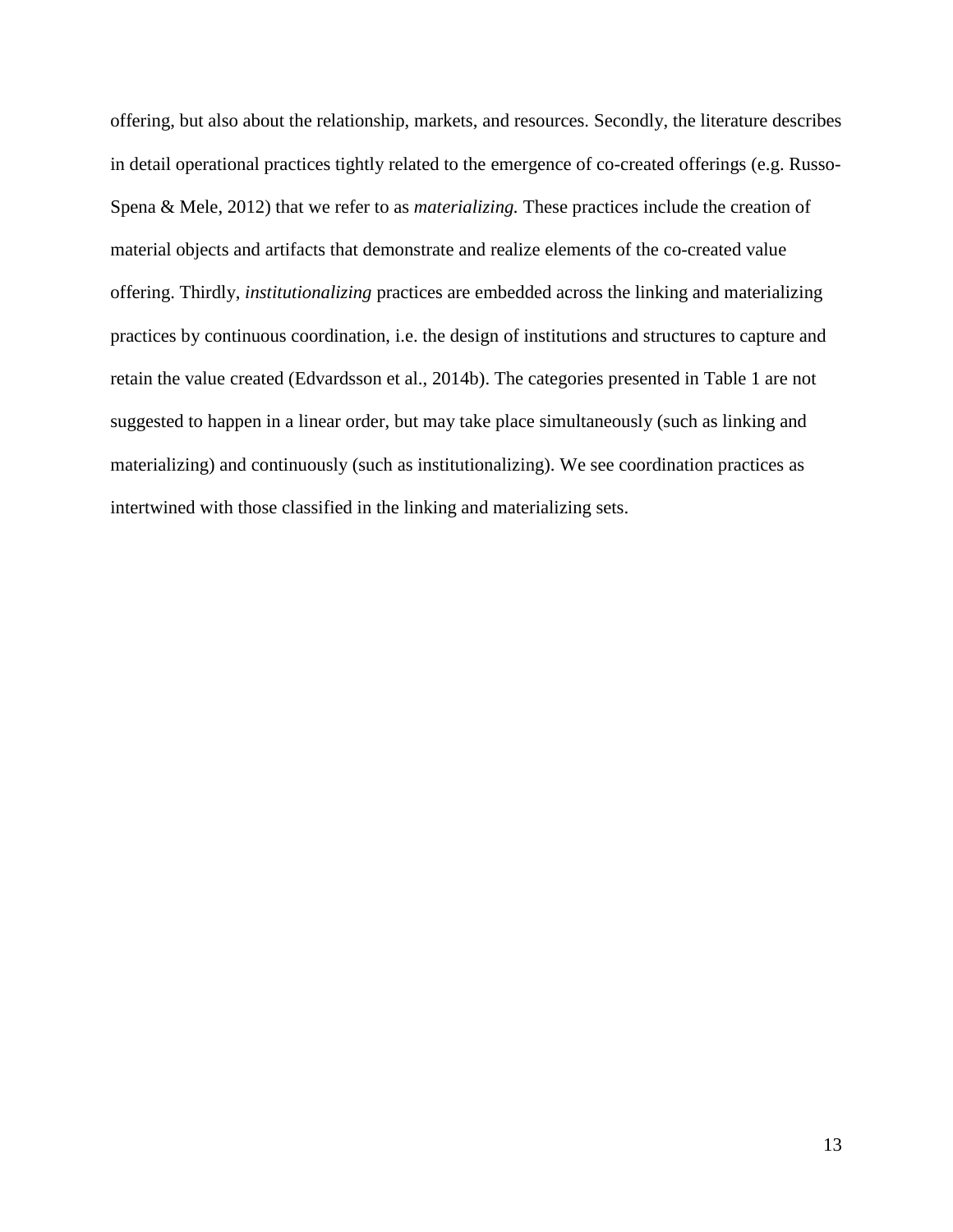## **Table 1:**

## **Types of Co-Creation Practices**

| Dimension                                                                                                                                             |  | Examples of<br>practices                     | Description                                                                                                                                                                                | References                                                                                                                                                                                     |  |
|-------------------------------------------------------------------------------------------------------------------------------------------------------|--|----------------------------------------------|--------------------------------------------------------------------------------------------------------------------------------------------------------------------------------------------|------------------------------------------------------------------------------------------------------------------------------------------------------------------------------------------------|--|
| Linking<br>(Mobilizing social<br>connections and networks)<br>Co-ordination                                                                           |  | Co-diagnosis<br>Co-ideation<br>Co-evaluation | Collecting and<br>organizing<br>information for<br>collaborative use<br>Generating and<br>suggesting ideas,<br>communicating and<br>sharing, engaging<br>Commenting and<br>selecting ideas | Ballantyne & Varey,<br>(2006); McColl-<br>Kennedy et al., (2012;<br>Aarikka-Stenroos &<br>Jaakkola, (2012);<br>Grönroos (2011);<br>Russo-Spena & Mele,<br>(2012); Sampson &<br>Spring $(2012)$ |  |
| Materializing<br>(Operational practices<br>related to the production of<br>a value co-creating<br>offering).                                          |  | Co-design<br>Co-testing<br>Co-launching      | Developing concepts<br>and knowledge<br>Prototyping and<br>improving the<br>offering, giving<br>feedback<br>Creating and                                                                   | Aarikka-Stenroos &<br>Jalkala (2012); Russo-<br>Spena & Mele, (2012)                                                                                                                           |  |
|                                                                                                                                                       |  |                                              | managing<br>information,<br>advertising,<br>marketing, and<br>diffusing information                                                                                                        |                                                                                                                                                                                                |  |
| Institutionalizing<br>(Organizational practices<br>related to the design of<br>institutions and structures to<br>capture and retain value<br>created) |  | Embedding                                    | Developing rules,<br>norms and standards                                                                                                                                                   | Edvardsson et al.,<br>(2014)                                                                                                                                                                   |  |

Existing literature addresses the nature of value co-creation and related concepts, but there is a scarcity of empirical examples of co-creative practices and how they could be grouped together. In the following section, we present the methods used to observe and study such value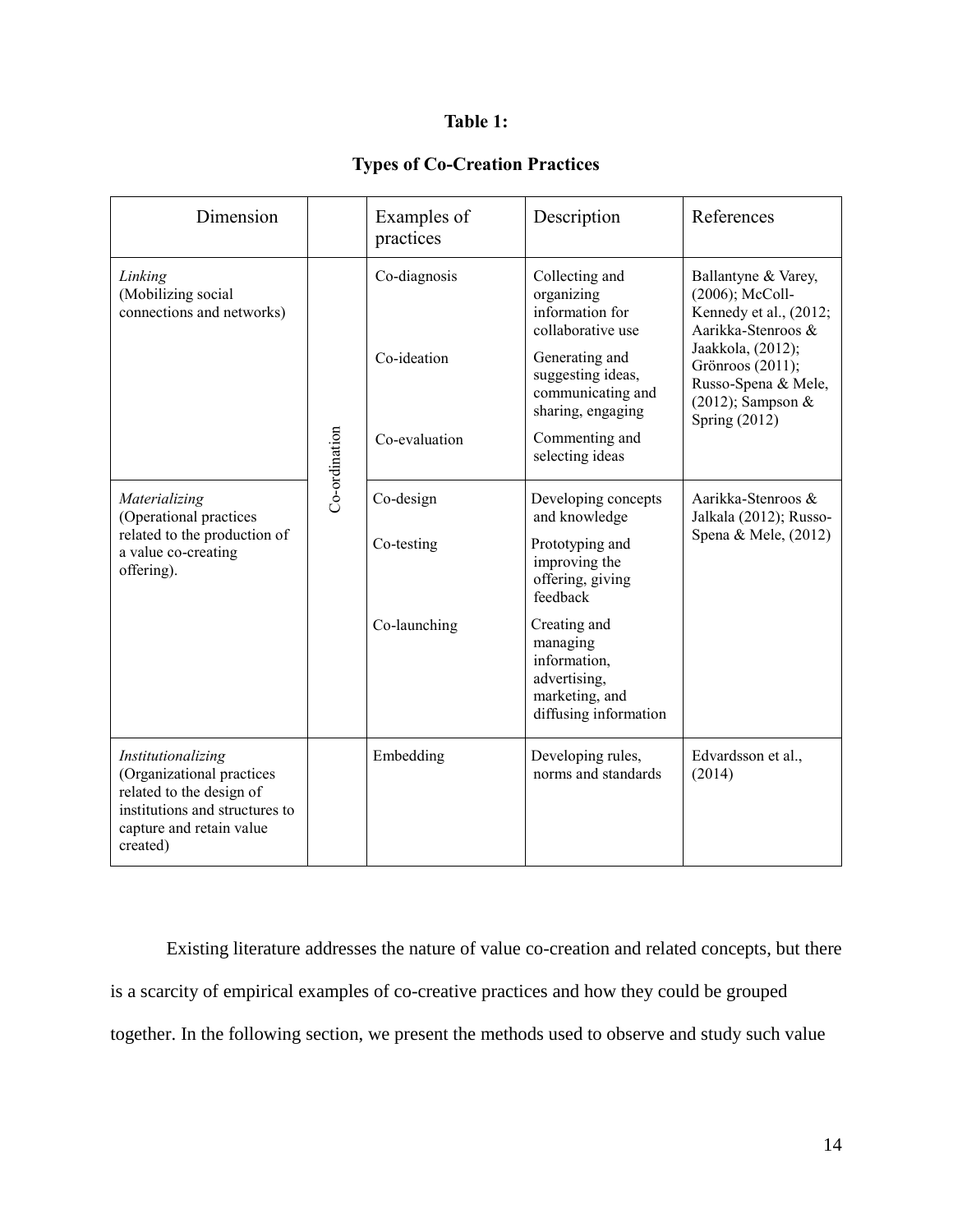co-creating practices in four business organizations. We then describe key findings from four case studies prior to discussing the contributions of this research and concluding the article.

#### **4. Methodology**

A case study approach was adopted for the empirical part of this research. We employed a purposive sampling in line with other studies of co-creation (Kowalkowski et al., 2012) and related topics such as solution selling (Storbacka et al., 2011), product-service systems (Martinez, 2010) and key account management (Davies & Ryals, 2014). Additionally, the research team sought to select companies where extensive access could be obtained, thus making the cases reported in this article also conveniently sampled. Two cases were chosen as established examples of successful value co-creation (Rolls- Royce TotalCare® and SAP) to examine whether the practices previously conceptualized in the literature would hold to scrutiny in real life, and to find out how these companies use their strategic organizational capabilities to achieve joint value realization. In a second stage, Bekaert and Unilever Foodsolutions were selected to enable investigation of the developed practices/capabilities framework in settings that were relatively new to co-creation and characterized by lower complexity in their offerings. All the companies had two key features in common: firstly, they all provide a combination of products and services, and secondly, they fully engage their customers and other parties in the process of value co-creation through in-depth and continuous interaction.

Using various data collection methods, the authors sought to gain an in-depth understanding of the processes and practices that underpin the co-creation of value. Firstly, participant observation was employed, since it allows researchers to study first-hand the behavior of individuals in their contexts and when interacting with relevant parties in their business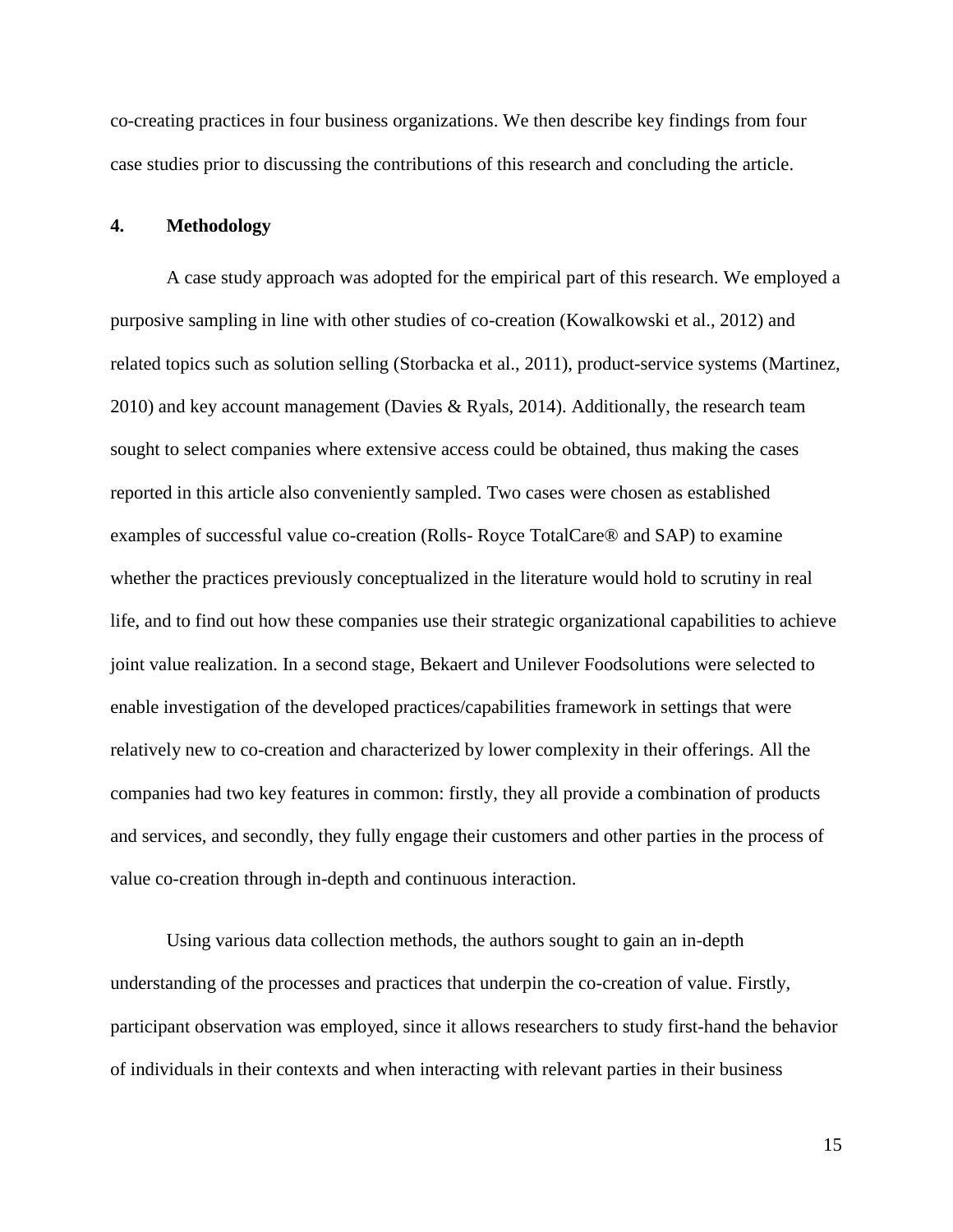network. The engagement with practicing managers allows the researcher to understand the experiences and interpretations of actors (Taylor & Bogdan, 1984). In this study, the research team had access to real meetings with customers as part of sales training and coaching and sales strategy development initiatives, whereby we had the opportunity to 'shadow' sales executives and account managers in their engagement with customers and in their quest to co-create value with them. The authors participated in the observation of 648 customer meetings conducted by 70 sales executives/account managers and a total of 18 workshops, where sales strategies, value proposition and customer value were addressed.

A key distinguishing feature of participant observation is that the observer's own experience is considered an important and legitimate source of data (Brewer, 2000). The research team adopted the role of participant-as-observer by actively contributing to the activities of the different actors (Burgess, 2006) and following a dialectical procedure and 'analytic induction' (Burns, 2000). In this process, "data are dissembled into elements and components; these materials are examined for patterns and relationships, sometimes in connection to ideas derived from literature. This synthesis is then evaluated and critically examined" (Jorgensen, 1989, p. 100).

Secondly, interviews were conducted with 23 individuals in the value creation network of the case study companies, including customers, suppliers, resellers and distributors. Interviews are a very common method of data gathering, as they are flexible and well-suited to a wide range of research designs. Interviews are "particularly suited for studying people's understanding of the meanings in their lived world, describing their experiences and self-understanding, and clarifying and elaborating their own perspective on their lived world" (Kvale, 1996, p. 105). Interviews were used in this study to help the research team see the theme of value co-creation from the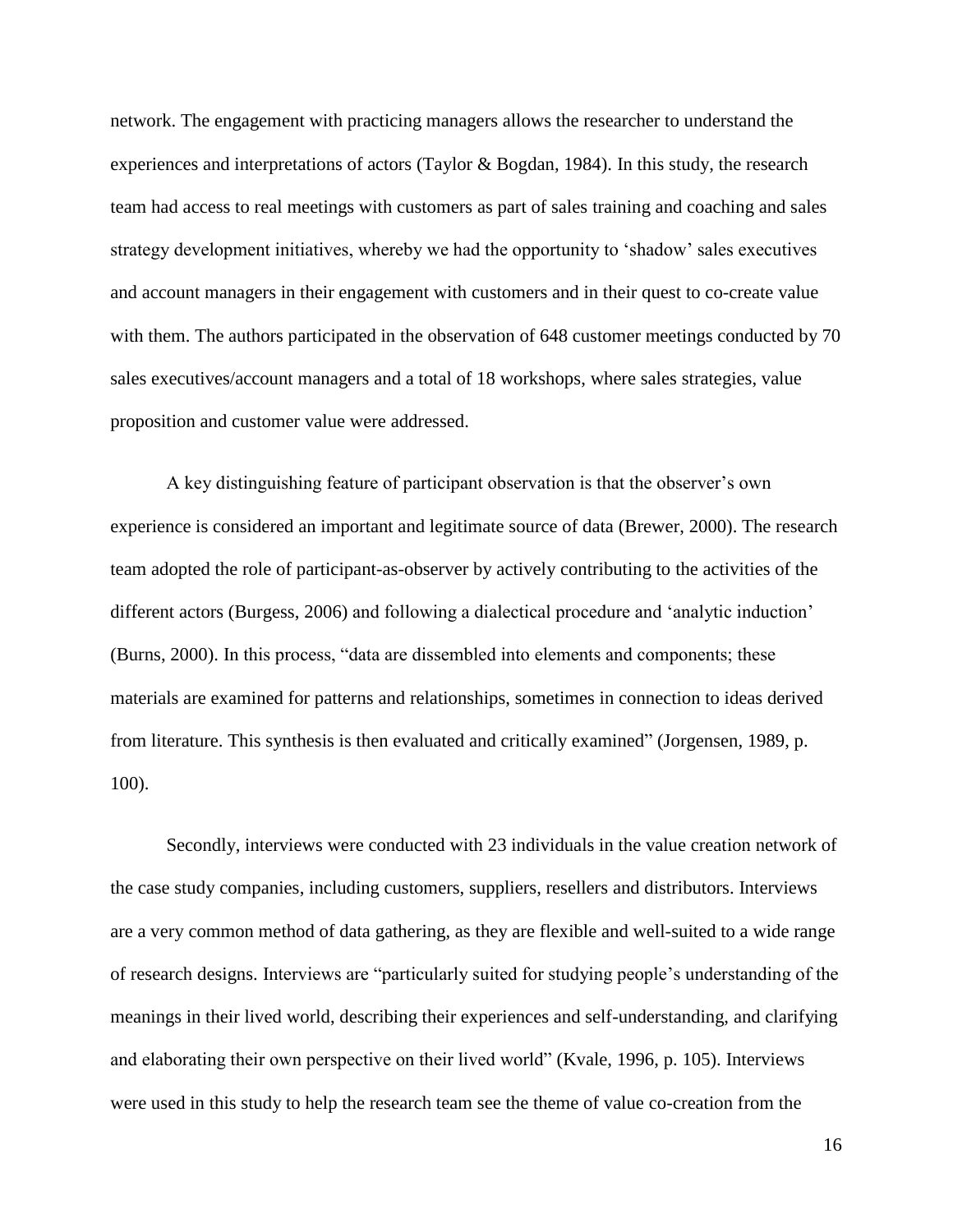perspectives of different actors in the network, and to understand how and why they have that particular perspective. In order to gather these accounts, interviews were conducted with a low degree of structure (King, 2004), adopting an inductive approach (Patton, 2002) to identify emerging themes from the interviewees' accounts.

A large set of archival data including 232 documents such as meeting agendas, presentations, planning documents, reports, project plans, models, diagrams and other records and written artifacts were also employed in this study. These written documents are rich information resources, which provide valuable insights about how the organizations in the study implement processes of value co-creation (Hill, 1993). Written materials can be considered 'social facts' in that "they are produced, shared and used in socially organized ways. They may not be, however, transparent representations of organizational routines, decision-making processes or professional diagnoses" (Atkinson & Coffey, 1997, p. 47). Text and insights contained in the materials provided opportunities for triangulation (Patton, 2002), helping the researchers to further explore informants' statements. Documentary research provides an excellent means of examining different perceptions of the users, and potentially indicates alternative explanations to significant phenomena (Rowlinson, 2004).

A thematic content analysis of the empirical data was performed whereby themes are allowed to emerge without pre-imposing a coding structure (Patton, 2002). Portions of text identified as representing relevant concepts were coded and labeled, and often kept as 'free nodes', that is, separated from any emerging conceptual structure or hierarchy. Through an iterative process, emerging themes were tentatively organized into higher order categories. As new text is coded, earlier categories are removed, revised, retained, and constantly developed into clustered themes. Overall, a general grounded approach was employed to derive the 'loose'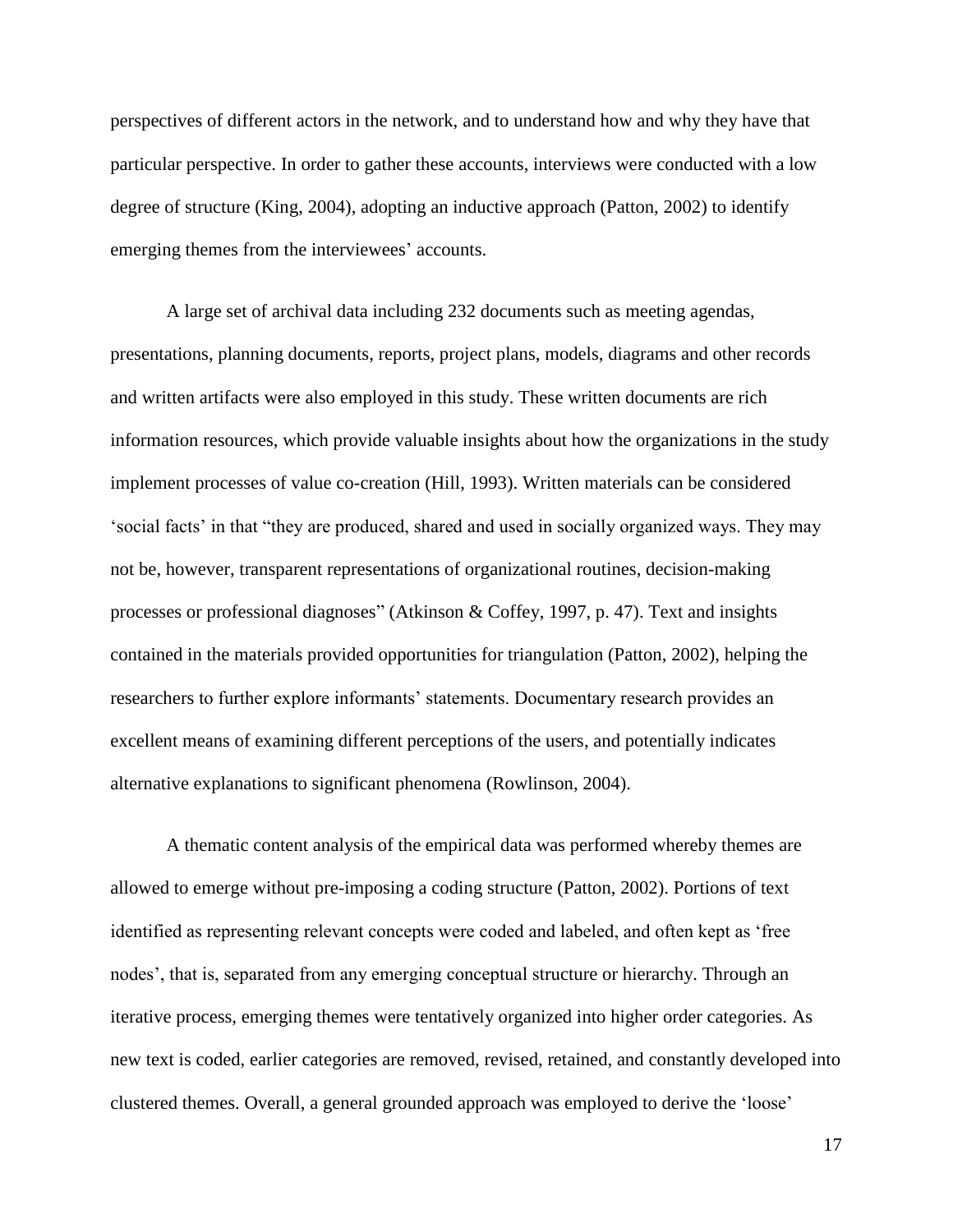framework. Insights from the different sources of data were collated and compared to help validate the findings, which we now present.

### **5. Value co-creation practices in business markets: Description of cases and findings**

The research team had access to a wealth of data that needed to be organized. Thus, the presentation of the different cases is arguably a succinct summary of key co-creation practices. We now outline briefly the nature of the business of the case companies, followed by a description of co-creation practices and capabilities organized into a matrix for each case (see Tables 2 to 5). Although the practices appear in specific cells in these tables, in reality, they overlap occasionally, as the clear-cut categorizations pointed out in the theoretical development section did not manifest as such in the empirical work. To further facilitate understanding of how the co-creative interaction capabilities and practices are linked and inform each other, we develop a conceptual model (see Figure 1) visualizing practices and capabilities as interrelated 'cartwheels' - theoretically allowing each capability to inform each of the practices if you turned either of the wheels. This model helps to provide integration and coherence to the findings. Subsequently, each of the cases is described and findings about co-creation practices presented.

#### *5.1 Rolls-Royce TotalCare®*

The Rolls-Royce group is a global business with customers in more than 120 countries that engages a work force of 55,000 committed to the vision of "better power for a changing world". Rolls-Royce provides power systems and services for civil aerospace, defense, marine and energy markets (Rolls-Royce, 2014). The company is widely known in the aerospace industry for TotalCare®, an innovative offering that consists of a menu of original equipment and related services. Rolls-Royce provides a comprehensive suite of services including full engine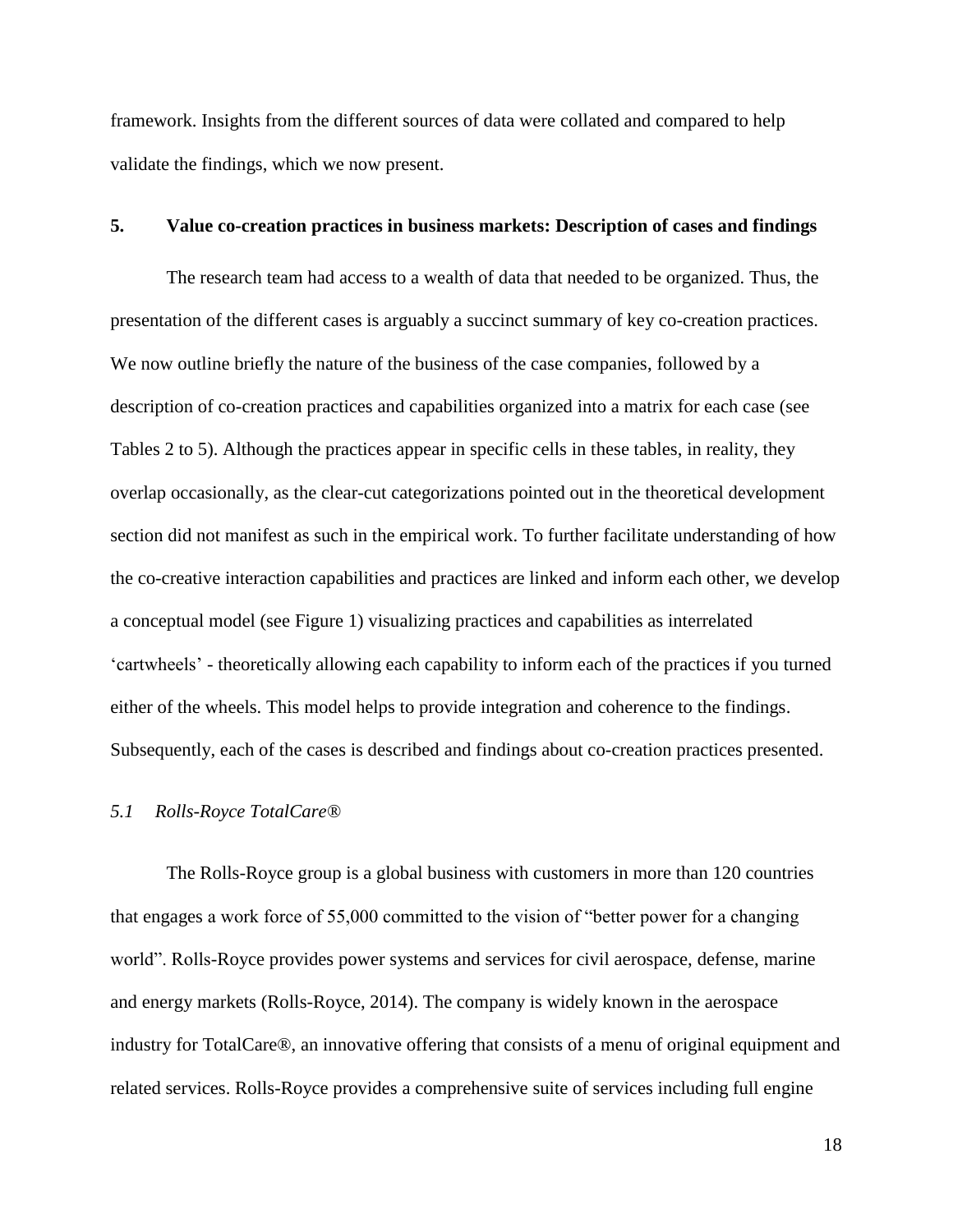overhaul and a number of engine reliability improvements, all under Rolls-Royce specialist maintenance capabilities. Add-on services comprise technical records management, engine transportation, spare engine support, additional overhaul coverage and the option for the customer to initiate specialist line maintenance. The customer-driven approach and the slightly different service levels across different customers make TotalCare® highly customizable and adaptable to customer needs.

The development of TotalCare® was driven by the interest from key customers such as American Airlines to be offered 'on the wing' service contracts (Frank, 2014). Additionally, the threat of third parties that entered the aftermarket parts business compelled Rolls-Royce to further develop new service offerings. Over the years, this offering proved highly successful. TotalCare® developed further into providing engine health monitoring, a service that allows to capture engine performance data in real time using the Aircraft Communications Addressing and Reporting System (ACARS). The data is then transmitted from the aircraft to Rolls-Royce service centers by radio or satellite, enabling Rolls-Royce to detect potential anomalies quickly and to predict and plan urgent or future engine repairs. Over the years, the focus of TotalCare® has gradually shifted to 'no remote site issues'; in other words, preventing the costly breakdowns in remote locations that result in major expenditures in terms of flying engines out for refit and significant costs for airlines as a result of network disruption (see Foden & Berends, 2010; Lazonick & Prencipe, 2005; Pugh, 2002; Ryals, 2010). TotalCare® and other advanced services represent for Rolls-Royce civil aerospace more than 50% of its revenue today (Rolls-Royce, 2014).

For customers, TotalCare® means enhanced predictability, durability, efficiency, reliability and maintained asset value. Customers achieve higher levels of predictability in terms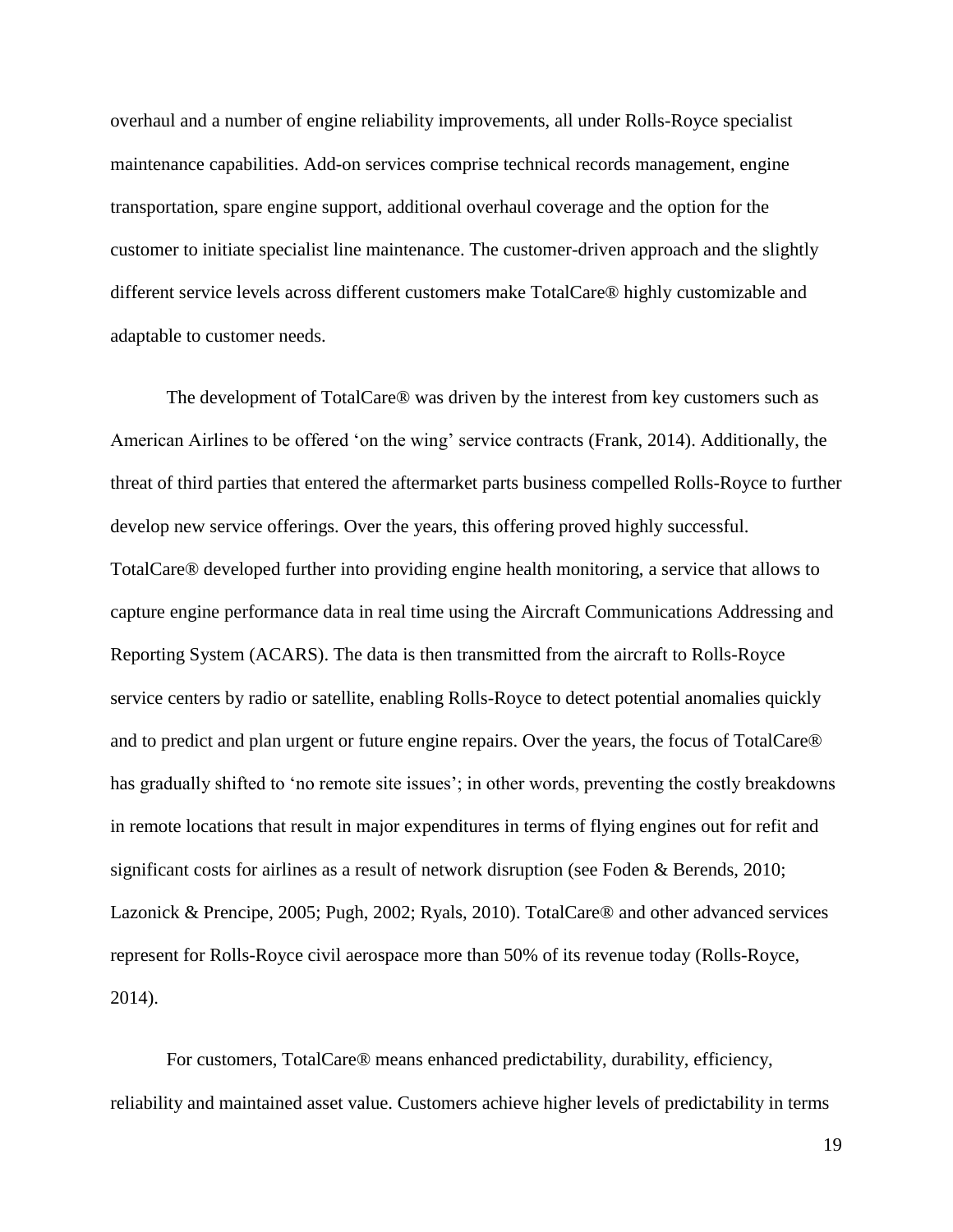of operational performance, reducing unplanned shop visits. Rolls-Royce has a huge amount of data on engine performance that enables the company to quickly detect variance and address potential non-conformities. TotalCare® also enables to increase cash-flow predictability since customers can opt into the process of paying by the hour of engine operation, aligning both Rolls-Royce and the customers' interests. In order to realize these benefits, deep engagement with the customer and a clear understanding of the purpose and operational model of the airline is required. Very close Rolls-Royce-customer collaboration is realized underpinned by Rolls-Royce's 'empowered' and 'concerted' interaction capabilities to ensure in-depth understanding of the airline operations, network structure and asset (i.e. aircraft) utilization regimes. TotalCare® packages are designed knowing how the airlines operate their aircrafts in order to gain efficiencies. A factor that affects engine lifecycle is the way that airline pilots fly. Rolls-Royce adopts an 'engine life' approach to service contracts and encourages pilots to manage the use of thrust in ways that enhance engine durability. In an effort to employ its developmental interaction capability and co-diagnosing practice, a Flight Operations Advisor (FOA) from Rolls-Royce works closely with airlines and spends time with pilots, advising them on more efficient flying methods that also help reducing fuel burn. Lastly, value is co-created well beyond the product, since modern equipment under TotalCare® maintains higher re-sell value (Ryals, 2010).

TotalCare® as a co-created and integrated service offering is constantly evolving. Rolls-Royce has developed sophisticated processes and capabilities to better understand airlines' interests. Frequent internal events called the 'Voice of the Customer' allow customer teams to visit Rolls-Royce and to spend time with various parts of the business, including sales, marketing, service operations and engineering, to share their experiences with Rolls-Royce teams and vice versa. This helps build mutual organizational understanding and to focus on providing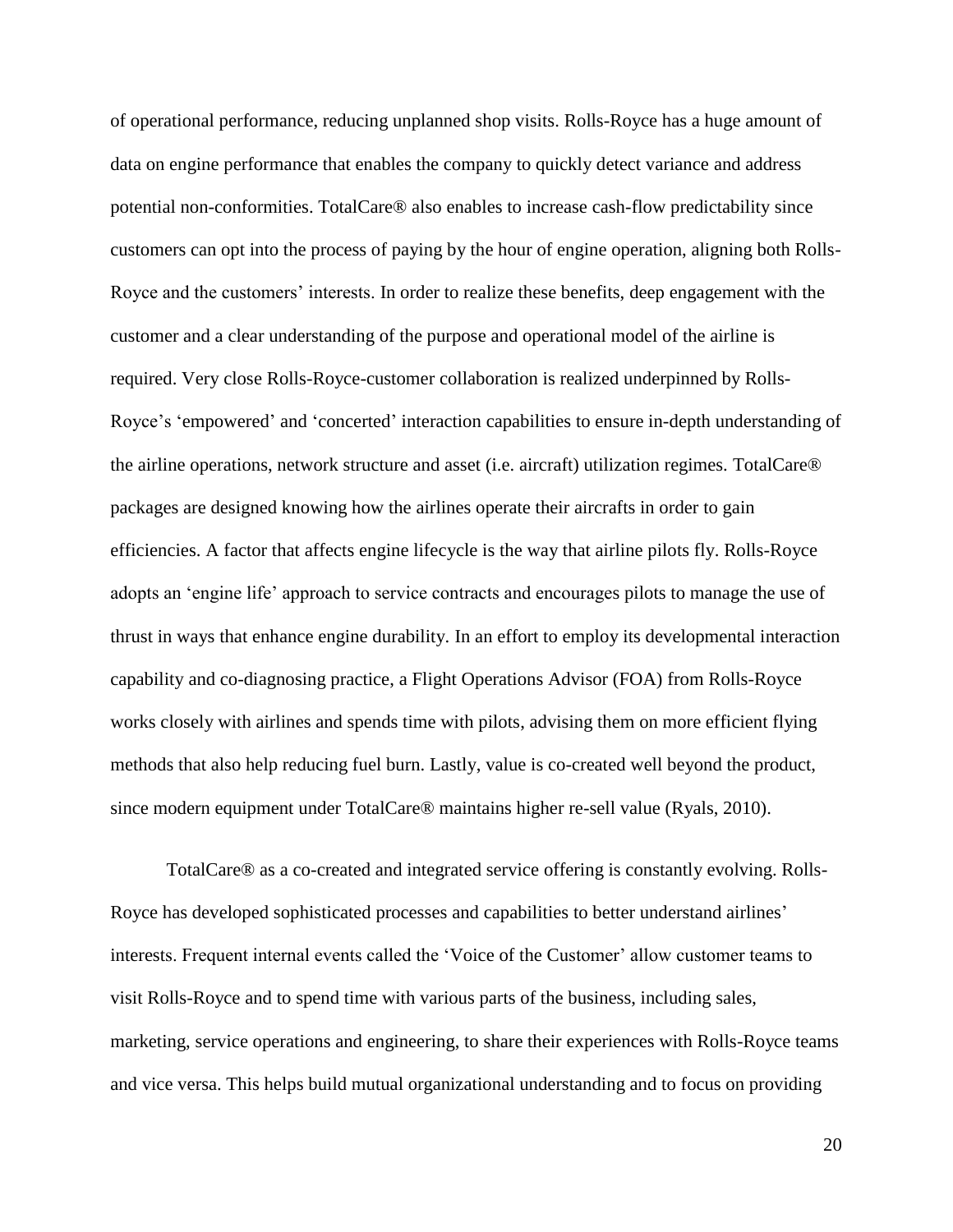specific operational benefits. Overall, the provision of TotalCare® brings about a fundamental shift from emphasizing the transaction (new engine sale) to a long-term, risk-sharing, value cocreating partnership.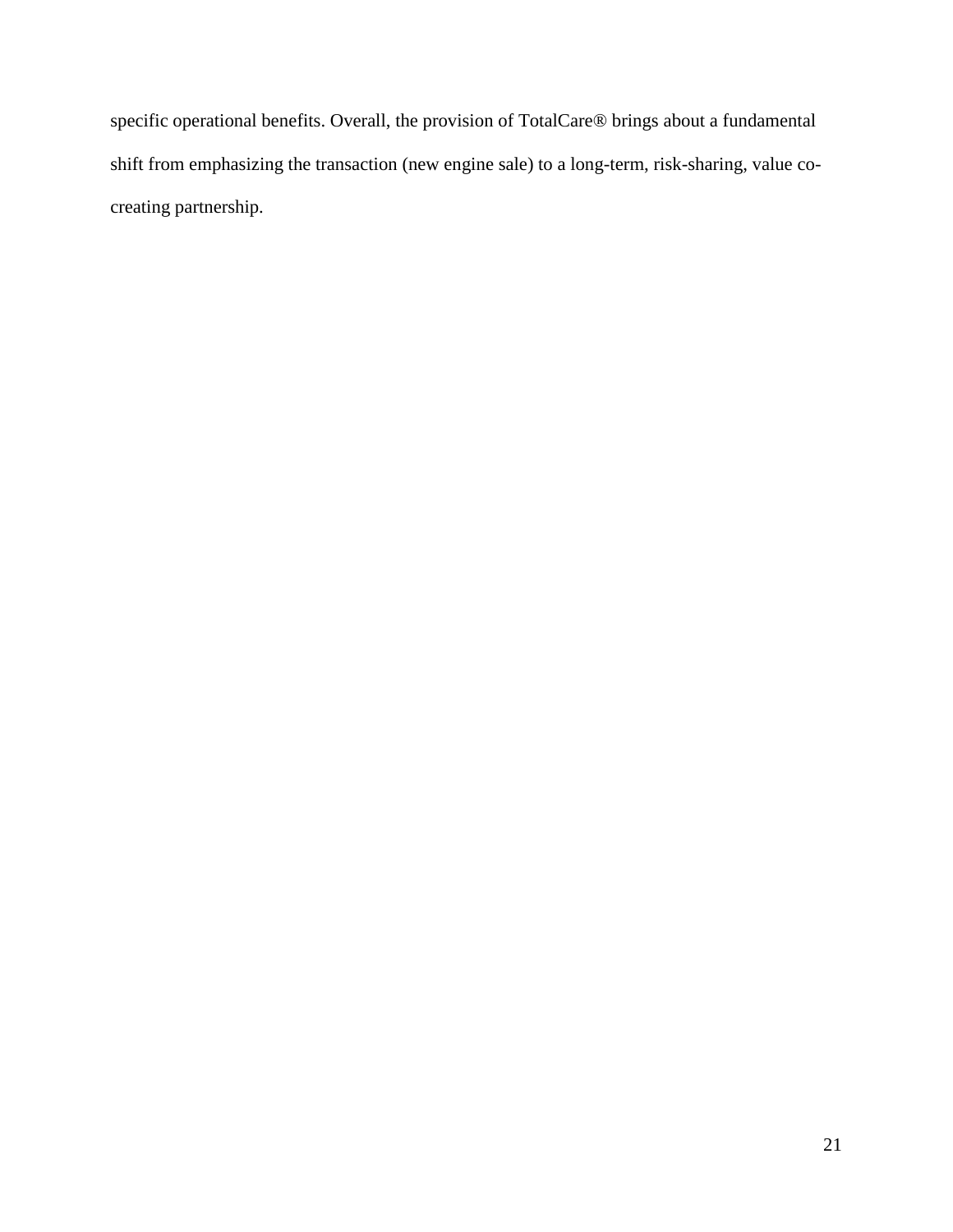## **Table 2:**

| <b>Linking practices</b>                                                                                                                                                                                                             |                                                                                                                                                                                                                                                                                                                                                                                                                                      |                     | <b>Materializing practices</b>                                                                                                                                                                  |                                                                                                                                                                                                                                                                                                |                                                                                                                                                                           | Institutionali-<br>zing practices                                                                                                                                                                                                                      |  |  |
|--------------------------------------------------------------------------------------------------------------------------------------------------------------------------------------------------------------------------------------|--------------------------------------------------------------------------------------------------------------------------------------------------------------------------------------------------------------------------------------------------------------------------------------------------------------------------------------------------------------------------------------------------------------------------------------|---------------------|-------------------------------------------------------------------------------------------------------------------------------------------------------------------------------------------------|------------------------------------------------------------------------------------------------------------------------------------------------------------------------------------------------------------------------------------------------------------------------------------------------|---------------------------------------------------------------------------------------------------------------------------------------------------------------------------|--------------------------------------------------------------------------------------------------------------------------------------------------------------------------------------------------------------------------------------------------------|--|--|
| Co-ideation                                                                                                                                                                                                                          | Co-valuation                                                                                                                                                                                                                                                                                                                                                                                                                         | $Co-$<br>diagnosing | Co-testing                                                                                                                                                                                      | Co-design                                                                                                                                                                                                                                                                                      | $Co-$<br>launching                                                                                                                                                        | Embedding                                                                                                                                                                                                                                              |  |  |
| Coordination                                                                                                                                                                                                                         |                                                                                                                                                                                                                                                                                                                                                                                                                                      |                     |                                                                                                                                                                                                 |                                                                                                                                                                                                                                                                                                |                                                                                                                                                                           |                                                                                                                                                                                                                                                        |  |  |
| - Exploration<br>and alignment<br>of interests<br>with the<br>customer<br>focused on<br>increasing<br>predictability<br>and reducing<br>complexity<br>- "Voice of the<br>Customer"<br>events<br>organized to<br>share<br>experiences | - In depth understanding of<br>customer processes (airline<br>operations) and usage<br>$-Cross-$<br>- Joint<br>functional<br>operational<br>planning<br>engagement<br>enabling cost<br>teams:<br>optimization<br>commercial.<br>and minimized<br>engineering<br>and service<br>disruption<br>support to map<br>out<br>opportunities<br>- Identification<br>of specific<br>customer<br>performance<br>improvements<br>and operational |                     | - Engine<br>performance<br>data captured<br>in real time is<br>analyzed and<br>needed<br>interventions<br>scoped<br>- Identification<br>of more<br>effective flying<br>techniques for<br>pilots | - Highly<br>customizable<br>service<br>packages to be<br>delivered are<br>jointly<br>discussed and<br>agreed<br>- Capability<br>building for<br>new co-created<br>offerings e.g.<br>Data-driven<br>aircraft<br>performance<br>optimization<br>services<br>- Service<br>extensions<br>available | - Long term<br>R&D<br>investments<br>with aircraft<br>manufacturers<br>- Joint<br>engineering<br>teams from<br>both airline and<br>Rolls-Royce<br>implement<br>TotalCare® | - Integrated ways<br>of reducing costs<br>and increasing<br>revenue<br>generation<br>- Engines are<br>utilized optimally<br>for increased<br>durability and<br>reduced fuel burn<br>- Asset value<br>maintained<br>throughout the<br>product lifecycle |  |  |

# **Co-Creation Practices at Rolls-Royce**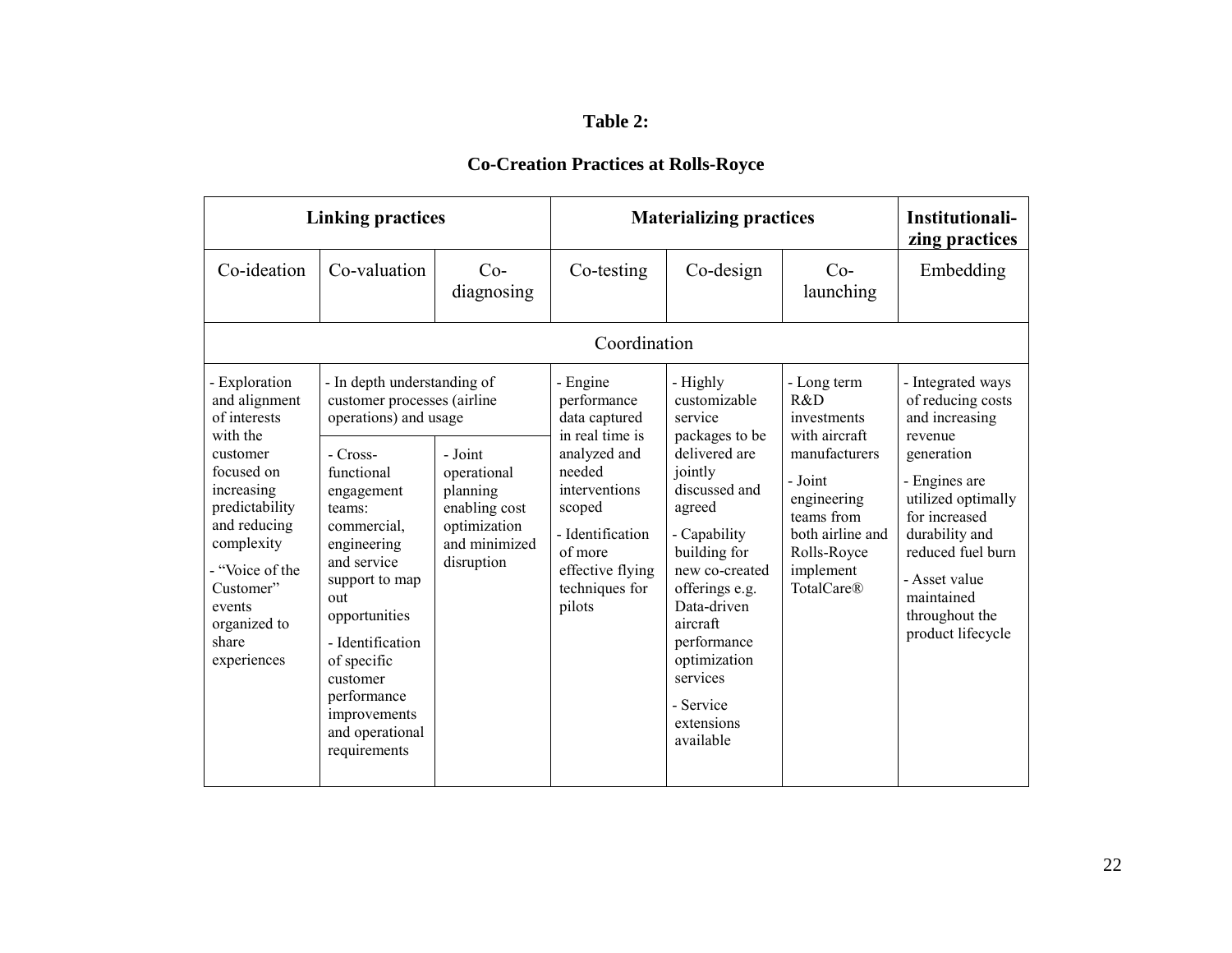### *5.2 SAP Co-Innovation labs*

SAP is a global technology and service provider offering enterprise software solutions and technology-related business services. SAP develops and commercializes both standard applications as well as industry-specific solutions, typically developed to fulfill a particular sector requirement. For instance SAP focuses on industries such as aerospace and defense, automotive, banking, healthcare, higher education, oil and gas, retail etc., as well as functions such as finance, human resources, information technology or sales. SAP reaches its markets primarily through a network of subsidiaries with which SAP establishes licenses to commercialize SAP products to customers in defined territories (SAP, 2014d). Agreements are also signed with independent distributors and service providers in certain regions in order to increase the reach and the range of services offered to customers. SAP's quest to be at the forefront of technology services has translated into numerous targeted acquisitions over the years, including CAS and Dacos (in the 1990s), Triversity, Khimetrics, TomorrowNow and DCS Quantum (first part of the 2000s), Virsa Systems and Frictionless, Business Objects, Visiprise (second part of 2000s) and TechniData, SuccessFactors, Datango, Syclo and Ariba over the last five years. SAP operates in over 130 countries, employing in excess of 64,000 employees and serving more than 232,000 customers. In 2013, SAP reported revenues of  $\epsilon$  16.8 billion (SAP, 2014c) and in 2014 a 4% growth of  $\epsilon$ 17.56 billion.

SAP's quest for finding new ways to create customer value goes beyond the sphere of the company's interactions with its own clients, meaning it employs its empowered interaction capability, co-diagnosis and co-ideation practices across its entire network, rather than limiting the implementation of these co-creative activities to direct customers. SAP promotes linkages amongst SAP partners to jointly work with a broad range of SAP development and business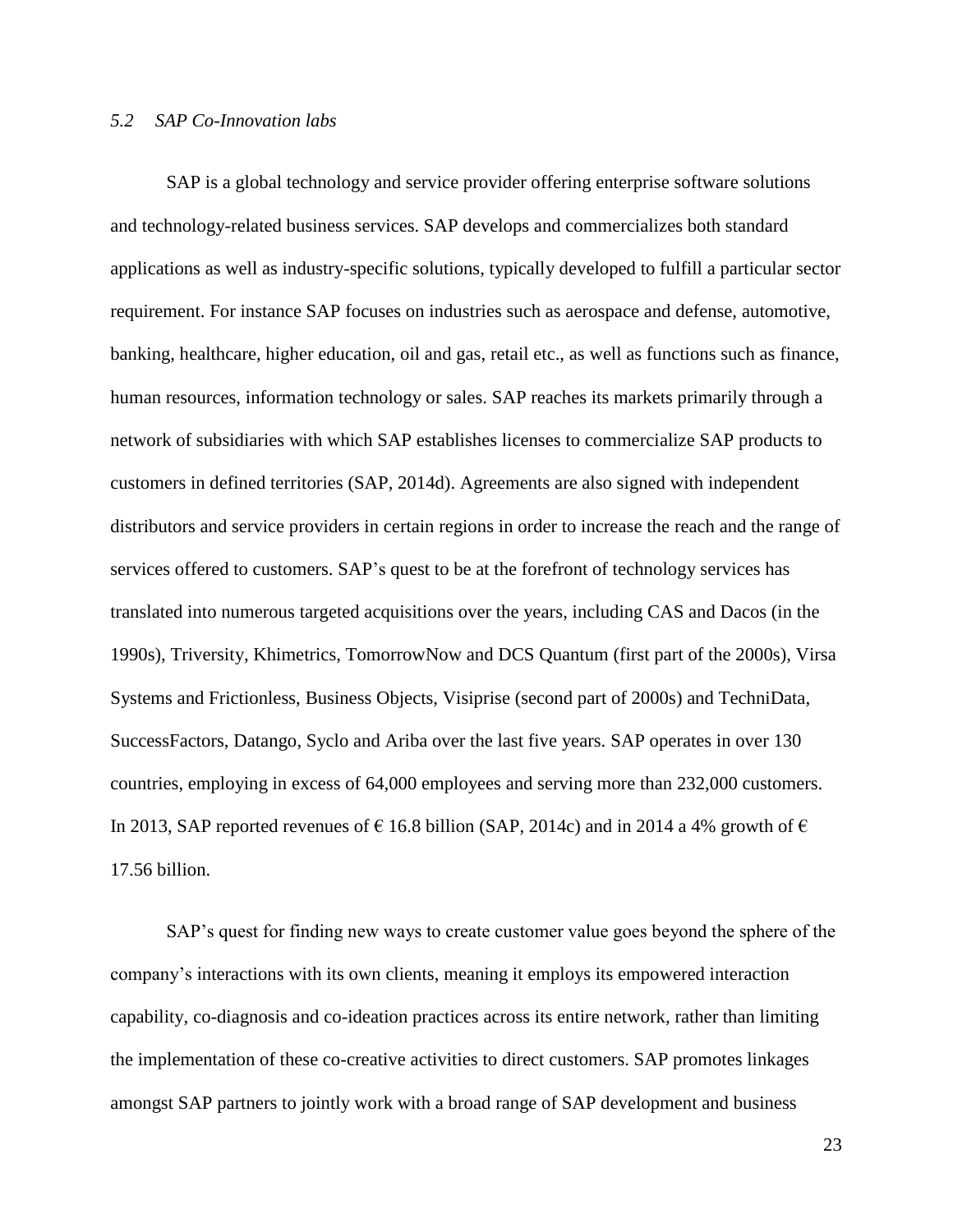teams under the so-called 'Co-Innovation Lab' (SAP, 2014b). SAP recognizes that co-innovation activities occur every day between the company and its ecosystem in endless forms. Employing its 'linking' practices in a strategic manner, SAP supports collaborative work with partners, customers, universities, governments, standardization groups and others to establish long-term engagements and to contribute to co-creating sustainable and mutual competitive advantage. SAP fosters openness within its ecosystem community to accelerate the overall innovation process, leading to the creation of useful solutions. The results of successful projects are widely disseminated though events such as Sapphirenow® (SAP, 2014e) and the SAP TechEd conferences.

Co-Innovation Labs operate in California, Tokyo, Bangalore, Brazil, Walldorf, Zurich, Moscow, Shanghai and Singapore. Overall, SAP Co-Innovation Lab projects have a number of features in common: there is a well-established business case, the required resources and expertise are available, as well as well- identified senior stakeholders, clear goals and objectives with an approved Co-Innovation Lab project plan, and suitability for use in demos and showcases. Overall, the SAP Co-Innovation Labs serve as a catalyst to bring together ideas and talent to create innovative solutions to solve complex business problems. They use technology to support 'better-run businesses' through the deliberate and targeted implementation of its linking and materializing practices supported by 'sustained purposeful engagement' throughout the entire network.

As a company that aspires to be at the forefront of innovation and business transformation through technology, SAP promotes the dissemination of ideas and trends that are re-shaping or likely to re-shape our world and our organizations. Another value co-creation initiative is 'The Future of Business' (SAP, 2014f), an online resource supported by SAP, offering a collection of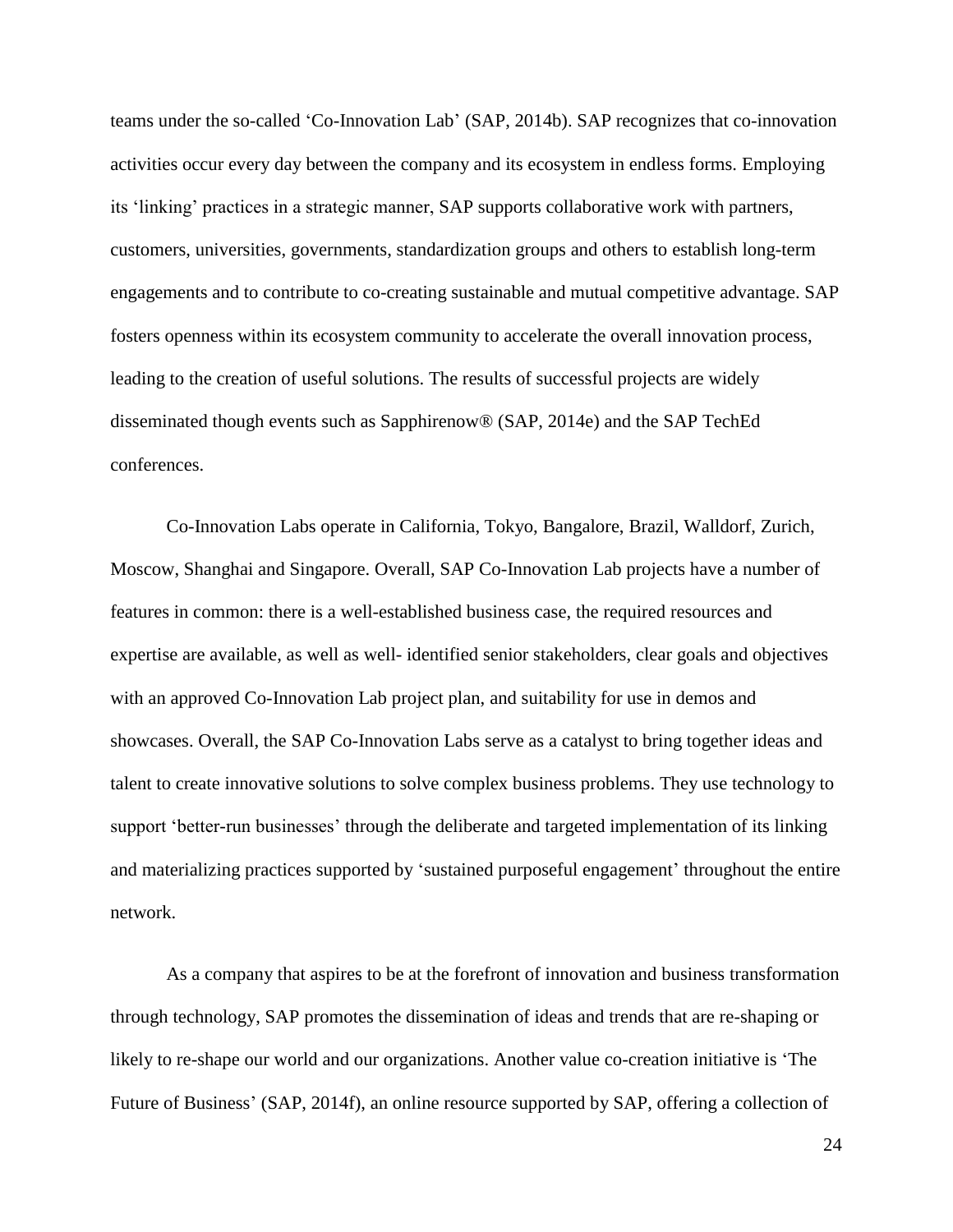relevant articles and media from the best minds in the industry. SAP also endeavors to put technology in context and to promote a forward-thinking agenda on topical issues such as customer centricity (SAP, 2014a) (where suggestions are offered on how to turn customers into co-creators or to understand customers' channel choice) or new approaches to driving business value (Becher, 2014).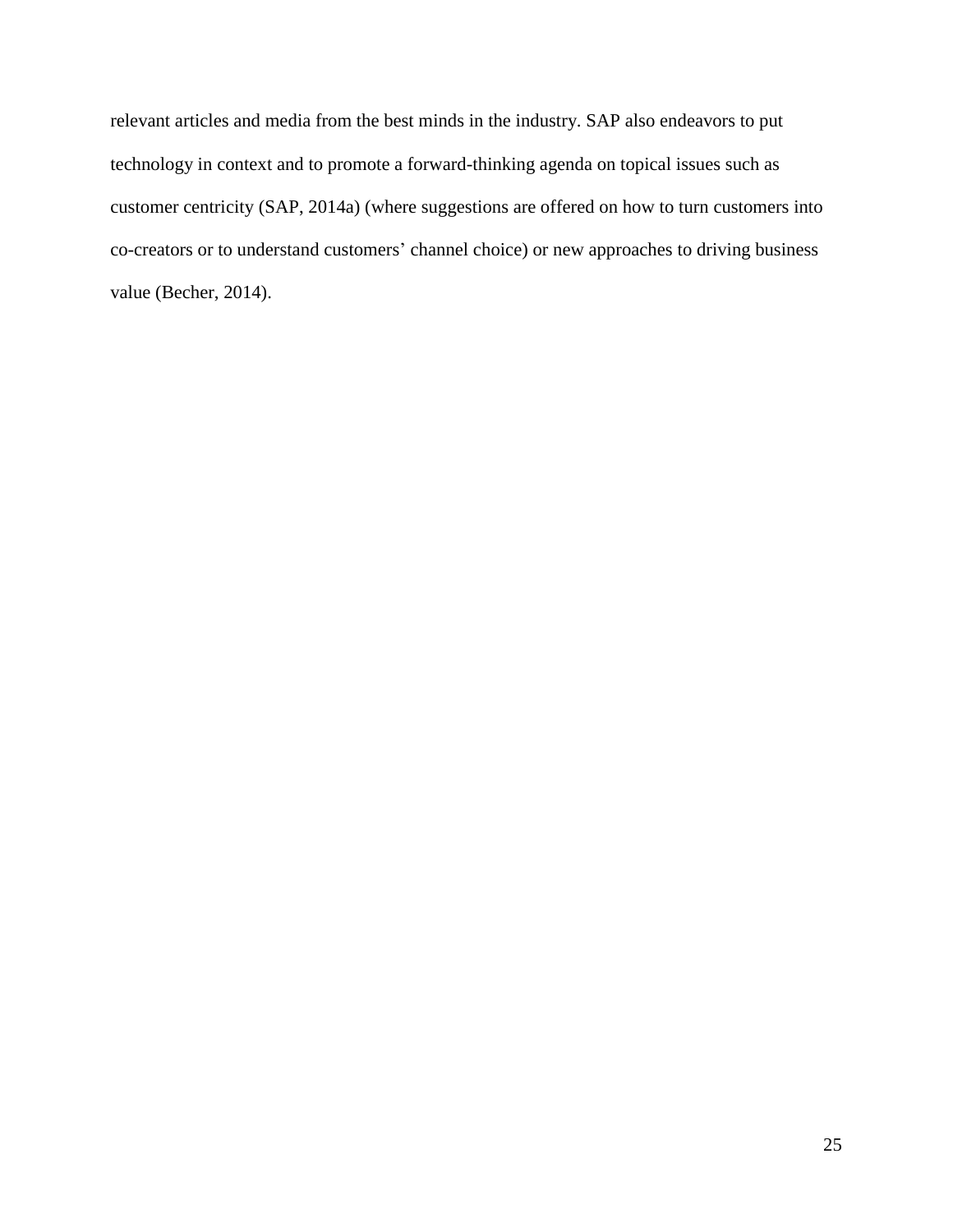## **Table 3:**

| <b>Linking practices</b>                                                                                                                                                                                                            |                                                                                                                                                                                                                               |                                                                                                                                                                                                                         | <b>Materializing practices</b>                                                                                                                                                      |                                                                                                                                                                                                                |                                                                                                                                                                                                                            | Institutionali-<br>zing practices                                                                                                                                                                             |
|-------------------------------------------------------------------------------------------------------------------------------------------------------------------------------------------------------------------------------------|-------------------------------------------------------------------------------------------------------------------------------------------------------------------------------------------------------------------------------|-------------------------------------------------------------------------------------------------------------------------------------------------------------------------------------------------------------------------|-------------------------------------------------------------------------------------------------------------------------------------------------------------------------------------|----------------------------------------------------------------------------------------------------------------------------------------------------------------------------------------------------------------|----------------------------------------------------------------------------------------------------------------------------------------------------------------------------------------------------------------------------|---------------------------------------------------------------------------------------------------------------------------------------------------------------------------------------------------------------|
| Co-ideation                                                                                                                                                                                                                         | Co-valuation                                                                                                                                                                                                                  | $Co-$<br>diagnosing                                                                                                                                                                                                     | Co-testing                                                                                                                                                                          | Co-design                                                                                                                                                                                                      | $Co-$<br>launching                                                                                                                                                                                                         | Embedding                                                                                                                                                                                                     |
|                                                                                                                                                                                                                                     |                                                                                                                                                                                                                               |                                                                                                                                                                                                                         | Coordination                                                                                                                                                                        |                                                                                                                                                                                                                |                                                                                                                                                                                                                            |                                                                                                                                                                                                               |
| - Pioneering<br>events such as<br>'The Future of<br>Business' to<br>ideate new<br>models of value<br>creation in<br>business<br>- Creating<br>spaces for<br>bringing<br>together ideas<br>and talent<br>across the SAP<br>ecosystem | - Business<br>cases<br>considered and<br>assessed at the<br>Co-innovation<br>Labs<br>- Involvement<br>of senior<br>stakeholders,<br>definition of<br>goals and<br>objectives are<br>required in new<br>innovation<br>projects | - Definition of<br>required<br>resources and<br>anticipated<br>impact of new<br>initiatives<br>- Collaboration<br>with<br>universities and<br>a variety of<br>stakeholders to<br>scan new<br>technological<br>frontiers | - Fostering the<br>co-creation of<br>solutions<br>through open<br>innovation<br>- Co-Innovation<br>Lab project<br>plans include<br>suitability for<br>use in demos<br>and showcases | - Advancing<br>innovation<br>hetween<br>networked SAP<br>partners and<br><b>SAP</b> businesses<br>- Promoting<br>linkages and<br>joint projects<br>amongst SAP<br>development<br>teams across<br>the ecosystem | - Openness in<br>ecosystems and<br>significant<br>investments in<br>social and<br>technical<br>infrastructure<br>globally<br>- Dissemination<br>of projects<br>through<br>Sapphirenow®<br>and SAP<br>TechEd<br>conferences | - Targeted<br>acquisitions that<br>bring about<br>enhanced<br>capabilities and<br>technical scopes<br>- Willingness to<br>embrace and<br>reconcile<br>divergent<br>thinking and<br>disruptive<br>technologies |

# **Co-Creation Practices at SAP Co-Innovation Labs**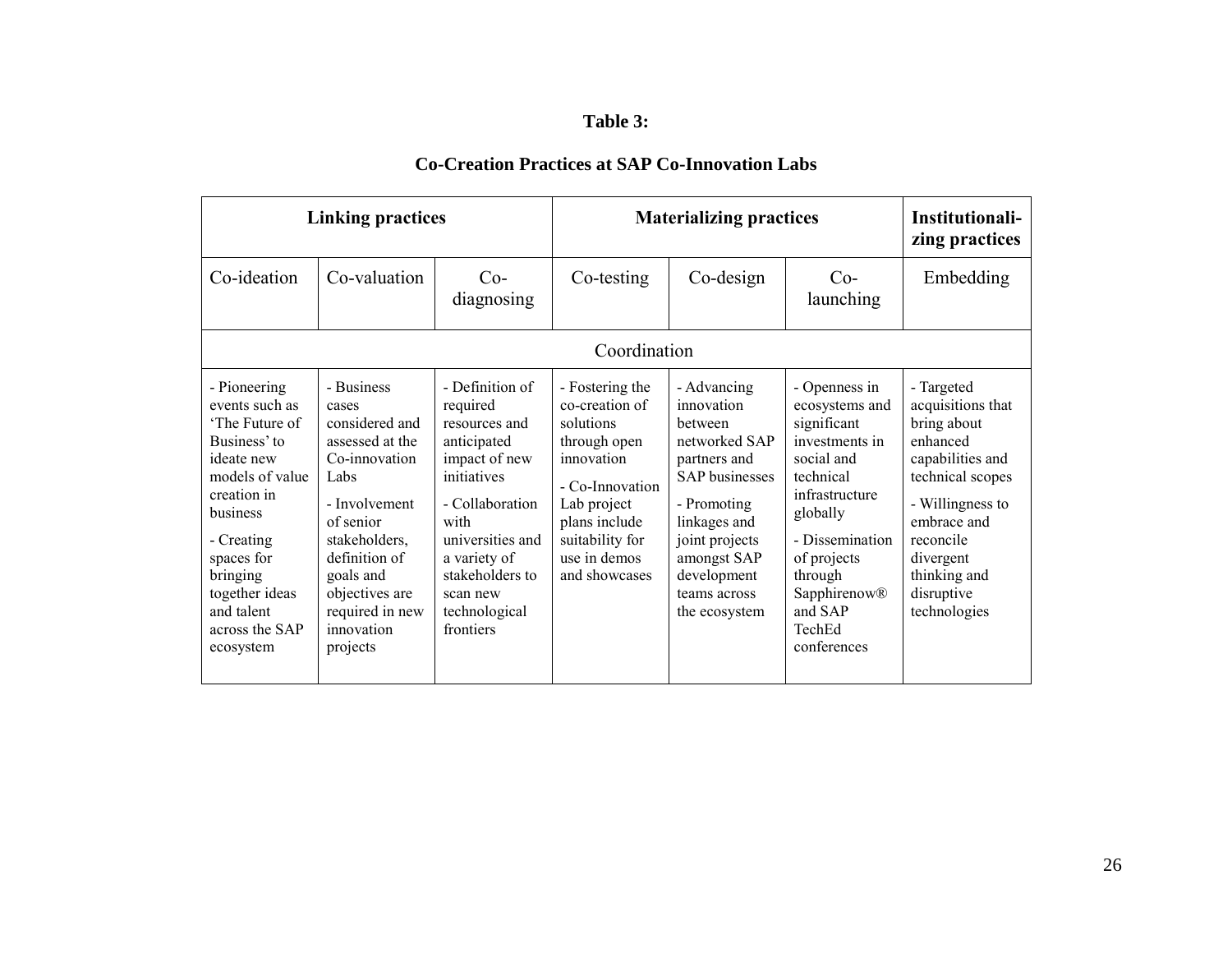### *5.3 Unilever Foodsolutions*

Unilever Foodsolutions (UFS) is a global provider of food products and ingredients aimed at creating solutions that help chefs and food service professionals in their jobs. UFS operates in 65 countries worldwide, directly employing 5400 people, including 2600 salespeople and 150 chefs, all sharing a 'passion for food'. Despite the complexities of the food service market and its decline in mature markets through the global economic recession, UFS has maintained a stable position in a highly competitive environment by recognizing that food service has increasingly become a commoditized market with a growing number of alternative brands for professional use. The company prides itself for being a customer-centric organization, that is, rather than just a food product manufacturer, a solutions provider, committed to adding value to the catering industry through engaging with its clients in purposefully defined culinary developments. They realize this mission by sponsoring key industry events, helping customers with recipes and ideas for food preparation and presentation, food costing analyses, and working with its chosen channel partners to provide customers with the best possible solutions for their food preparation processes.

UFS aims to offer its customers 'inspiration every day', helping them succeed in their own business through its developmental interaction capability. To address this purpose, UFS reenergized its offering by developing a comprehensive suite of services towards the end of 2011. These include three core areas: Firstly, 'Your Guests' aiming to inspire food operators to understand more about their guests and their behavior when eating out. Secondly, 'Your Menu', encouraging food professionals to design nutritious and healthy meals, but at the same time profitable menus. Thirdly, 'Your Kitchen', providing operational insights to optimize kitchen processes, helping chefs to work smarter rather than harder (UFS, 2012c). Drawing on a wealth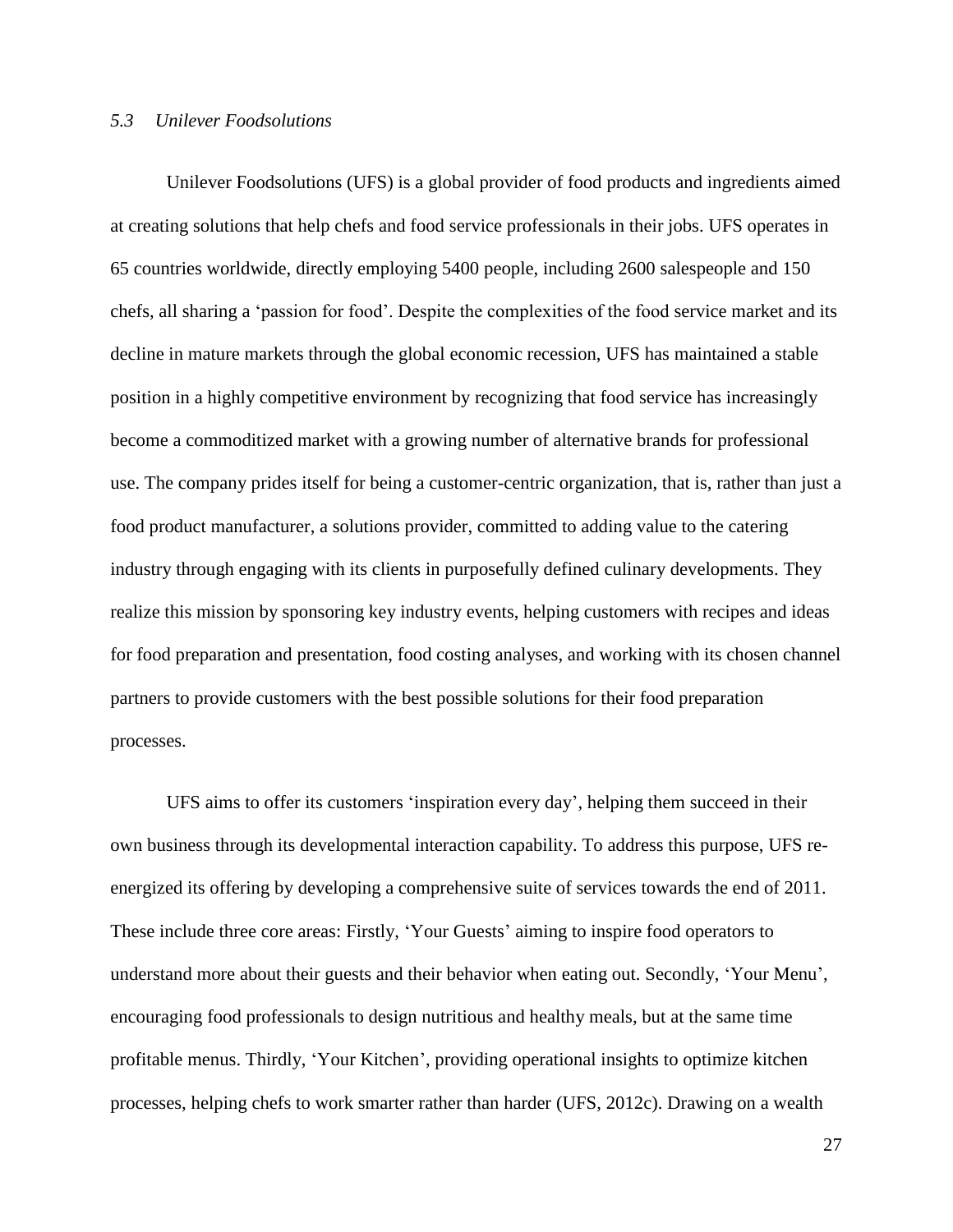of knowledge of food operations, consumers and markets, UFS co-creates solutions in its interaction with customers through its linking and materializing practices (especially codiagnosis, co-ideation and co-design), which help food service businesses to become more effective and competitive. UFS's chefs are a key element of the customer service strategy and their expertise is offered as part of a total value proposition. Overall, UFS sales and culinary teams are instrumental in implementing the firm's aim of sustained purposeful engagement through its developmental, concerted and empowered interaction capabilities by working with customers to identify how to meet key challenges in food service like quality, effectiveness of kitchen functions, taste, originality and food safety.

UFS marketing and sales teams work together with key customers' marketers and food operations staff to co-design concepts and co-ideate new solutions. These concepts typically include a combination of branded products, merchandise and equipment. Altogether, these are aimed to offer the end consumer an enhanced experience, and to the operator new opportunities to grow its revenues in the food (UFS, 2012a) and beverage (UFS, 2012b) categories. Overall, differentiated value propositions are co-created for different types of customers, aiming to be consistent with the company's overall customer management strategy.

As an example of its empowered interaction capability and co-ideation practice, UFS prides itself for its ability to listen to its customers and consumers. Award-winning marketing practices (Benjamin, 2012) and new products have often come from its sustained purposeful engagement with network partners that allow an in-depth understanding of the consumer and meaningful customer insights. Applying the latest technologies, the company aims to co-create products that provide consumers with a unique experience (Unilever, 2014). Product innovation is at the heart of what the company does. In particular, there is a marked emphasis in co-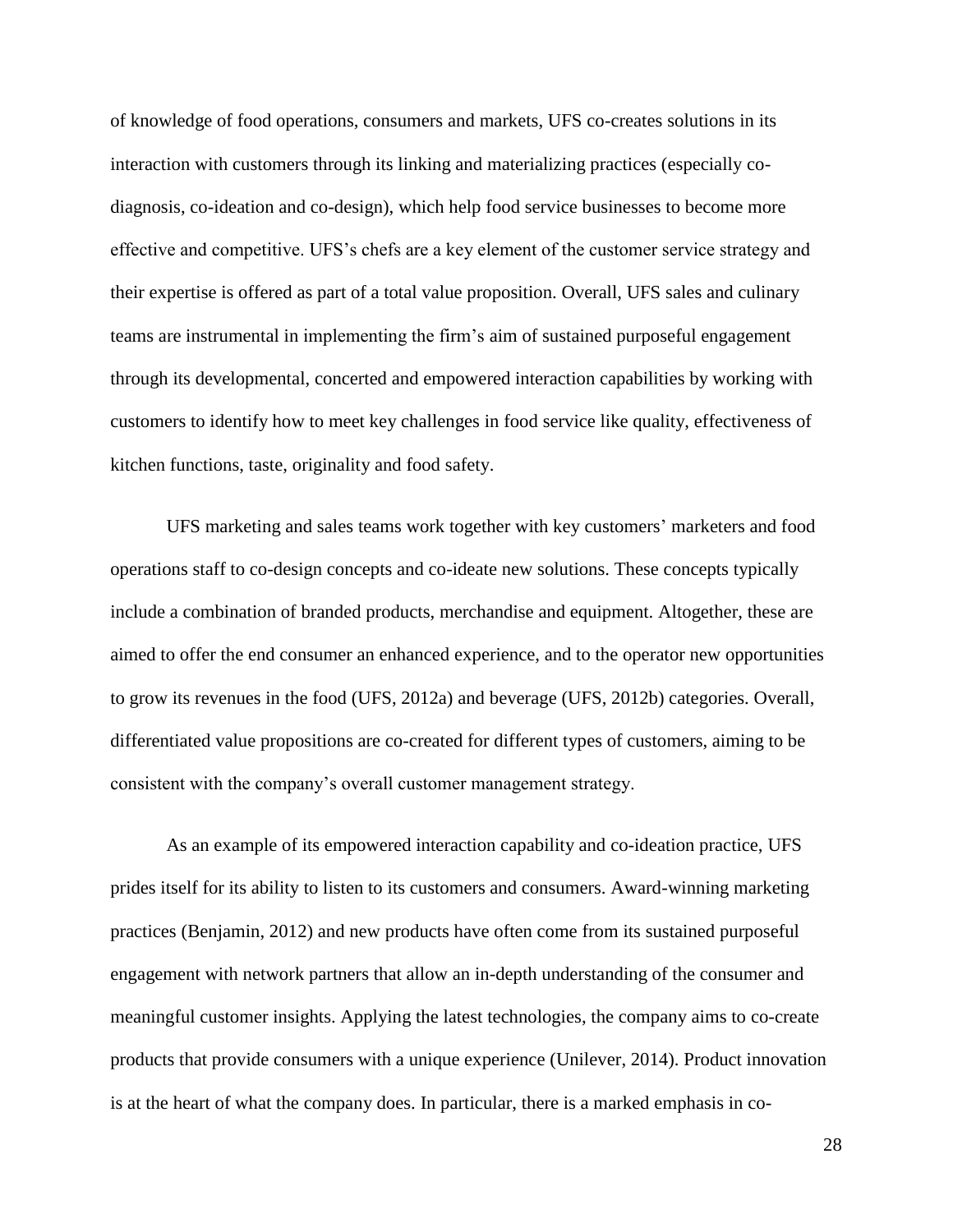designing product innovations that significantly increase consumers' well-being, whilst reducing its environmental impact. For instance, the company reported (Unilever, 2011) that 61% of its products met salt levels equivalent to 5g per day, and the total waste per ton of production was reduced to 4.77kg (from 6.48kg) in 2010.

Understanding consumer and customer needs is a key driver for product innovation at Unilever. Bi-annually, UFS releases the World Menu Report (UFS, 2011). This document contains research into consumers' eating habits globally. It is recognized that eating habits have changed substantially over the last decades, with increasing concern for the nutritional aspects of food, but without compromising the enjoyment and pleasure of food tasting. In particular, the latest report indicated an overwhelming need for consumers to be provided with more information about the food they are eating when out of home. As a result, UFS is developing ways to raise awareness and increase transparency about food ingredients. As the report recognizes, "chefs have the power to change the health of our world. And restaurants, shops, canteens, schools and cafeterias along with food service providers all need to be part of the solution" (UFS, 2011, p. 11).

Innovation in business-to-business contexts does not just come from product innovation. It is widely acknowledged that sustainable competitive advantage can no longer be achieved just by improving existing products. As in other sectors, food service has seen the surge of service solutions, part of which is the co-creation of value and the adoption of a partnership approach with the customer (Occhiocupo, 2011). UFS has been pioneering innovative offerings and ways of working collaboratively through sustained purposeful engagement that have become 'best practice' in food service.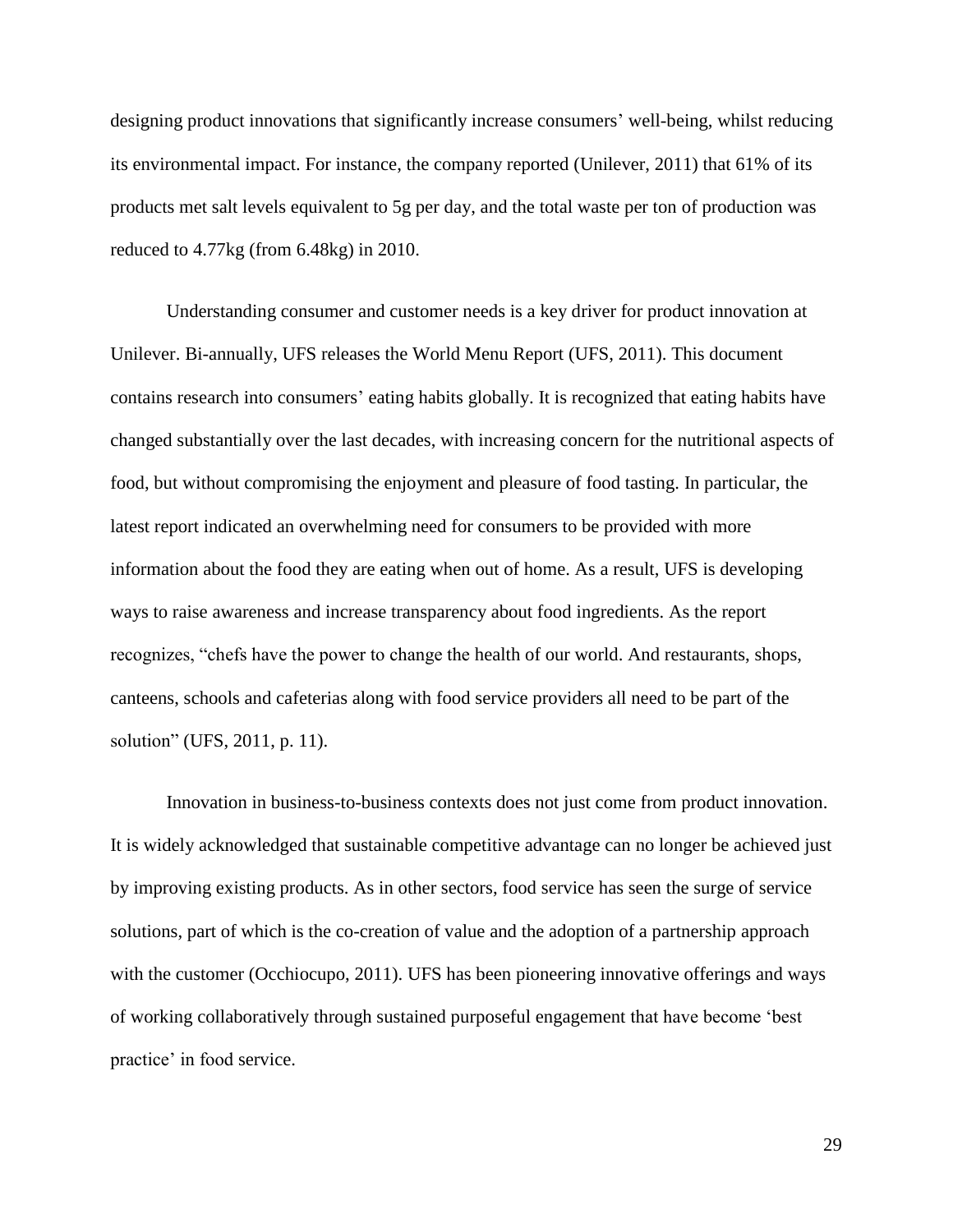## **Table 4:**

| <b>Linking practices</b>                                                                                                                                                                                                                                                                                                                                     |                                                                                                                     |                                                                                                                                                                                                                                                                       | <b>Materializing practices</b>                                                                                                           | Institutionali-<br>zing practices                                                                                                                                                                                                                            |                                                                                                                                                                     |                                                                                                                                                                                                                                                                                                               |
|--------------------------------------------------------------------------------------------------------------------------------------------------------------------------------------------------------------------------------------------------------------------------------------------------------------------------------------------------------------|---------------------------------------------------------------------------------------------------------------------|-----------------------------------------------------------------------------------------------------------------------------------------------------------------------------------------------------------------------------------------------------------------------|------------------------------------------------------------------------------------------------------------------------------------------|--------------------------------------------------------------------------------------------------------------------------------------------------------------------------------------------------------------------------------------------------------------|---------------------------------------------------------------------------------------------------------------------------------------------------------------------|---------------------------------------------------------------------------------------------------------------------------------------------------------------------------------------------------------------------------------------------------------------------------------------------------------------|
| Co-ideation                                                                                                                                                                                                                                                                                                                                                  | Co-valuation                                                                                                        | $Co-$<br>diagnosing                                                                                                                                                                                                                                                   | Co-testing                                                                                                                               | Co-design                                                                                                                                                                                                                                                    | $Co-$<br>launching                                                                                                                                                  | Embedding                                                                                                                                                                                                                                                                                                     |
|                                                                                                                                                                                                                                                                                                                                                              |                                                                                                                     |                                                                                                                                                                                                                                                                       | Coordination                                                                                                                             |                                                                                                                                                                                                                                                              |                                                                                                                                                                     |                                                                                                                                                                                                                                                                                                               |
| - Discovery<br>days where<br>culinary teams<br>work on key<br>challenges such<br>as food quality,<br>taste and safety,<br>kitchen<br>effectiveness<br>- Launch of<br>"Your Guests"<br>service<br>approach to<br>improve the<br>understanding<br>of the end<br>consumer<br>preferences<br>- Idea<br>generation for<br>food<br>preparation and<br>presentation | - Full kitchen<br>audits<br>including food<br>costing, supply<br>inventories,<br>equipment,<br>nutritional<br>value | - Identification<br>of customer's<br>hidden needs<br>by analyzing<br>consumer<br>behavior in<br>outlets<br>- Sales teams<br>and chefs work<br>closely with<br>culinary teams<br>in the customer<br>to scope areas<br>with the<br>potential to<br>gain<br>efficiencies | -Implemen-<br>tation of "Your<br>Kitchen"<br>services aimed<br>at finding ways<br>to work more<br>effectively in<br>kitchen<br>processes | - Culinary<br>contests that<br>push the<br>frontiers of<br>dish creation<br>forward<br>- Recipe<br>development<br>with emphasis<br>$_{\rm on}$<br>standardization<br>- Design of<br>informative<br>merchandise<br>and marketing<br>communication<br>material | - "Your Menu"<br>offerings<br>focused on<br>developing<br>healthy meals<br>and profitable<br>menus<br>- Creation of<br>new concepts<br>with and for the<br>customer | - Sponsoring<br>industry events<br>that become key<br>dates in the<br>calendar of the<br>culinary and food<br>service industry<br>- Further<br>reaching to<br>channel partners<br>(e.g. distributors)<br>that bring to their<br>customers the<br>best solutions for<br>their food<br>preparation<br>processes |

## **Co-Creation Practices at Unilever Foodsolutions**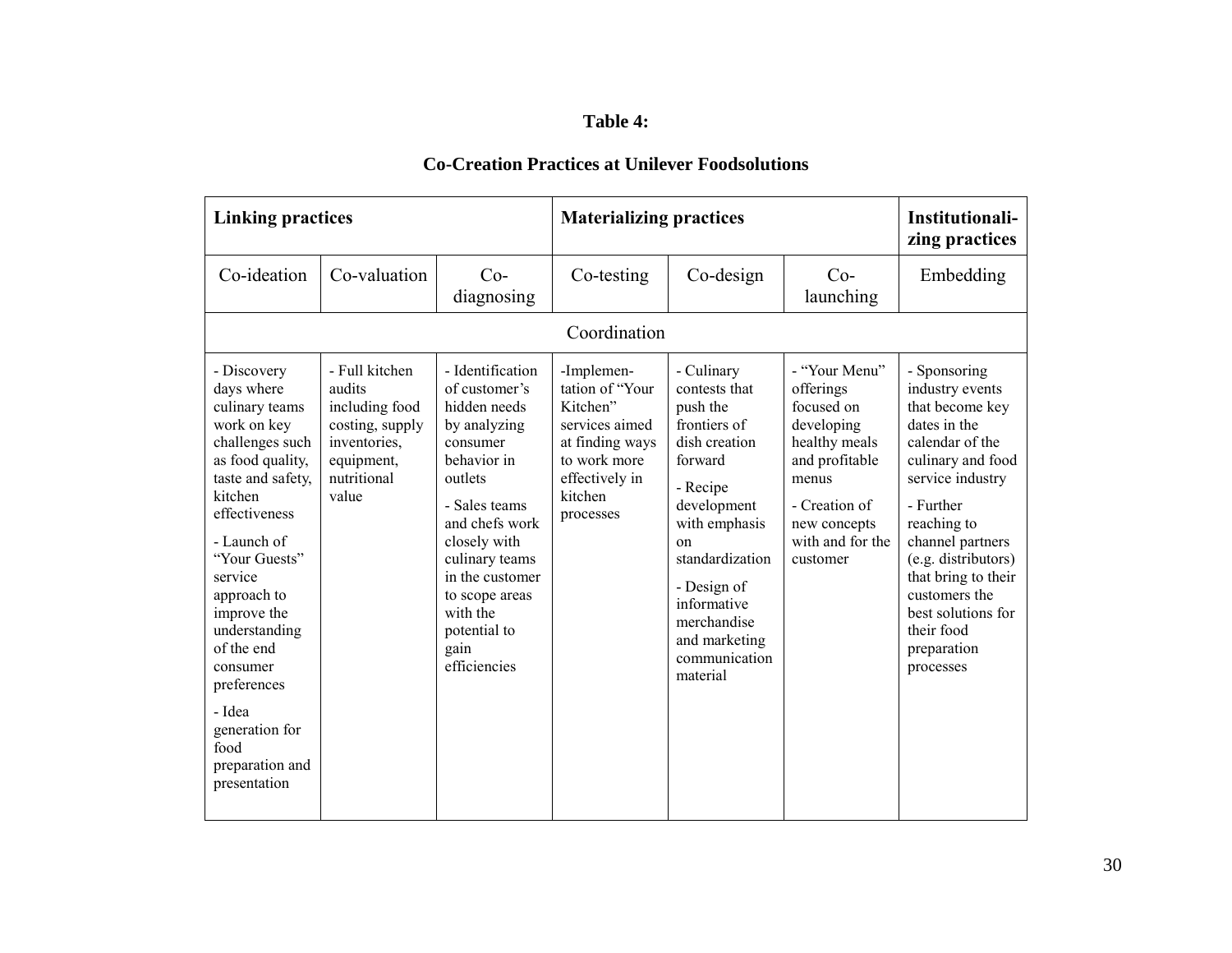### *5.4 Bekaert*

Bekaert is an international leader in steel wire transformation and coatings headquartered in Belgium, which employs 27 000 staff globally. Serving customers in 120 countries, Bekaert pursues sustainable profitable growth in all its activities and generated combined sales of  $\epsilon$  4.1 billion in 2013 (Bekaert, 2014a). Bekaert manufactures steel cord products reinforcing components such as tires, concrete etc. in a wide range of applications in cars, trucks, elevators and infrastructure assets. The company's slogan "better together" synthesizes its unique approach to co-create value with its business partners. Bekaert prides itself for its emphasis in engaging with customers to help grow their businesses and to address needs in both the short and long term through its linking, materializing and institutionalizing practices.

In the textile industry, Bekaert manufactures special products used for carding fibers, such as balls of wool or cotton, into threads (Bekaert, 2014b). The process is achieved by passing wool or cotton through a set of cylinders covered with small spikes, which act like a comb. This breaks up fibers and aligns them up into threads, which are then suitable for the weaving process. These spikes come in the form of wires, which are winded around the cylinders of the carding machine. Carding machines are considered very expensive, thus need to be used at their maximum capacity. These machines are typically part of a production line, which only stops for maintenance purposes, such as replacing the spikes for the cylinders after they have worn off. Bekaert sells the wire with the spikes and the service to base the wire and spikes on the cylinders. The wire and spikes have a large impact on the quality and the output of carding machines.

Following the acquisition of a company, Bekaert realized it had the license for using a patent, consisting of a design for a new shape of spike to be used in carding processes. The new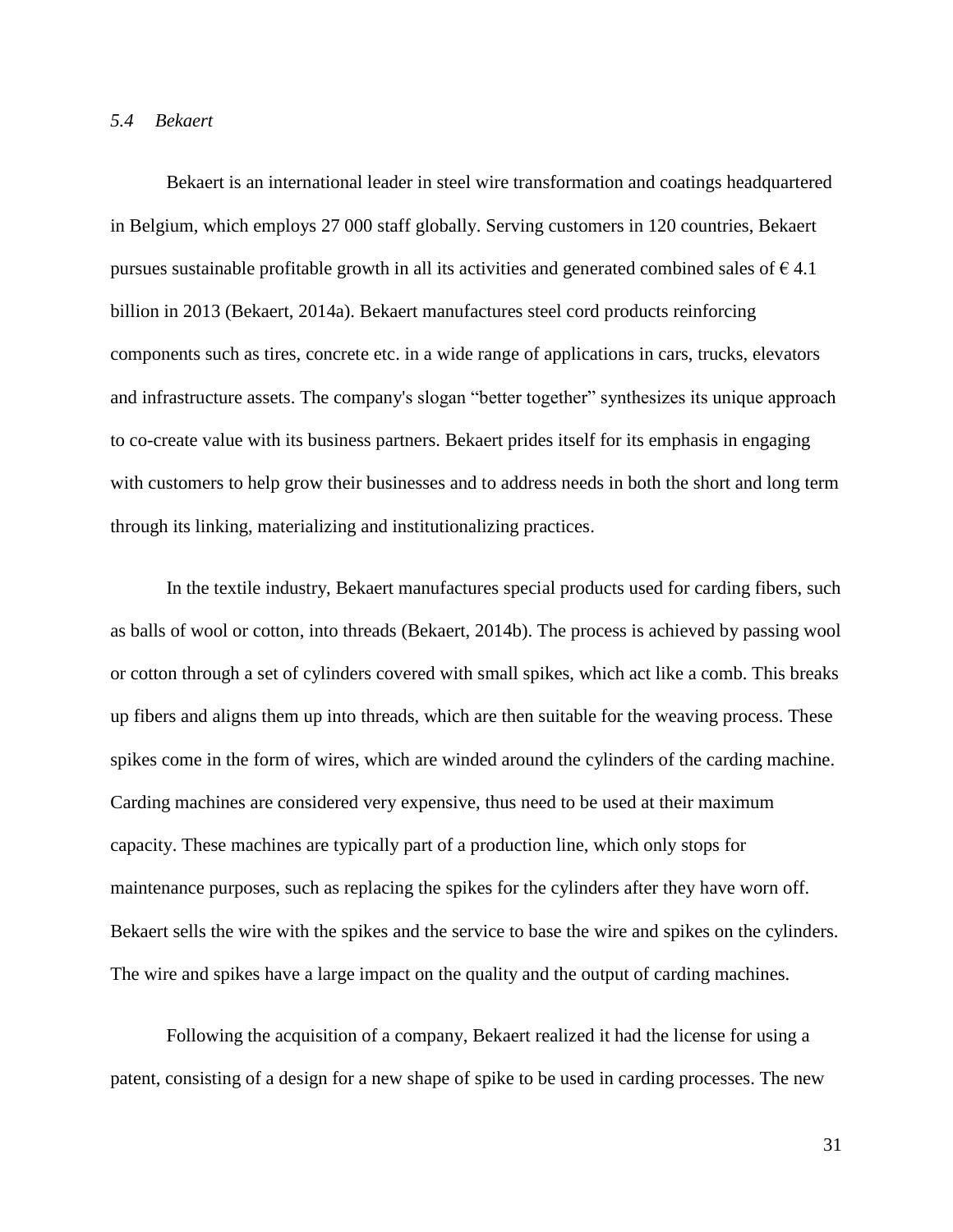shape was unproven and was significantly more complex to manufacture. Bekaert decided that to further develop this patent into a commercial product, it needed to employ its linking and materializing practices by collaborating with other manufacturers willing to take on the risk of further co-developing and co-testing the new spikes. It also required a customer open to trial this innovation on at least one of their production lines. Initial tests revealed that the throughput could be increased by 20%. In addition, a customer discovered that the shape of the spikes created less dust, reducing maintenance and raw material costs, since the fibers could be made thinner. In light of these results, Bekaert engaged in further testing and in the co-development of other geometric forms for the spikes for different types of applications.

Bekaert's agenda when engaging with other companies in its network is clear: to implement its co-ideation and co-evaluation (i.e. linking) practices, as well as its co-design, cotesting and co-launching (i.e. materializing) practices to jointly develop a series of new technologies (e.g. new spikes), with a distinct purpose at heart - increasing the manufacturer's output. As one of the executives from Bekaert recognized, "our sales people practically live in the customer's premises", showing commitment to the end results co-created with the customer.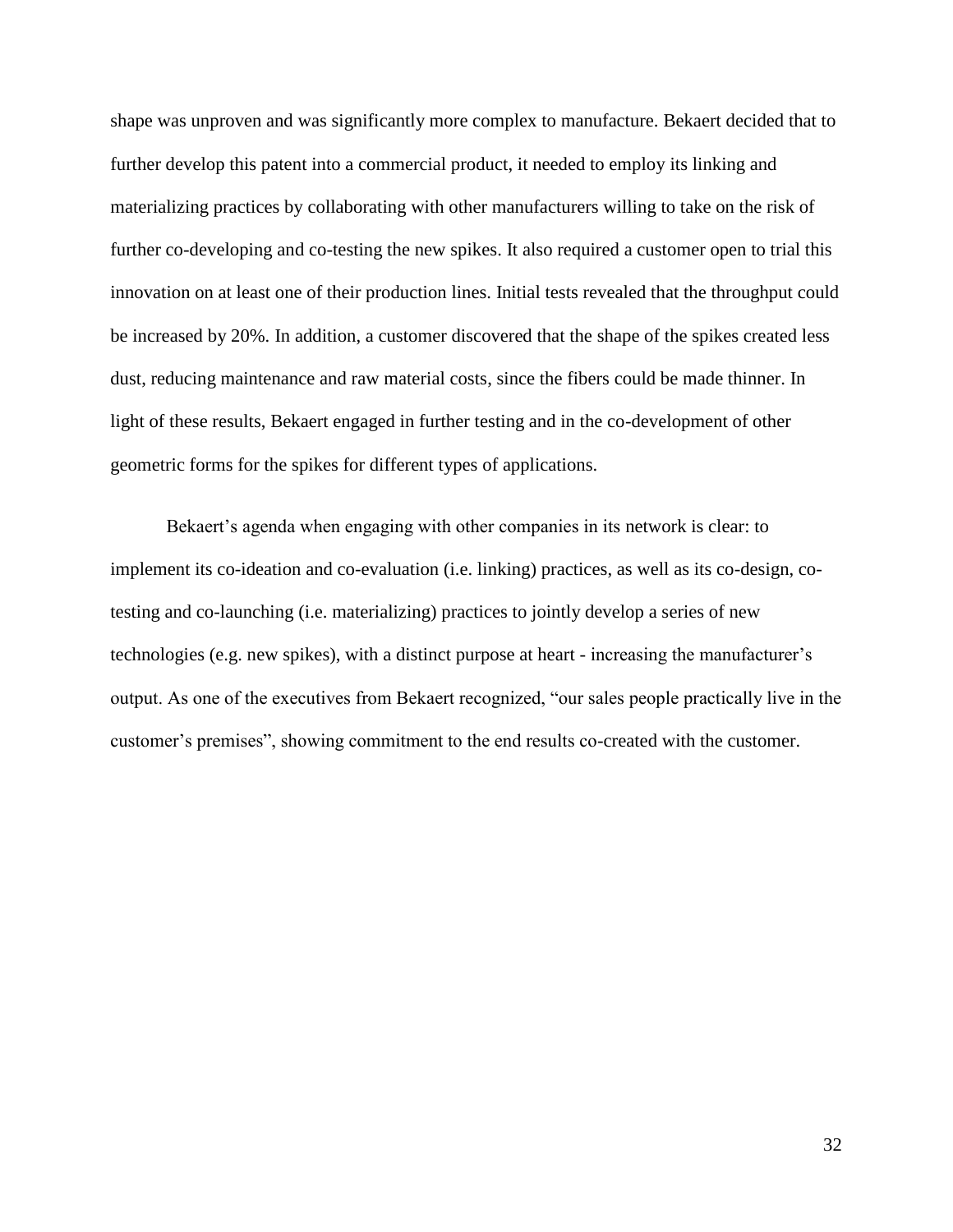# **Table 5:**

| <b>Linking practices</b>                                                                                                                      |                                                                                                                                                       |                                                                                                                                                                                                                                                   | <b>Materializing practices</b>                           |                                                                                  |                                                                                                    | Institutionali-<br>zing practices                                    |  |
|-----------------------------------------------------------------------------------------------------------------------------------------------|-------------------------------------------------------------------------------------------------------------------------------------------------------|---------------------------------------------------------------------------------------------------------------------------------------------------------------------------------------------------------------------------------------------------|----------------------------------------------------------|----------------------------------------------------------------------------------|----------------------------------------------------------------------------------------------------|----------------------------------------------------------------------|--|
| Co-ideation                                                                                                                                   | Co-valuation<br>$Co-$<br>diagnosing                                                                                                                   |                                                                                                                                                                                                                                                   | Co-testing                                               | Co-design                                                                        | $Co-$<br>launching                                                                                 | Embedding                                                            |  |
| Coordination                                                                                                                                  |                                                                                                                                                       |                                                                                                                                                                                                                                                   |                                                          |                                                                                  |                                                                                                    |                                                                      |  |
| - Creation of<br>joint learning<br>opportunities to<br>enable the<br>emergence of<br>continuous<br>questioning,<br>reflection and<br>analysis | - Sharing of<br>information<br>and insights<br>about<br>operational<br>processes in<br>search of<br>opportunities<br>for productivity<br>enhancements | - Customer<br>identification<br>of additional<br>patent benefits<br>(reduction of<br>maintenance<br>and material<br>costs)<br>- Mapping and<br>sequencing<br>production<br>processes to<br>identify<br>additional<br>benefits and<br>enhancements | - Open<br>customer trials<br>to test new<br>spike shapes | - Wider roll-out<br>and<br>prototyping of<br>enhanced<br>carding<br>technologies | - Implemen-<br>tation of newly<br>developed<br>technologies to<br>increase<br>customers'<br>output | - Patent<br>development<br>through<br>collaboration<br>with partners |  |

# **Co-Creation Practices at Bekaert Carding Solutions**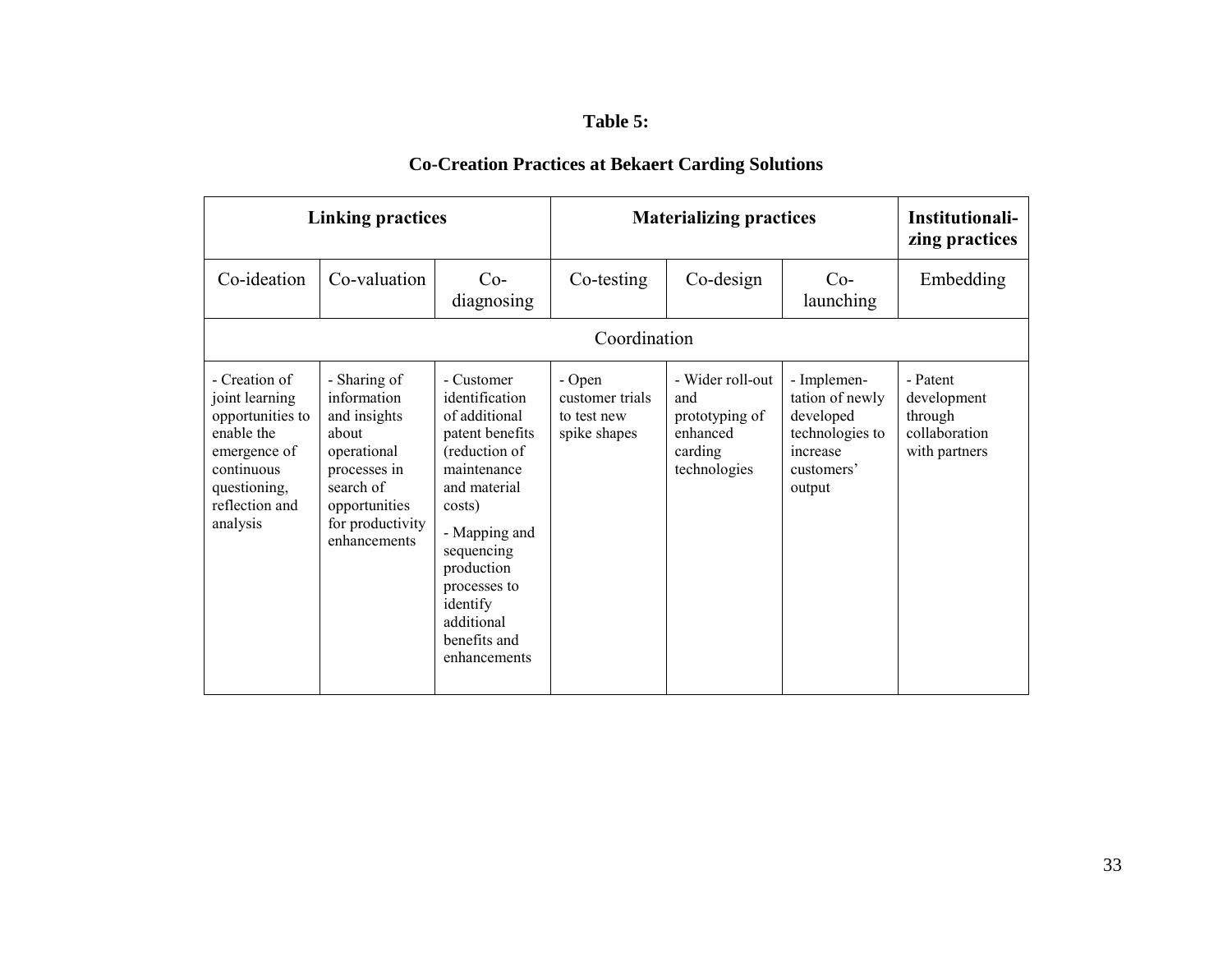### **6. Discussion: Sustained purposeful engagement for value co-creation in B2B systems**

This study contributes to the much-needed empirical exploration of co-creation practices, with methods that enable deriving valid conceptual insights from case studies that are also transferrable to practice. In this study, we set out to provide a classification of value co-creation practices. The analysis of empirical data and synthesis of prior research enable us to conceptualize capabilities as the 'integrative mechanisms' that provide the underpinning background for practices to coalesce and amalgamate into value co-creation. We present a theoretically-grounded, empirically-informed grouping of value co-creation practices and underpinning capabilities. This makes the process of value co-creation more tangible and thus applicable to other B2B organizations that may be striving, but possibly struggling, to achieve value co-creation in their business contexts.

In this paper, we present value co-creation practices and develop a conceptualization of three higher-order categories (linking, materializing and institutionalizing) to organize and make sense of co-creative practices by bringing them together with the strategic organizational capabilities necessary to achieve them: concerted, individuated, relational, ethical, empowered, and developmental (see Figure 1).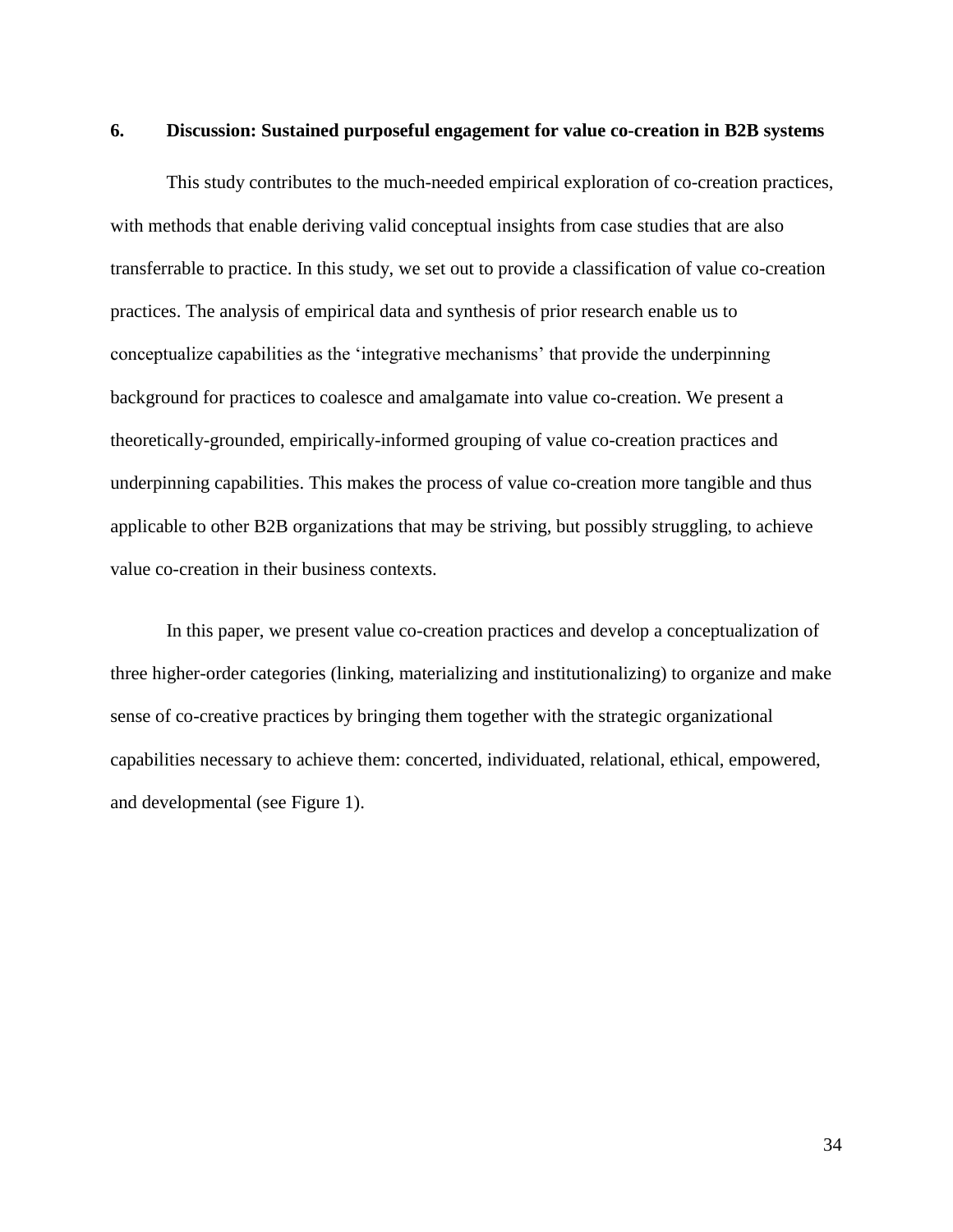## **Figure 1:**

## **A Model of Co-Creation Capabilities and Practices**

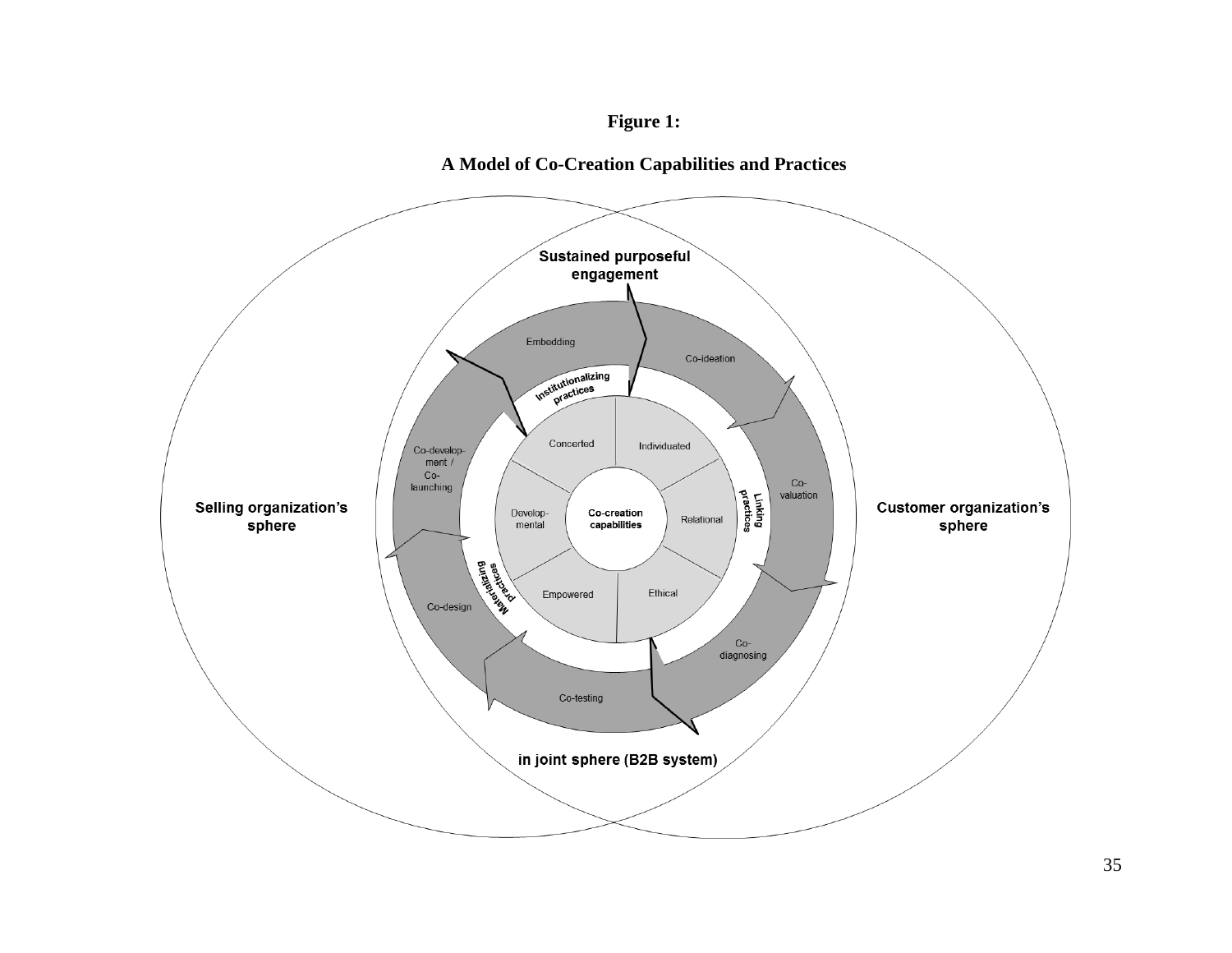Our cases offer important empirical insight into some of the actual processes of cocreation. Data confirmed the importance of high degrees of interaction across levels, from the individual to the organization, to co-create value. Our study shows that co-creation is associated with an increasing blurring of boundaries across actors operating in a network that is held together throughout by high levels of trust, as well as social and emotional ties. For instance, Bekaert's relationships across its entire network is characterized by strong connections, collegiality and confidence that facilitate transparent sharing of information. Similar phenomena were revealed in Rolls-Royce's approach to co-create and to deliver complex aerospace programs and SAP's technology-driven business transformations. The findings summarized in Tables 2-5 show that the organizations we investigated employ the individual co-creative practices in different ways, resulting from their diverse industries. We see commonality in the high level of engagement of their network partners and the role of this engagement in the co-creation process. For example, Bekaert's co-creative efforts led to the development of an actual tangible product, which was exclusively realized through interaction with already established customers – meaning that the materializing practices we found in this case were a lot more distinct than in others. Conversely, SAP co-creates knowledge and new solutions not only by involving customers, but also deliberately inviting a number of different partners from their ecosystems such as universities or governmental groups. This results in a co-creative process with a pronounced emphasis on linking and institutionalizing. We argue that these differences in practice focus do not mean that one approach to co-creation is more successful than the other – on the contrary, our cases demonstrate that the practices we identified, and the capabilities that they emerge from, can be combined and realized in different ways, while still leading to co-creation of value.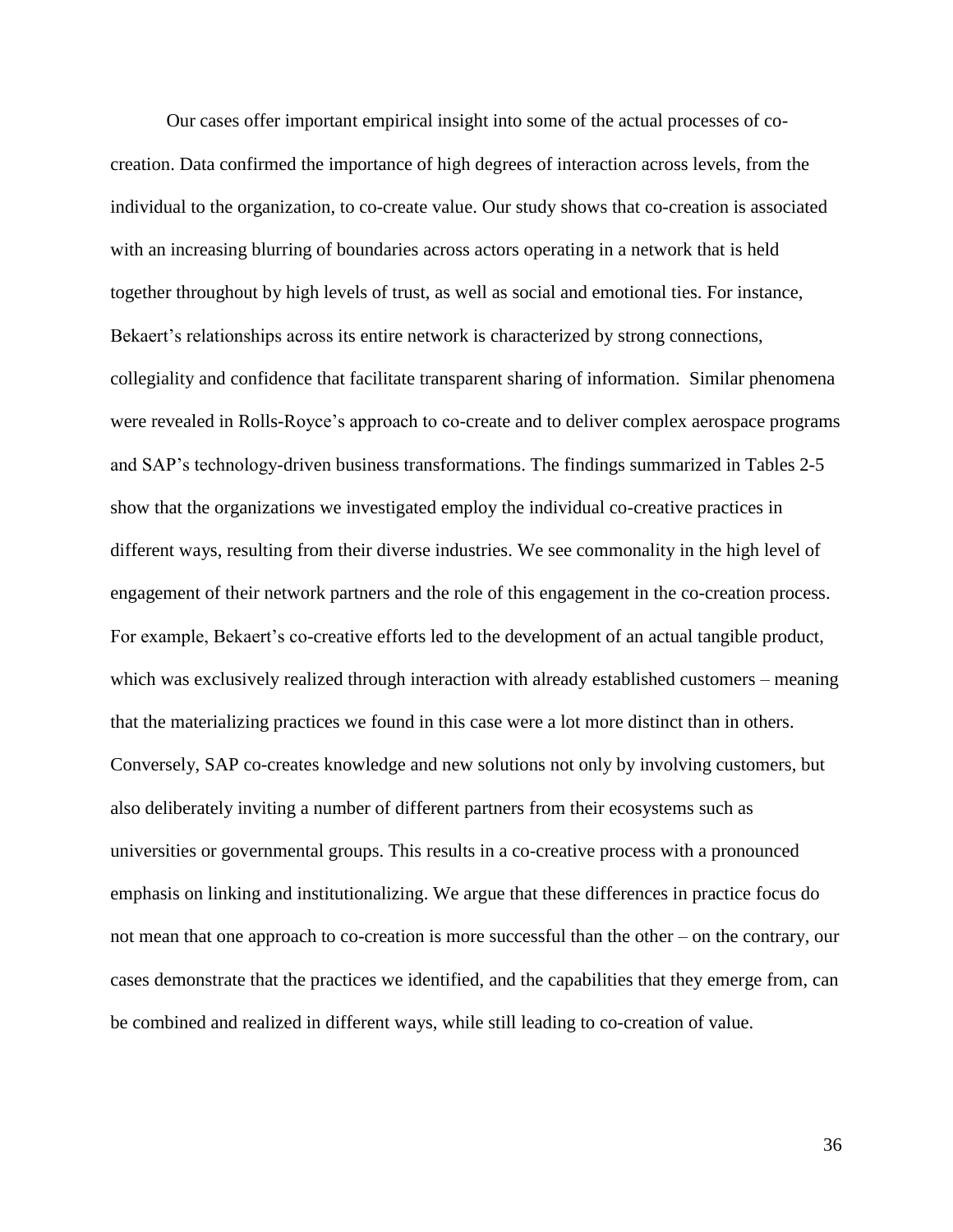In the analysis of all case studies, we did not find specific instances in which the 'relational' and 'ethical' interaction capabilities conceptualized by Karpen et al. (2011) were employed, suggesting that these capabilities underpin co-creation practices, bringing coherence across them, and resulting in mutually-reinforcing processes that bring about value co-creation. This difference in the significance of capability when compared to Karpen et al. (2011) supports our view that it is now necessary to empirically integrate and bring together the different prevalent facets of the value co-creation concept, rather than focusing on ever more ramified theoretical conceptualizations, which might have little practical value for businesses attempting to achieve value co-creation.

With our study, we extend the current state of the field by arguing that 'compelling events' lie at the heart of the of co-creation capability development process. These events act as catalysts for renewed collective action towards co-creation to fulfill the actors' needs and expectations. These events were identified by our informants and reported as significant occurrences that either triggered new or reinforced existing value co-creation endeavors. Rolls-Royce faced an unexpected demand (i.e. an opportunity) from a key customer, American Airlines, to provide engine-related services to reduce complexity and to increase predictability. SAP initiated their approach to engage key players in their markets with the first major acquisitions of software companies like Steeb and CAS. Unilever Foodsolutions realized that increasingly commoditized markets with an explosion of distributor-own brands (DOBs) would quickly diminish their growth, unless a fundamental program to 'reconnect' with buyers and a fully revised offering was developed and implemented in collaboration with customers. Bekaert discovered the huge advantage that lies in co-creation when they offered untapped resources such as a patent to be exploited jointly with customers.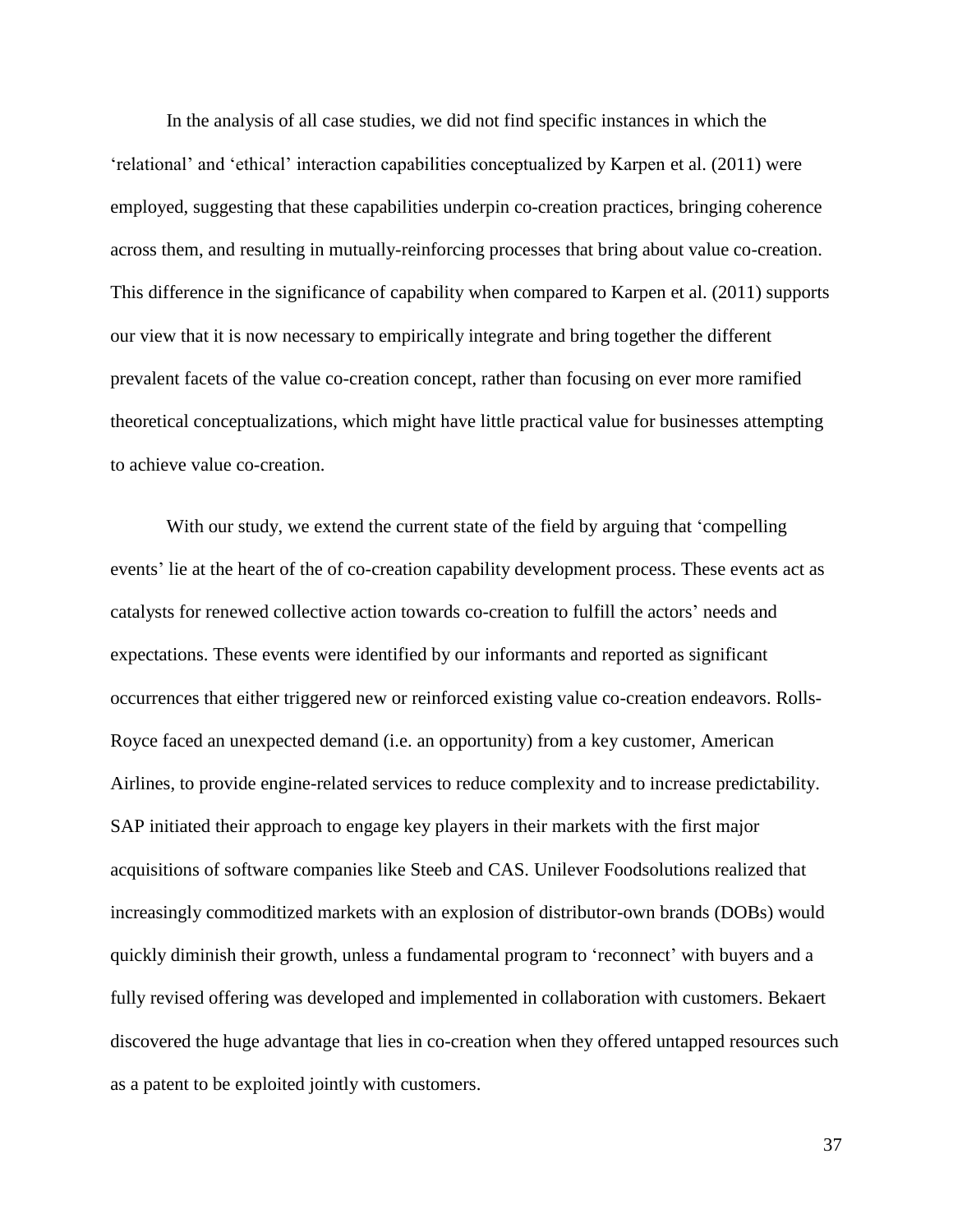In the course of conducting this study, the research team engaged in discussions with companies, whose responses to similar "compelling events" were different. This suggested the notion of "co-creation readiness" as an ability to, first, sense and seize (Gebauer et al., 2013) opportunities for value co-creation and second, deploy the necessary capabilities to build strong relationships to enable sustaining co-creation. We argue that not all organizations may have an organizational culture and social capital to enable the fruitful adoption and development of cocreation practices.

This study also shows that high levels of interaction in networks, strong connections, collegiality and trust are necessary, but not sufficient, conditions to co-create value in B2B systems. Concerted interaction ability provided opportunities for realizing co-ideation, covaluation and co-diagnosing. Sustained purposeful engagement ensured that these further developed into co-design and co-launching. For instance, sustained purposeful engagement enabled high-risk technology developments at SAP and the formulation of new generation jet engines services at Rolls-Royce by galvanizing a collective willingness to mobilize the resources to co-create value in a context of ever-evolving ecosystems and complex technologies. In fact, some of Rolls-Royce's new engines and existing engine improvement programs with customers span decades. The integrated IT suites that SAP is able to offer are the result of consolidation, integration and redeployment efforts over years. Unilever Foodsolutions' new service campaign to co-create menus, and to implement more efficient meal preparation procedures, was implemented owing to the company's tradition to deeply engage with chefs, buyers of food and beverages and owners of outlets in their food service operations. Bekaert's textile equipment and carding innovations came to fruition as a result of the relentless pursuit to deliver demonstrable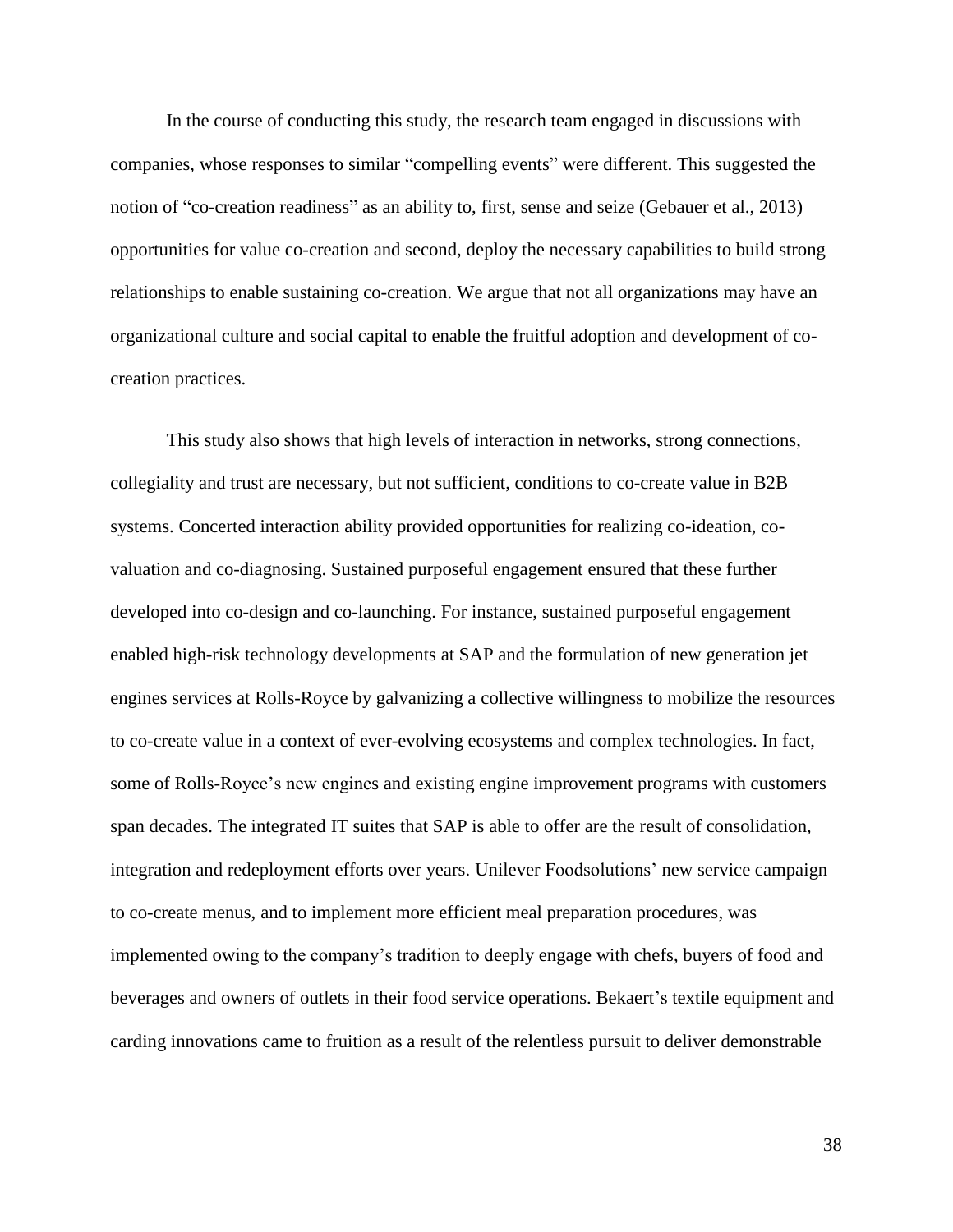lower risks in loading and melting fibers as well as less consumption and lower waste in the overall textile production process.

We argue that *sustained purposeful engagement* becomes an overarching mechanism that connects organizational capabilities, practices and resources across actors within the B2B system in a way that creates value over protracted time frames. In this study, *purpose* emerges as a widely shared view of the outcomes a co-creating endeavor is expected to deliver, facilitated by common technical knowledge. Purpose revealed itself as an important underpinning driver of cocreation, particularly in complex industrial systems, where technologies are constantly evolving and the materialization of a product or a service happens in the medium or long term (i.e. *sustained)*.

Our cases uncover how common purpose is facilitated by similar professional cultures and identities. Chefs from Unilever Foodsolutions share insights with chefs from food service operators. Engineers from Rolls-Royce scope and assess new developments and address aeroengine issues jointly with airline and aircraft manufacturers' engineers. Process specialists in Bekaert are up to date with the 'lived experience' of operators and textile engineers in their customers. IT consultants from SAP share an in-depth understanding of information technologies, and customize through demanding configurational activities the systems that will help deliver the customer's business goals. Across the cases, there is a consistent theme: the high level of appreciation between the organization's technical and professional communities. Case study data showed how common purpose was facilitated by agreed mechanisms to share the risk and the benefits of co-creation, particularly when substantial investments were needed. Our findings revealed that the actors involved (customers, suppliers, distributors and partners) all had a clear and shared understanding of the roadmaps to technology and service excellence delivery.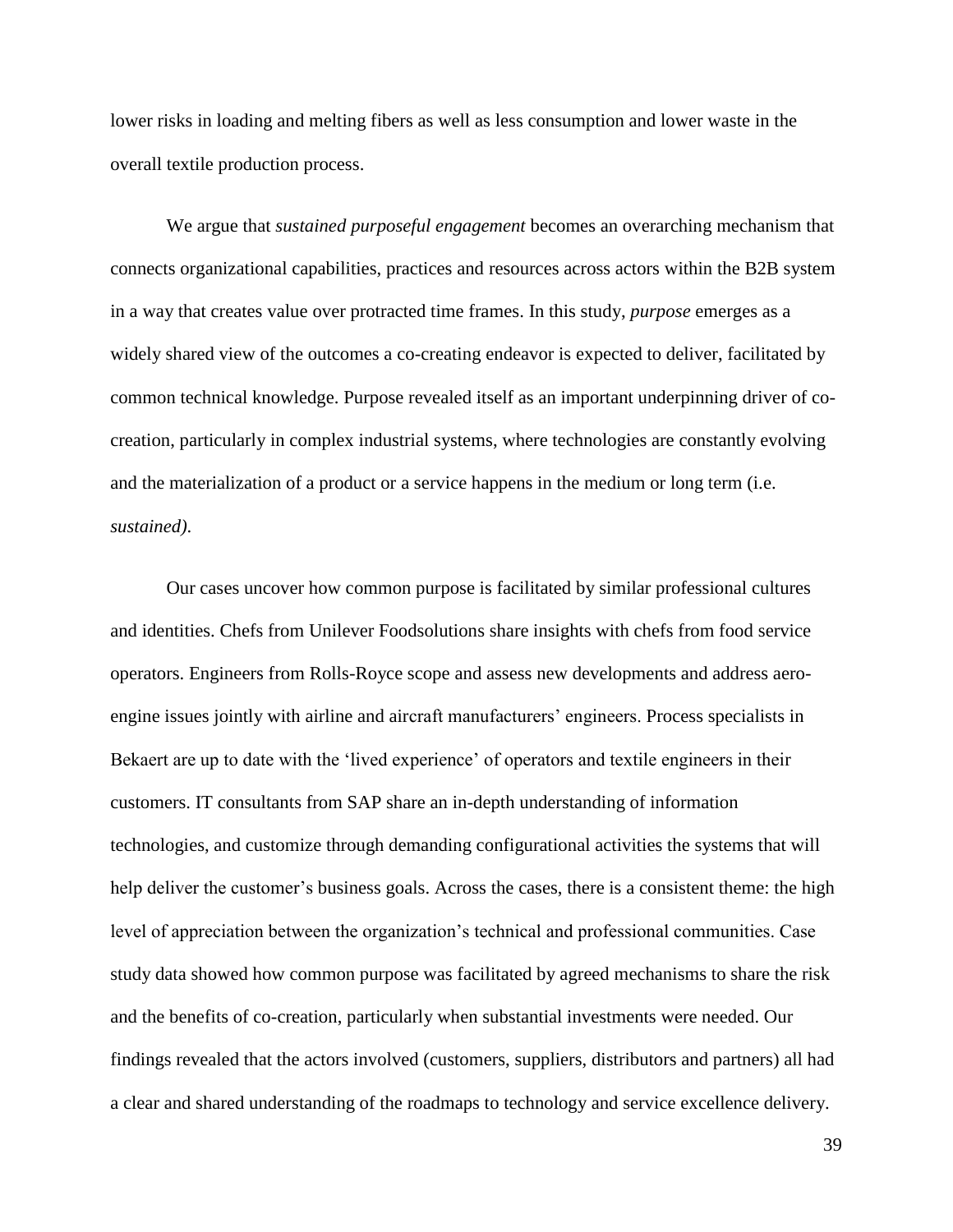Our cases showed that common purpose becomes stronger where relative mutual dependencies are present.

*Engagement* in this research manifested as the individual actors' interest in the cocreation enterprise, and this was demonstrated by their contribution to practices such as coideation, co-valuation, co-diagnosing, through to co-launching. Engagement was also evidenced by a party's openness to consider possibilities and an uncompromising quest to push the 'possible' so it became 'feasible' within complex technologies and highly interconnected B2B systems.

Our conceptualization distinguishes linking, materializing and institutionalizing capabilities. However, these capabilities manifest in an intertwined way and occur in a continuum over time and across actors' boundaries. Sustained purposeful engagement is the overarching mechanism that connects these capabilities and the force sustaining their emergence to enable the transformation of latent resources into new outcomes and realized value.

### *6.1 Managerial Implications*

The adoption of co-creation practices through implementation of specific organizational capabilities has a number of implications for industrial marketing, as well as sales organizations and managers. Firstly, the value proposition, traditionally originated by the supplier, now resides in the interface and interaction between key players of the network. Thus, the approach of 'communicating value' needs to be re-focused into efforts to facilitate sustained purposeful engagement. Managers can achieve this by designing and agreeing flexible contracts containing outcome-based agreements (Ng et al., 2013) that encourage alignment and common goals realization. Secondly, new forms of risk and benefit sharing need to be defined, particularly when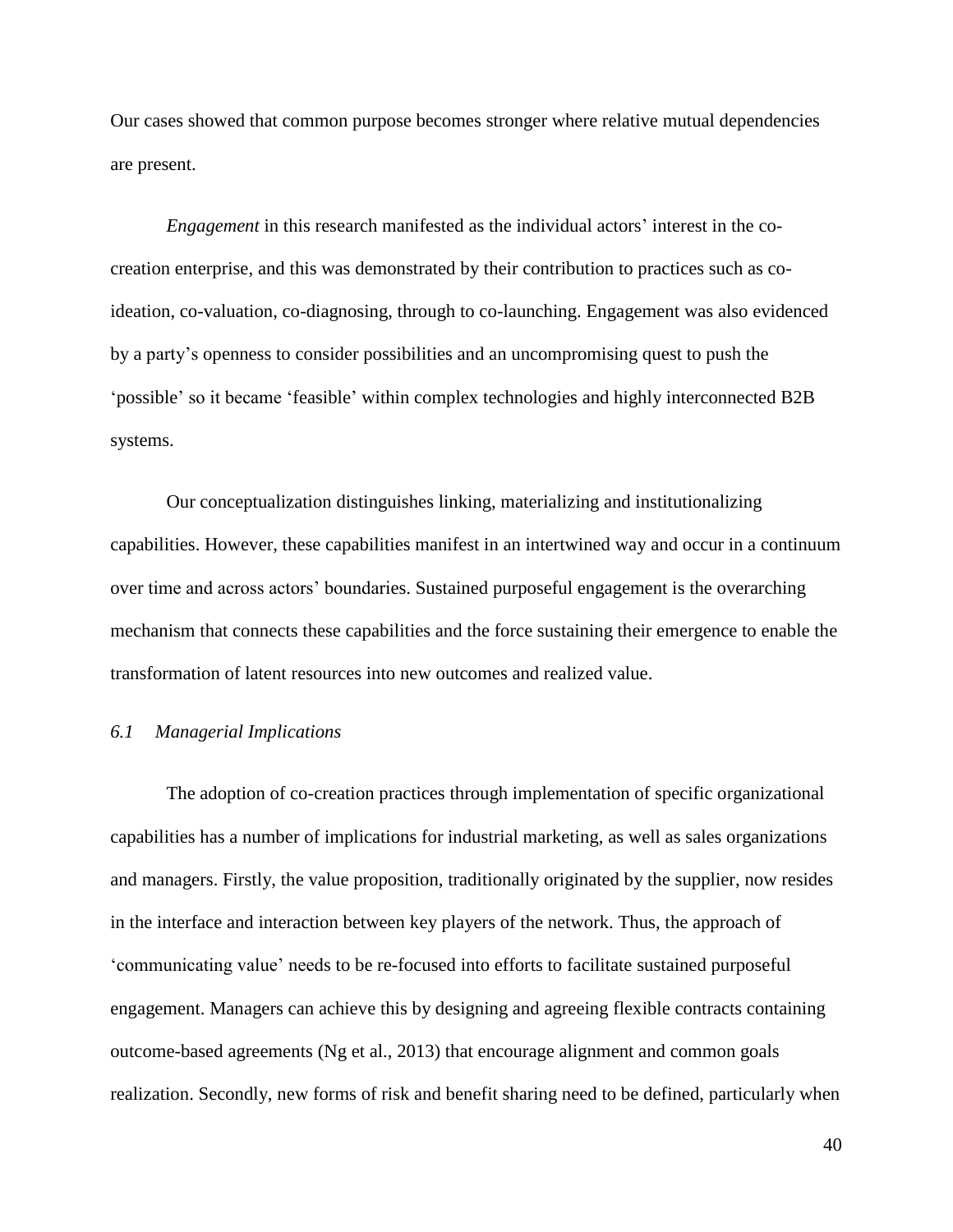risk is either higher, or more unpredictable than the potential value created within one organization only. Thirdly, the implications of an increasingly servitized and co-created marketplace for sales forces are profound. Conventionally, sales forces were deployed when services or products had been developed by a supplier organization. In complex service offerings, sales forces may be needed even before the solution exists. Sales professionals will be required to engage with customers to co-create the service, and then employ a concerted interaction capability to engage various functions across the supplier organization to deliver it (Sharma et al., 2008; Storbacka et al., 2011). Industrial sales forces, therefore, will in many contexts have to become more aligned and in some cases integrated with R&D, operations and supply chain functions. Since customer value is created 'in-use'(Macdonald et al., 2011), sales people will have to adopt a proactive and collaborative approach with customers to fully understand their needs and requirements, using methods other than the established customer needs analysis. Because customer knowledge may become more critical than product knowledge, business relationships will still fundamentally underpin B2B exchanges and will transcend traditional exchanges to become complex dynamic interactions with customers and other network members. These trends will challenge the conventional notion of the role of sales people from 'selling' to 'co-creating' (Lemmens et al., 2014). Fourthly, managers need to foster collective (i.e. across actors) social capital that facilitates alignment and compatible cultural meanings (Peñaloza  $\&$ Mish, 2011). Social gatherings, inter-personal relationships, games, team work exercises, off-site away days and the like will contribute to create the 'social fabric' that underpin meaningful relations conducive to value co-creation.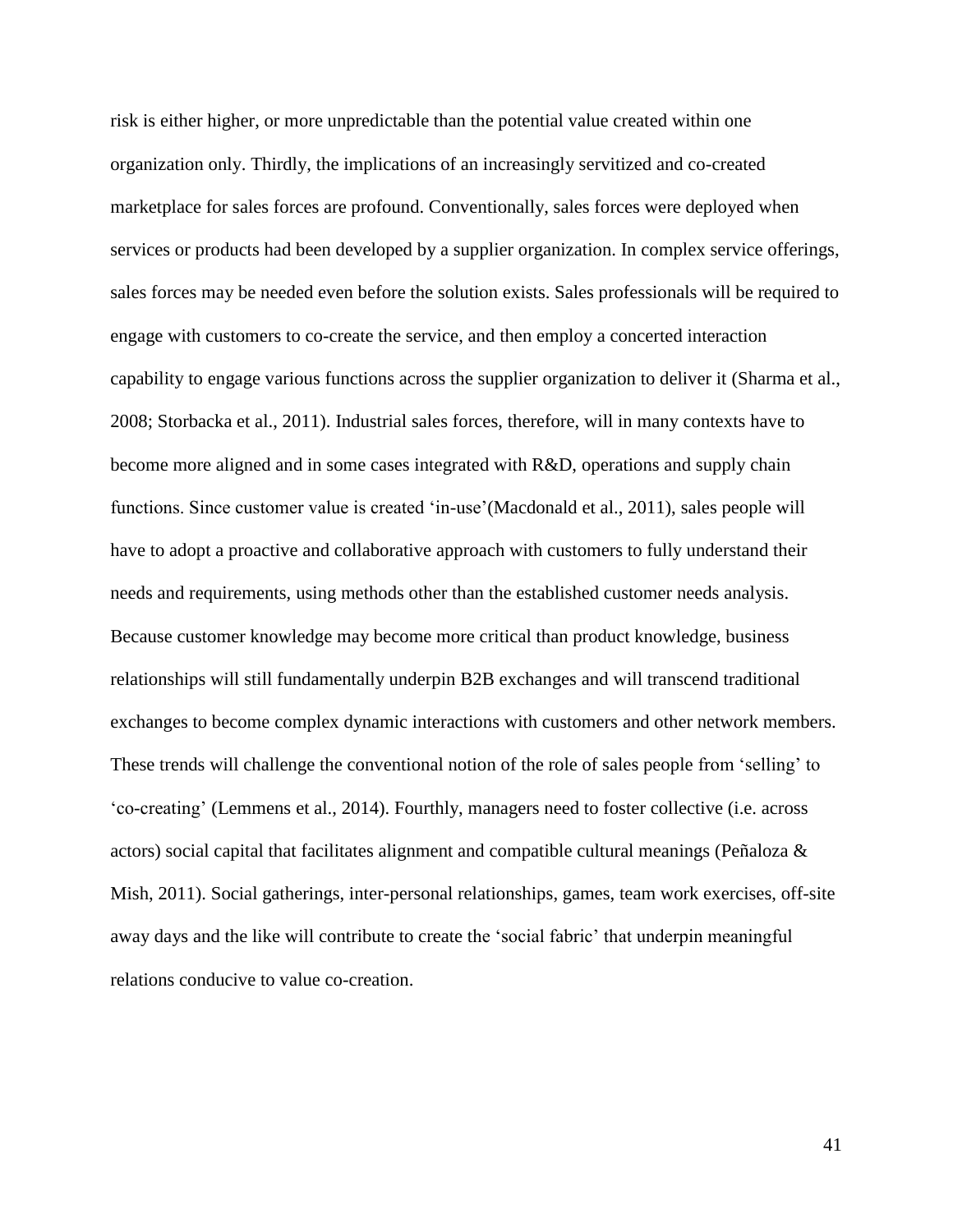#### *6.2 Limitations and future research*

This study has a number of limitations. Generalizability is often a concern in case study research. Though the data collected for this paper is rich in depth and breath, and the analytical procedures sound, it does not allow extending its findings beyond theoretically generalization. Data was collected from a limited number of companies, and thus some insights may be only applicable to a particular industry or organizational setting similar to those of the case studies. We acknowledge that the co-creative practices and organizational capabilities integrated into our framework might not be all-encompassing, but our focus was on making those identified as relevant as possible, as well as more tangible and thus replicable, rather than adding further to the large number of very detailed theoretical conceptualizations that exist. In terms of future research, the community of B2B marketing academics and practitioners would certainly benefit from additional empirical work on the precursors of value co-creation, and a more in-depth exploration of the conditions under which value co-creation is likely to materialize.

#### **7. Conclusion**

As a concept, the co-creation of value has now reached a point where theoretical developments need to meet efforts to make it more tangible and to foster its adoption and realization in practice. In this study, we have aimed to bring theory and practice together by developing a framework that deconstructs the underlying co-creative organizational capabilities and integrates them with the practices to demonstrate how these are intertwined, showing how sustained purposeful engagement lies at the heart of the co-creation of value. To be as specific and illustrative as possible, we have investigated and classified the co-creative activities of four case study companies, thereby not only reflecting on how these organizations successfully realize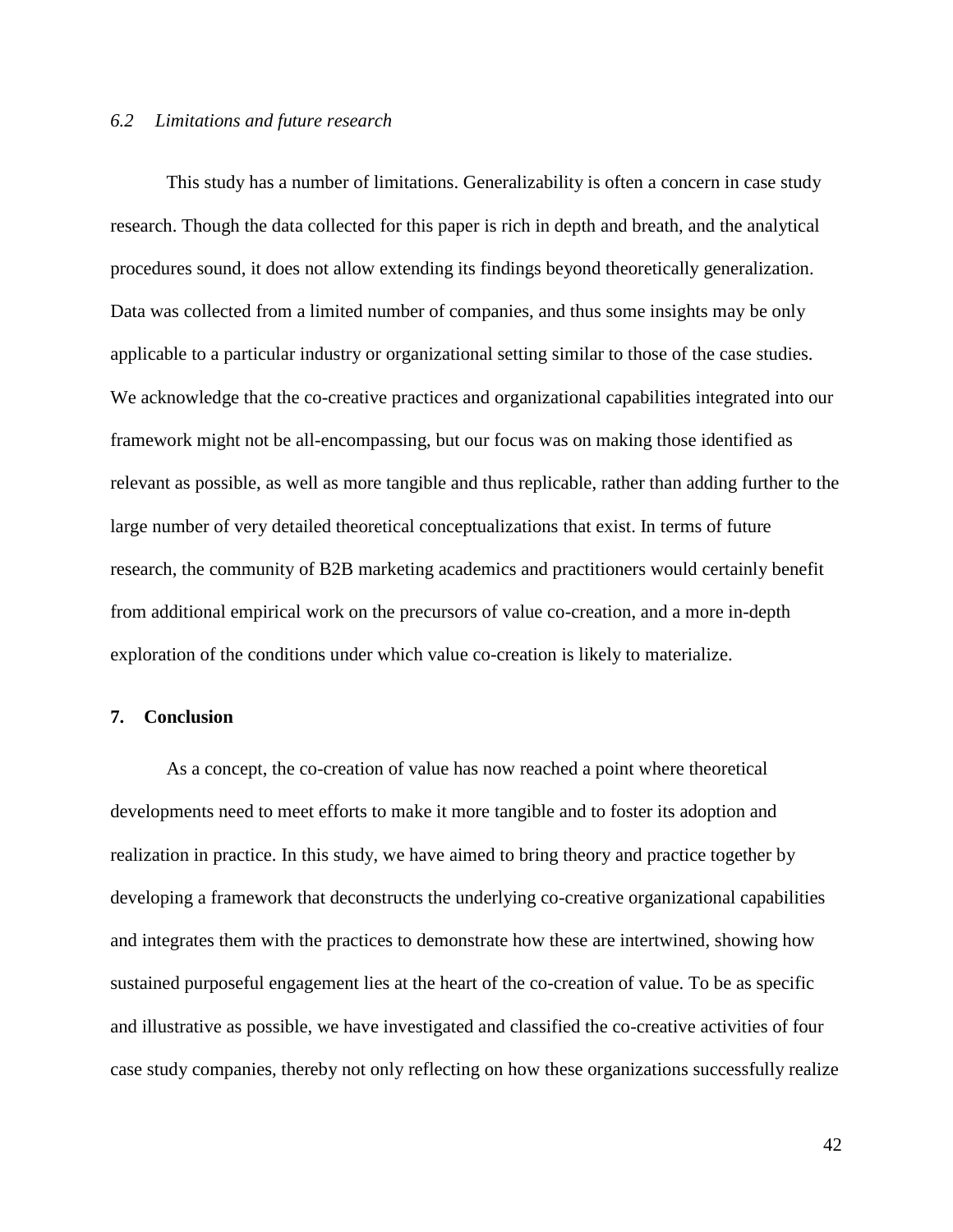joint value creation across their respective networks, but also offering insight to help other firms in their quest to engage with customers and other partners in more meaningful and effective interactions. While it has always been evident that the co-creation of value is not easy to achieve in practice, our study shows that sustained purposeful engagement across B2B systems can only be established through careful and strategic calibration of the underpinning co-creative interaction capabilities and practices of all actors in the network.

We believe that our study, and its resulting framework and classification of capabilities and practices, make a step towards offering insight into the implementation of value co-creation by encouraging practitioners to consider how the identified constructs can be employed and effectively combined in their own organization and across the B2B networks they operate in.

Overall, we conclude by arguing that co-creation is seldom an organizational capability fortuitously developed, but the result of sustained purposeful engagement, that is, a purposefully planned, highly engaged response to triggering events perceived as significant, sustained over time.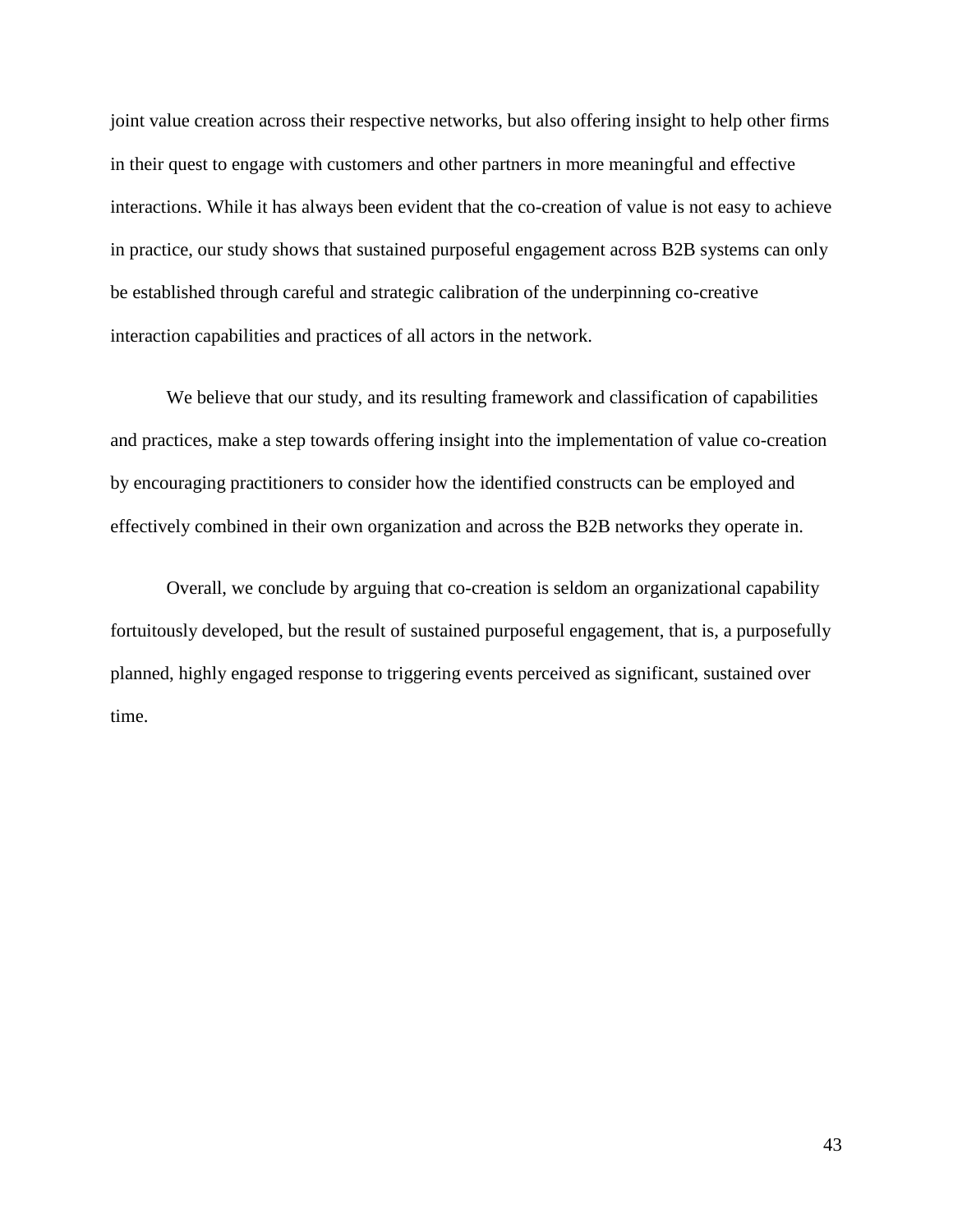### **8. References**

- Aarikka-Stenroos, L., & Jaakkola, E. (2012). Value co-creation in knowledge intensive business services: A dyadic perspective on the joint problem solving process. *Industrial Marketing Management*, *41*(1), 15–26.
- Atkinson, P., & Coffey, A. (1997). Analysing documentary realities qualitative research Theory, Method and Practice. London: Sage.
- Ballantyne, D., & Varey, R. J. (2006). Creating value-in-use through marketing interaction: The exchange logic of relating, communicating and knowing. *Marketing Theory*, *6*(3), 335–348.
- Barney, J. (1991). Firm resources and sustained competitive advantage. *Journal of Management*, *17*(1), 99.
- Becher, J. (2014). Core principles for driving business value. *SAP Center for Business Insight*.

Bekaert. (2014a). Bekaert corporate website. Retrieved from http://www.bekaert.com

- Bekaert. (2014b). Textile machinery. Retrieved from http://www.bekaert.com/en/Product Catalog/Application/Equipment/Textile machinery.aspx?Industry={C9664973-5BF5-41CF-B90B-52E4452693A8}&ProductCategory={5099D21A-7967-410A-A238- D3675DD71183}
- Benjamin, K. (2012). Unilever tops 2012 Marketing Society Awards nominations. Retrieved from http://www.marketingmagazine.co.uk/news/1129581/

Brewer, J. D. (2000). *Ethnography*. Open University Press Buckingham.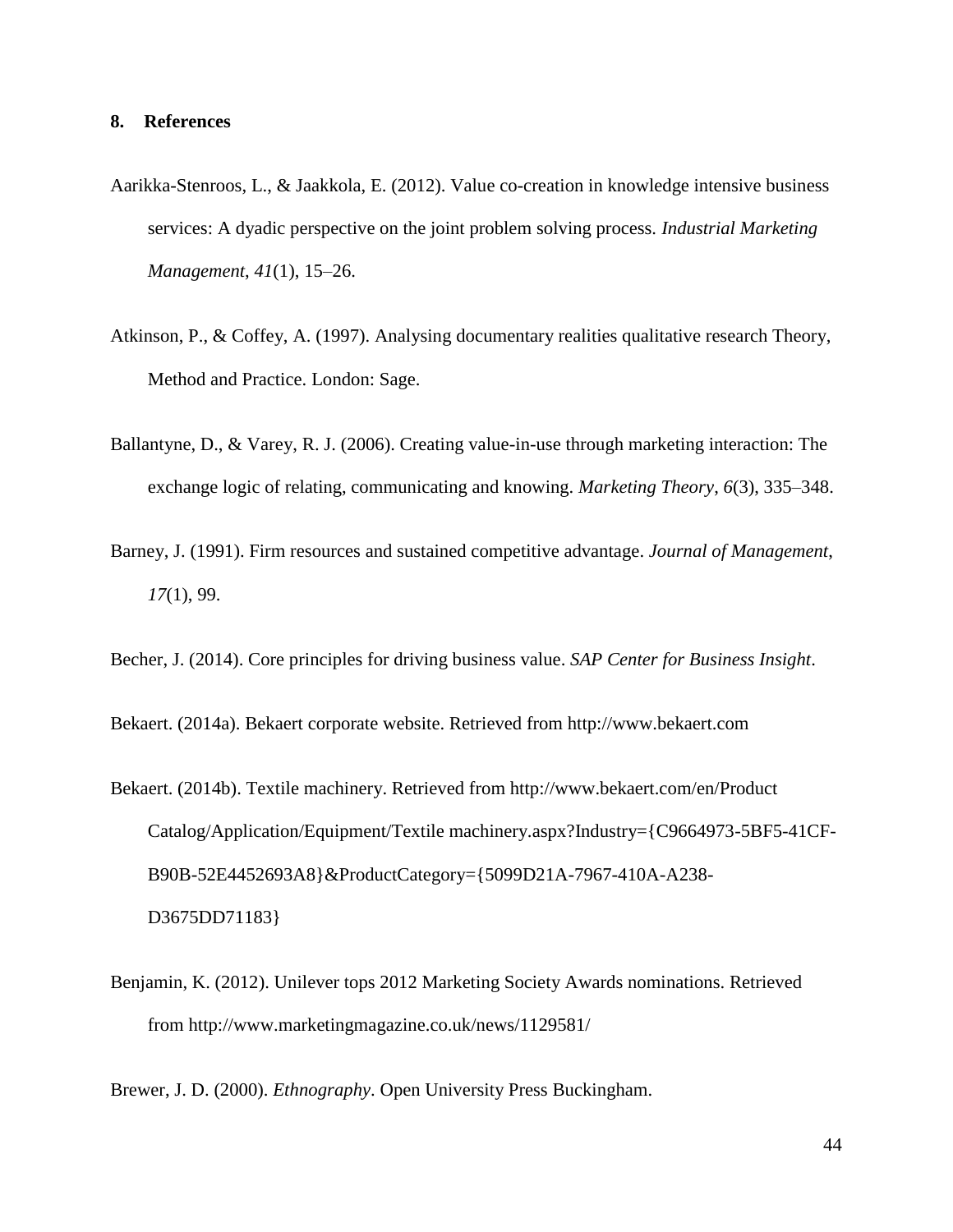- Burgess, R. G. (2006). *In the field: An introduction to field research*. New York: Routledge.
- Burns, R. B. (2000). *Introduction to research methods* (4th ed.). London: Sage.
- Cohen, M. D. (2007). Reading Dewey: Reflections on the study of routine. *Organization Studies*, *28*(5), 773–786.
- Cohen, M. D., & Bacdayan, P. (1994). Organizational routines are stored as procedural memory: evidence from a laboratory study. *Organization Science*, *5*(4), 554–568.
- Davies, I. A., & Ryals, L. J. (2014). The effectiveness of Key Account Management practices. *Industrial Marketing Management*, *43*(7), 1182–1194.
- Dong, B., Evans, K. R., & Zou, S. (2008). The effects of customer participation in co-created service recovery. *Journal of the Academy of Marketing Science*, *36*(1), 123–137.
- Edvardsson, B., Kleinaltenkamp, M., Tronvoll, B., McHugh, P., & Windahl, C. (2014a). Institutional logics matter when coordinating resource integration. *Marketing Theory*, *14*(3), 291–309.
- Edvardsson, B., Kowalkowski, C., Strandvik, T., & Voima, P. (2014b). Negative critical waves in business relationships: an extension of the critical incident perspective. *Journal of Business & Industrial Marketing*, *29*(4), 284–294.
- Foden, J., & Berends, H. (2010). Technology management at Rolls-Royce. *Research Technology Management*, *53*(2), 33–42.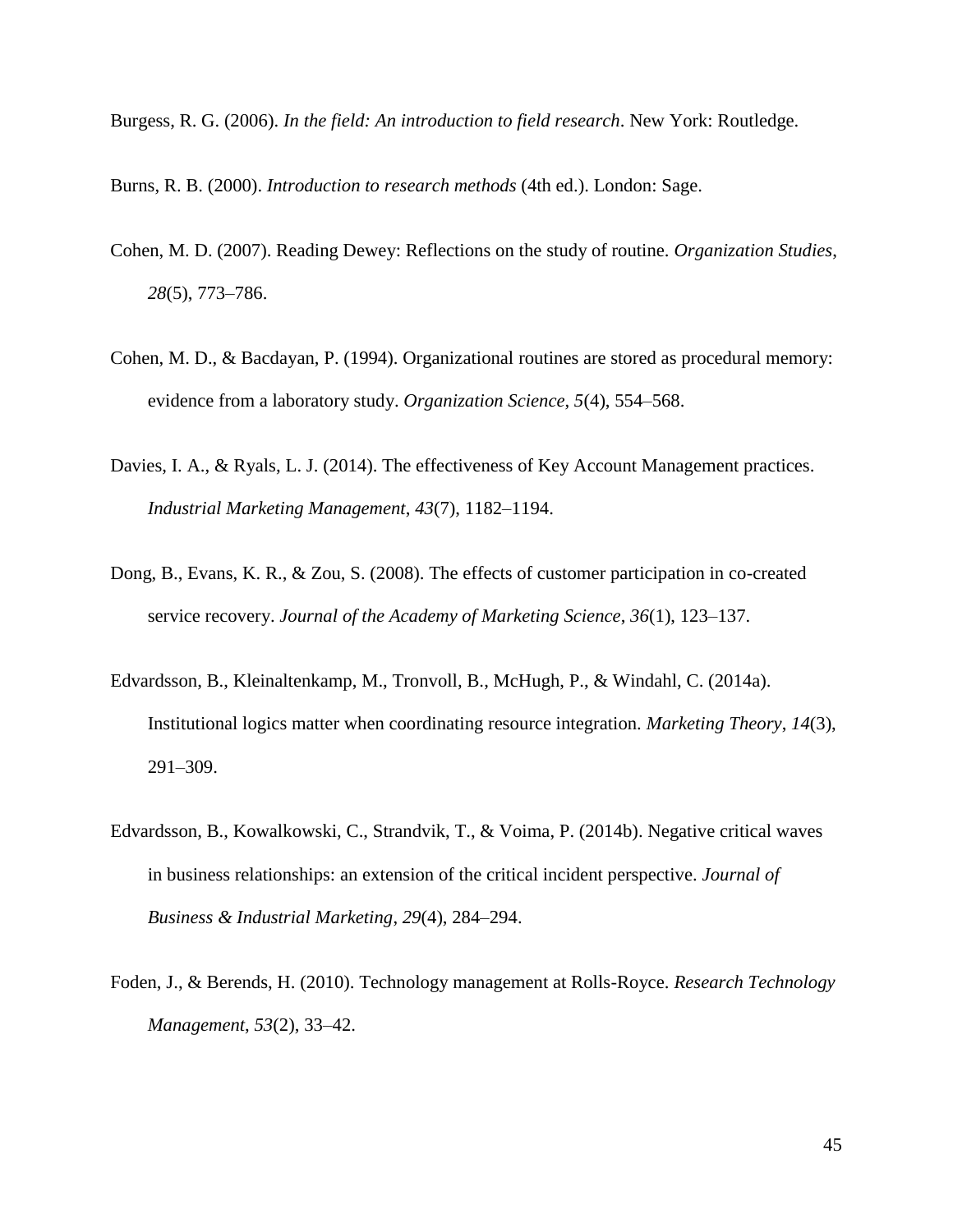- Frank, N. (2014). Powering the Future Rolls Royce Total Care business success. Retrieved from http://productserviceinnovation.com/home/2014/08/20/powering-the-future-rollsroyce-total-care-business-success/
- Frow, P., & Payne, A. (2007). Towards the "perfect" customer experience. *Journal of Brand Management*, *15*(2), 89–101.
- Gebauer, H., Paiola, M., & Saccani, N. (2013). Characterizing service networks for moving from products to solutions. *Industrial Marketing Management*, *42*(1), 31–46.
- Grönroos, C. (2006). Adopting a service logic for marketing. *Marketing Theory*, *6*(3), 317–333.
- Grönroos, C. (2008). Service logic revisited: who creates value? And who co-creates? *European Business Review*, *20*(4), 298–314.
- Grönroos, C. (2011). A service perspective on business relationships: The value creation, interaction and marketing interface. *Industrial Marketing Management*, *40*(2), 240–247.
- Grönroos, C., & Helle, P. (2012). Return on relationships: conceptual understanding and measurement of mutual gains from relational business engagements. *Journal of Business & Industrial Marketing*, *27*(5), 344–359.
- Grönroos, C., & Ravald, A. (2011). Service as business logic: implications for value creation and marketing. *Journal of Service Management*, *22*(1), 5–22.
- Grönroos, C., & Voima, P. (2013). Critical service logic: Making sense of value creation and cocreation. *Journal of the Academy of Marketing Science*, *41*(2), 133–150.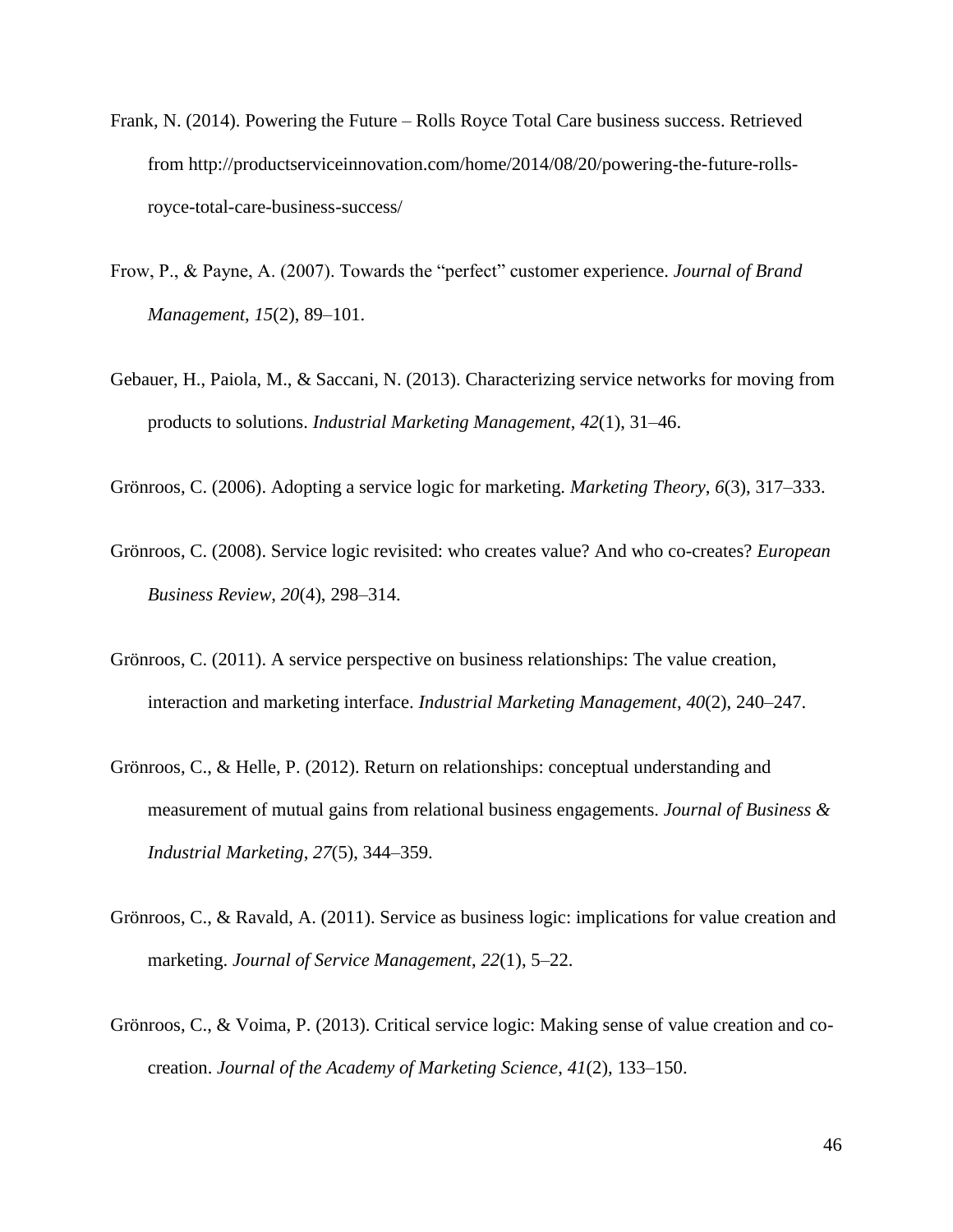- Harmsen, H., & Jensen, B. (2004). Identifying the determinants of value creation in the market: A competence-based approach. *Journal of Business Research*, *57*(5), 533–547.
- Heinonen, K., Strandvik, T., Mickelsson, K.-J., Edvardsson, B., Sundström, E., & Andersson, P. (2010). A customer-dominant logic of service. *Journal of Service Management*, *21*(4), 531– 548.
- Helkkula, A., Kelleher, C., & Pihlström, M. (2012). Characterizing value as an experience: Implications for service researchers and managers. *Journal of Service Research*, *15*(1), 59– 75.
- Hill, M. R. (1993). *Archival strategies and techniques*. London: Sage.
- Jorgensen, D. L. (1989). *Participant observation: A methodology for human studies* (Vol. 15). London: Sage.
- Karpen, I. O., Bove, L. L., & Lukas, B. A. (2011). Linking service-dominant logic and strategic business practice: a conceptual model of a service-dominant orientation. *Journal of Service Research*, *15*(1), 21–38.
- King, N. (2004). Using interviews in qualitative research. In C. Cassell & G. Symon (Eds.), *Essential guide to qualitative methods in organizational research* (pp. 11–22). London: Sage.
- Kowalkowski, C., Persson Ridell, O., Röndell, J. G., & Sörhammar, D. (2012). The co-creative practice of forming a value proposition. *Journal of Marketing Management*, *28*(13/14), 1553–1570.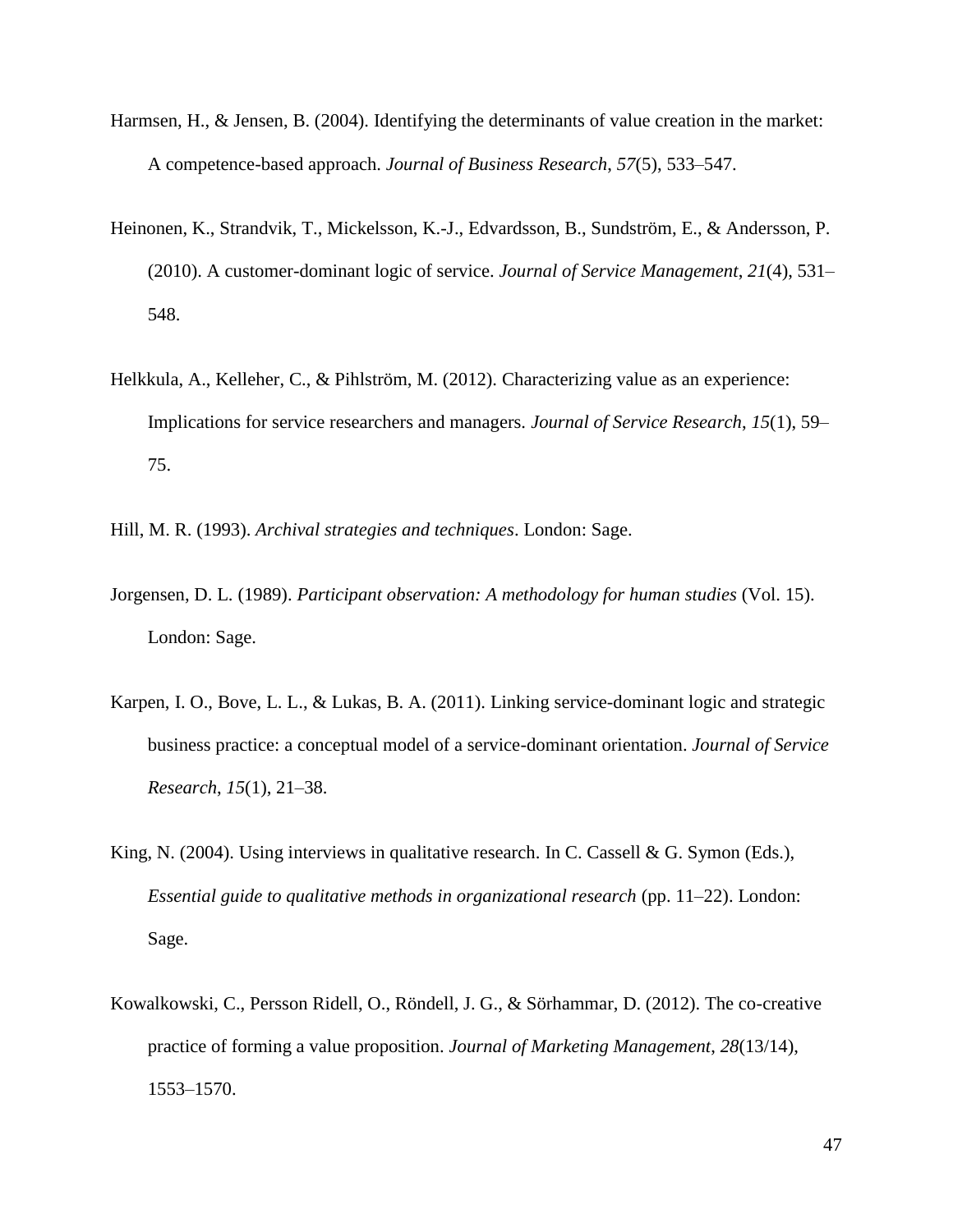- Kvale, S. (1996). *Interviews: an Introduction to Qualitative Research Interviewing*. London: Sage.
- Lazonick, W., & Prencipe, A. (2005). Dynamic capabilities and sustained innovation: strategic control and financial commitment at Rolls-Royce plc. *Industrial & Corporate Change*, *14*(3), 501–542.
- Lemmens, R., Donaldson, B., & Marcos, J. (2014). *From selling to co-creating: New trends, practices and tools to upgrade your sales force*. Amsterdam: BIS Publishers.
- Lusch, R. F., & Vargo, S. L. (2006). *The Service-dominant Logic of Marketing: Dialog, Debate, And Directions*. Armonk: NY: M.E. Sharpe.
- Macdonald, E. K., Wilson, H., Martinez, V., & Tossi, A. (2011). Assessing value-in-use: A conceptual framework and exploratory study. *Industrial Marketing Management*, *40*(5), 671–682.
- Martinez, V. (2010). Challenges in transforming manufacturing organisations into productservice providers. *Journal of Manufacturing Technology Management*, *21*(4), 449–469.
- McColl-Kennedy, J. R., Vargo, S. L., Dagger, T. S., Sweeney, J. C., & Kasteren, Y. van. (2012). Health care customer value co-creation practice styles. *Journal of Service Research*, *15*(4), 370–389.
- Meuter, M. L., Bitner, M. J., Ostrom, A. L., & Brown, S. W. (2005). Choosing among alternative service delivery modes: an investigation of customer trial of self-service technologies. *Journal of Marketing*, *69*(2), 61–83.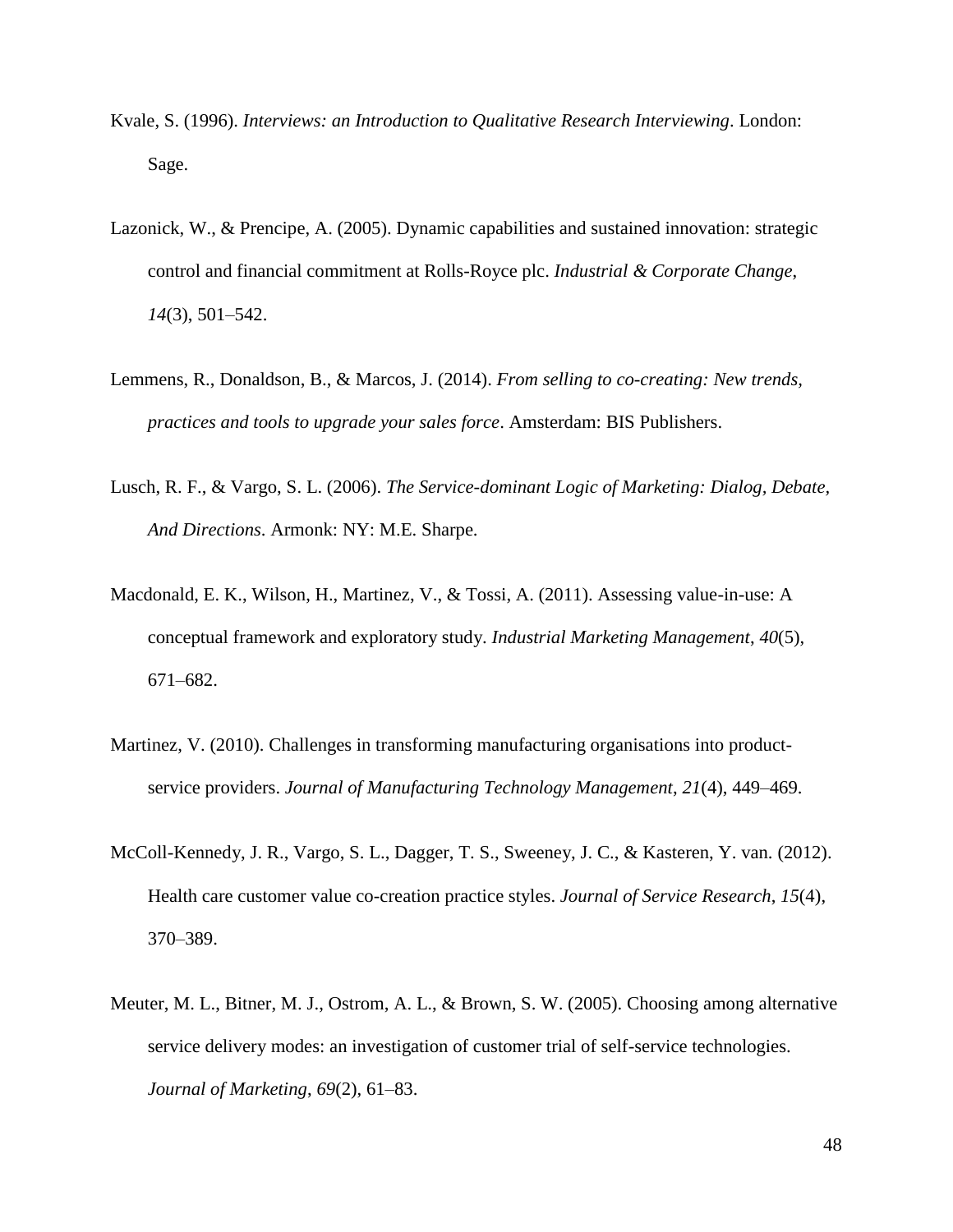- Nätti, S., Pekkarinen, S., Hartikka, A., & Holappa, T. (2014). The intermediator role in value cocreation within a triadic business service relationship. *Industrial Marketing Management*, *43*(6), 211–257.
- Ng, I. C. L., Ding, D. X., & Yip, N. (2013). Outcome-based contracts as new business model: The role of partnership and value-driven relational assets. *Industrial Marketing Management*, *42*(5), 730–743. doi: http://dx.doi.org/10.1016/j.indmarman.2013.05.009
- Nicolini, D. (2009). Zooming in and out: Studying practices by switching theoretical lenses and trailing connections. *Organization Studies*, *30*(12), 1391–1418.
- Occhiocupo, N. (2011). Innovation in food service: the case of a world leading Italian company. *The Marketing Review*, *11*(2), 189–201.
- Patton, M. (2002). *Qualitative research & Evaluation Methods* (3rd Ed.). Thousand Oaks, CA: Sage.
- Payne, A. F., Storbacka, K., & Frow, P. (2008). Managing the co-creation of value. *Journal of the Academy of Marketing Science*, *36*(1), 83–96.
- Payne, A., & Frow, P. (2005). A strategic framework for customer relationship management. *Journal of Marketing*, *69*(4), 167–176.
- Peñaloza, L., & Mish, J. (2011). The nature and processes of market co-creation in triple bottom line firms: Leveraging insights from consumer culture theory and service dominant logic. *Marketing Theory*, *11*(1), 9–34.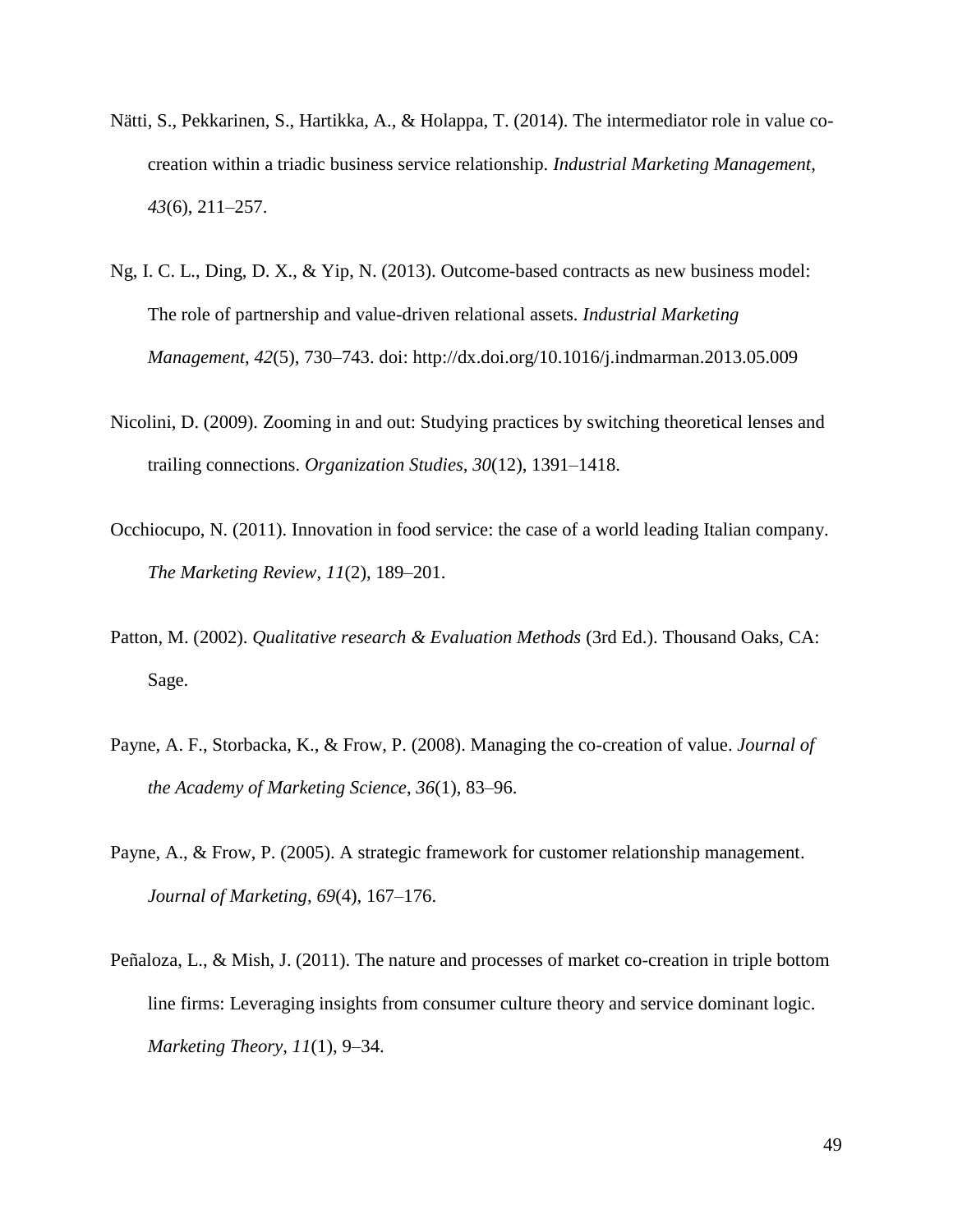- Prahalad, C. K., & Hamel, G. (1990). The core competence of the corporation. *Harvard Business Review*, *68*(3), 79–91.
- Prahalad, C. K., & Ramaswamy, V. (2004). Co-creation experiences: The next practice in value creation. *Journal of Interactive Marketing*, *18*(3), 5–14.
- Pugh, P. (2002). *The Magic of a Name, The Rolls-Royce Story. Part 3 A Family of Engines*. Cambridge, UK: Icon Books.
- Reckwitz, A. (2002). Toward a theory of social practices: A development in culturalist theorizing. *European Journal of Social Theory*, *5*(2), 243–263.

Rolls-Royce. (2014). Rolls-Royce corporate website. Retrieved from www.rolls-royce.com

- Rowlinson, M. (2004). Historical analysis of company documents. In C. Cassell & G. Symon (Eds.), *Essential guide to qualitative methods in organizational research* (pp. 301–311). London: Sage.
- Russo-Spena, T., & Mele, C. (2012). "Five Co-s" in innovating: a practice-based view. *Journal of Service Management*, *23*(4), 527–553.
- Ryals, L. (2010). *Rolls-Royce TotalCare: Meeting the needs of key customers*. KAM Club Executive Briefing. Cranfield School of Management, Bedford, UK.
- Sampson, S. E., & Spring, M. (2012). Customer roles in service supply chains and opportunities for innovation. *Journal of Supply Chain Management*, *48*(4), 30–50.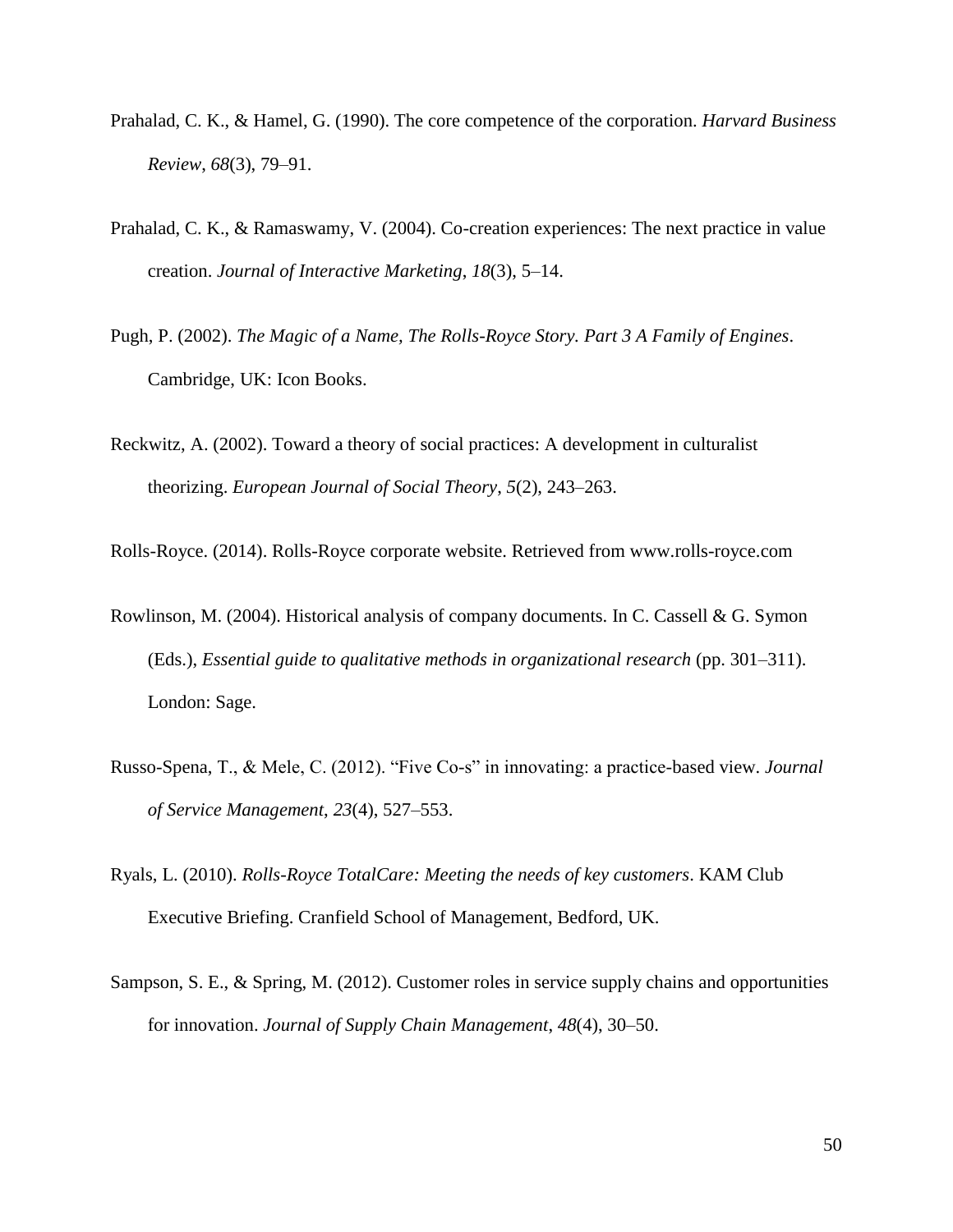- SAP. (2014a). Deep Dive: Customer centricity embracing the new paradigm. Retrieved from http://fm.sap.com/data/UPLOAD/files/SAP\_FoBDeepDive\_CustomerExperience\_20140127 .pdf
- SAP. (2014b). SAP Co-innovation Lab. Retrieved from http://www.sdn.sap.com/irj/scn/go/portal/prtroot/docs/library/uuid/5065d74c-51db-3010- 5899-be8f38c1cbb8?QuickLink=index&overridelayout=true&58600533788605

SAP. (2014c). SAP corporate website. Retrieved from www.sap.com

- SAP. (2014d). SAP partners. Retrieved from http://www.sap.com/uk/partners/overview.html
- SAP. (2014e). Sapphire Now & Asug annual conference. Retrieved from http://www.sapandasug.com
- SAP. (2014f). The Future of business. Retrieved from http://futureofbusiness.sap.com
- Schatzki, T. R. (2006). On organizations as they happen. *Organization Studies*, *27*(12), 1863– 1873.
- Sharma, A., Iyer, G. R., & Evanschitzky, H. (2008). Personal selling of high-technology products: the solution-selling imperative. *Journal of Relationship Marketing*, *7*(3), 287–308.
- Shove, E., & Pantzar, M. (2005). Consumers, producers and practices understanding the invention and reinvention of Nordic walking. *Journal of Consumer Culture*, *5*(1), 43–64.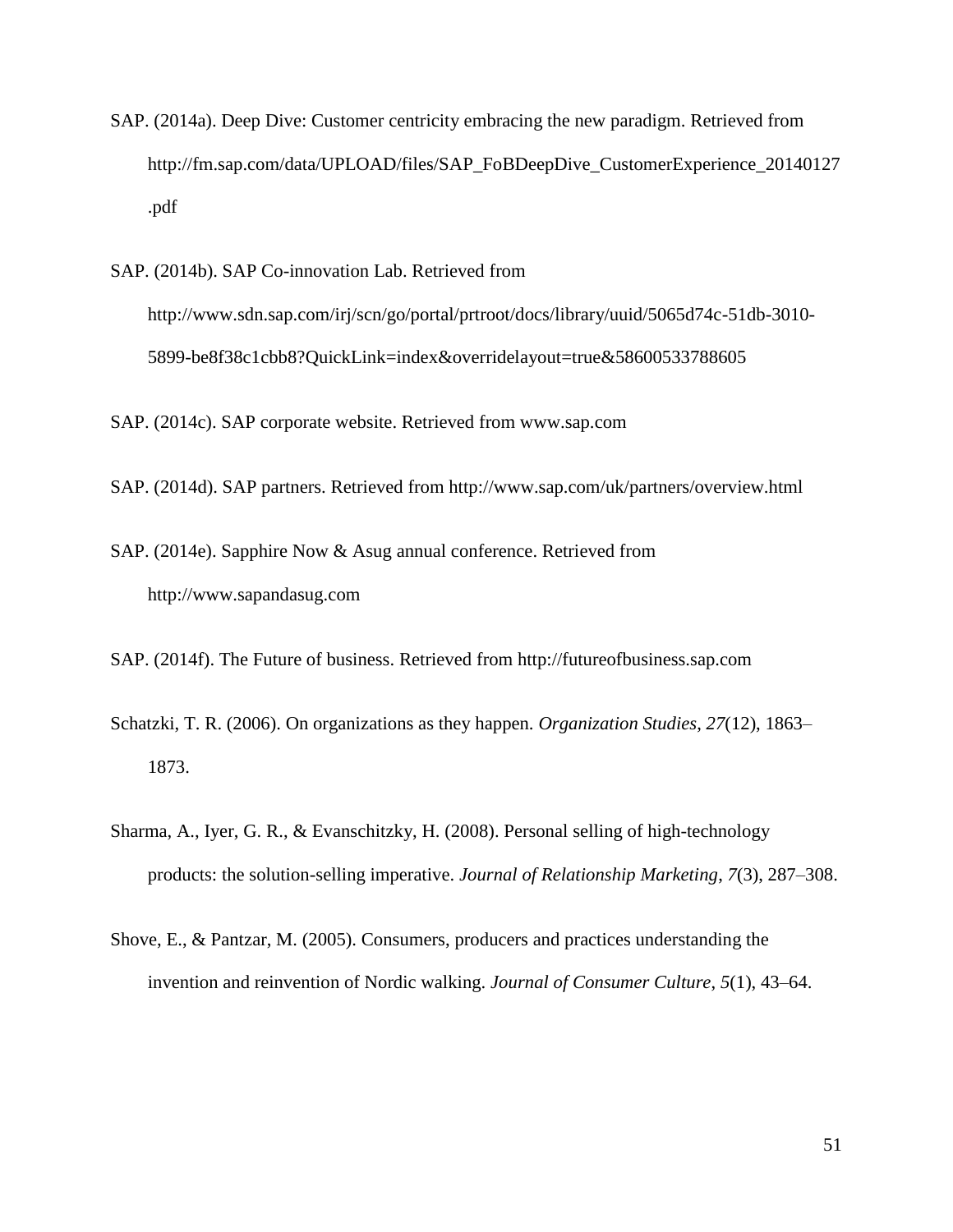- Storbacka, K., Polsa, P., & Sääksjärvi, M. (2011). Management practices in solution sales- a multilevel and cross-functional framework. *Journal of Personal Selling & Sales Management*, *31*(1), 35–54.
- Taylor, S. J., & Bogdan, R. (1984). *Introduction to qualitative research methods: The search for meaning*. New York: John Wiley & Sons, Inc.
- Teece, D. J., Pisano, G., & Shuen, A. (1997). Dynamic capabilities and strategic management. *Strategic Management Journal*, *18*(7), 509–533.
- Terho, H., Haas, A., Eggert, A., & Ulaga, W. (2012). "It's almost like taking the sales out of selling'— Towards a conceptualization of value-based selling in business markets. *Industrial Marketing Management*, *41*(1), 174–185.
- UFS. (2011). World Menu Report. Retrieved from http://www.ufs.com/company/mediacenter/world-menu-report
- UFS. (2012a). British Roast Dinner Week.
- UFS. (2012b). Helping your brew a better business. Retrieved from http://prod.ufs.teatips.co.uk
- UFS. (2012c). Unilever Foodsolutions Corporate Website. Retrieved from www.unileverfoodsolutions.com
- Unilever. (2011). Annual report and accounts. Retrieved from http://www.unilever.com/images/Unilever\_AR11\_tcm13-282960.pdf